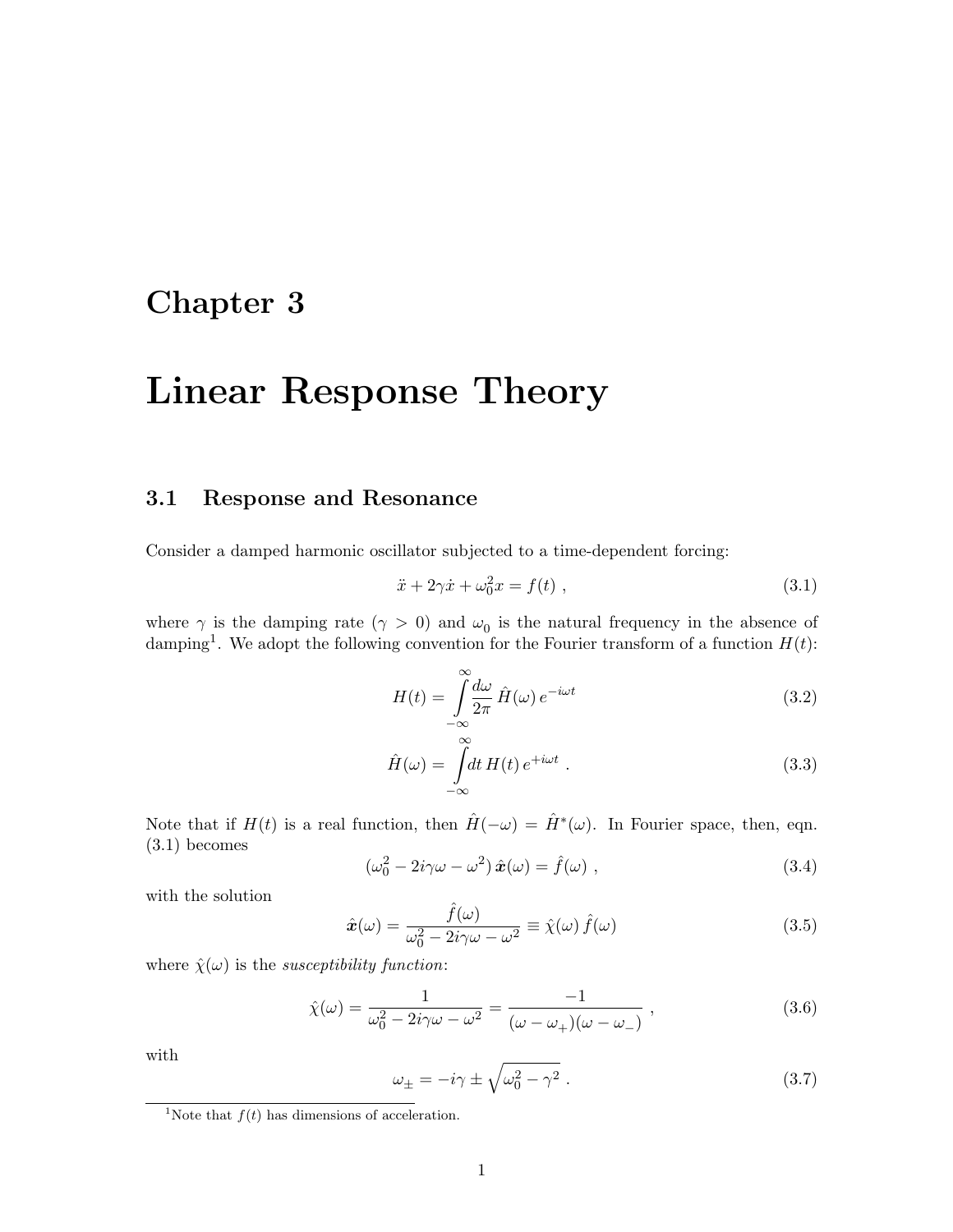The complete solution to (3.1) is then

$$
x(t) = \int_{-\infty}^{\infty} \frac{d\omega}{2\pi} \frac{\hat{f}(\omega) e^{-i\omega t}}{\omega_0^2 - 2i\gamma\omega - \omega^2} + x_h(t)
$$
 (3.8)

where  $x<sub>h</sub>(t)$  is the homogeneous solution,

$$
xh(t) = A+e-i\omega+t + A-e-i\omega-t.
$$
 (3.9)

Since Im $(\omega_{\pm})$  < 0,  $x_{h}(t)$  is a *transient* which decays in time. The coefficients  $A_{\pm}$  may be chosen to satisfy initial conditions on  $x(0)$  and  $\dot{x}(0)$ , but the system 'loses its memory' of these initial conditions after a finite time, and in steady state all that is left is the inhomogeneous piece, which is completely determined by the forcing.

In the time domain, we can write

$$
x(t) = \int_{-\infty}^{\infty} dt' \ \chi(t - t') \ f(t')
$$
\n(3.10)

$$
\chi(s) \equiv \int_{-\infty}^{\infty} \frac{d\omega}{2\pi} \ \hat{\chi}(\omega) \, e^{-i\omega s} \ , \tag{3.11}
$$

which brings us to a very important and sensible result:

- Claim: The response is causal, i.e.  $\chi(t-t') = 0$  when  $t < t'$ , provided that  $\hat{\chi}(\omega)$  is analytic in the upper half plane of the variable  $\omega$ .
- Proof: Consider eqn. (3.11). Of  $\hat{\chi}(\omega)$  is analytic in the upper half plane, then closing in the UHP we obtain  $\chi(s < 0) = 0$ .

For our example  $(3.6)$ , we close in the LHP for  $s > 0$  and obtain

$$
\chi(s > 0) = (-2\pi i) \sum_{\omega \in \text{LHP}} \text{Res}\left\{\frac{1}{2\pi} \hat{\chi}(\omega) e^{-i\omega s}\right\}
$$

$$
= \frac{ie^{-i\omega_{+}s}}{\omega_{+} - \omega_{-}} + \frac{ie^{-i\omega_{-}s}}{\omega_{-} - \omega_{+}},
$$
(3.12)

i.e.

$$
\chi(s) = \begin{cases} \frac{e^{-\gamma s}}{\sqrt{\omega_0^2 - \gamma^2}} \sin\left(\sqrt{\omega_0^2 - \gamma^2}\right) \Theta(s) & \text{if } \omega_0^2 > \gamma^2\\ \frac{e^{-\gamma s}}{\sqrt{\gamma^2 - \omega_0^2}} \sinh\left(\sqrt{\gamma^2 - \omega_0^2}\right) \Theta(s) & \text{if } \omega_0^2 < \gamma^2 \end{cases}
$$
\n(3.13)

where  $\Theta(s)$  is the step function:  $\Theta(s \geq 0) = 1$ ,  $\Theta(s < 0) = 0$ . Causality simply means that events occuring after the time  $t$  cannot influence the state of the system at  $t$ . Note that, in general,  $\chi(t)$  describes the time-dependent response to a  $\delta$ -function impulse at  $t = 0$ .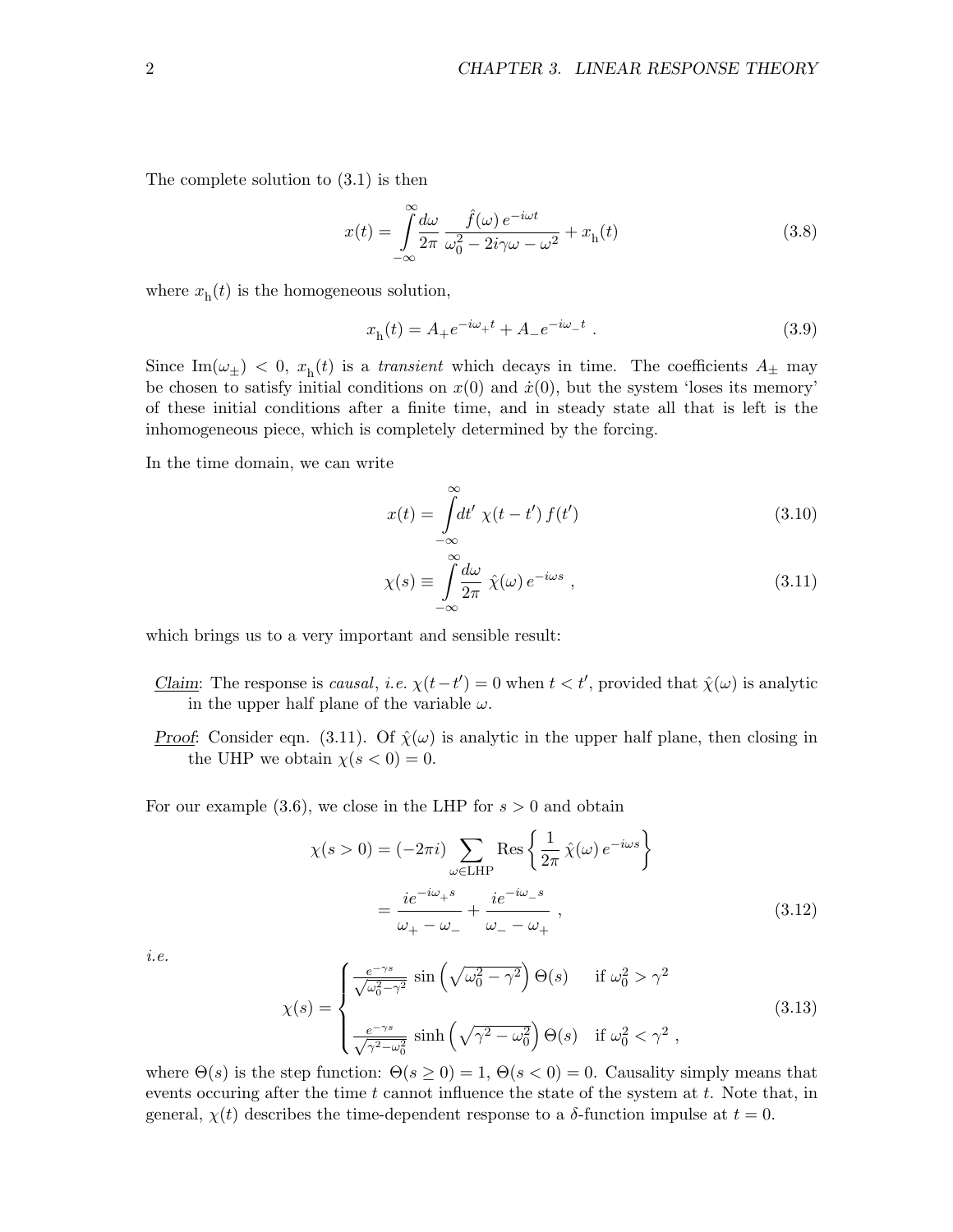#### 3.1.1 Energy Dissipation

How much work is done by the force  $f(t)$ ? Since the power applied is  $P(t) = f(t) \dot{x}(t)$ , we have

$$
P(t) = \int_{-\infty}^{\infty} \frac{d\omega}{2\pi} \left(-i\omega\right) \hat{\chi}(\omega) \hat{f}(\omega) e^{-i\omega t} \int_{-\infty}^{\infty} \frac{d\nu}{2\pi} \hat{f}^*(\nu) e^{+i\nu t}
$$
(3.14)

$$
\Delta E = \int_{-\infty}^{\infty} dt \, P(t) = \int_{-\infty}^{\infty} \frac{d\omega}{2\pi} \left(-i\omega\right) \hat{\chi}(\omega) \left|\hat{f}(\omega)\right|^2. \tag{3.15}
$$

Separating  $\hat{\chi}(\omega)$  into real and imaginary parts,

$$
\hat{\chi}(\omega) = \hat{\chi}'(\omega) + i\hat{\chi}''(\omega) , \qquad (3.16)
$$

we find for our example

$$
\hat{\chi}'(\omega) = \frac{\omega_0^2 - \omega^2}{(\omega_0^2 - \omega^2)^2 + 4\gamma^2 \omega^2} = +\hat{\chi}'(-\omega)
$$
\n(3.17)

$$
\hat{\chi}''(\omega) = \frac{2\gamma\omega}{(\omega_0^2 - \omega^2)^2 + 4\gamma^2\omega^2} = -\hat{\chi}''(-\omega). \tag{3.18}
$$

The energy dissipated may now be written

$$
\Delta E = \int_{-\infty}^{\infty} \frac{d\omega}{2\pi} \omega \hat{\chi}''(\omega) |\hat{f}(\omega)|^2.
$$
 (3.19)

The even function  $\hat{\chi}'(\omega)$  is called the *reactive* part of the susceptibility; the odd function  $\hat{\chi}''(\omega)$  is the *dissipative* part. When experimentalists measure a *lineshape*, they usually are referring to features in  $\omega \hat{\chi}''(\omega)$ , which describes the absorption rate as a function of driving frequency.

# 3.2 Kramers-Kronig Relations

Let  $\chi(z)$  be a complex function of the complex variable z which is analytic in the upper half plane. Then the following integral must vanish,

$$
\oint_C \frac{dz}{2\pi i} \frac{\chi(z)}{z - \zeta} = 0 ,\qquad(3.20)
$$

whenever  $\text{Im}(\zeta) \leq 0$ , where C is the contour depicted in fig. 3.1.

Now let  $\omega \in \mathbb{R}$  be real, and define the complex function  $\chi(\omega)$  of the real variable  $\omega$  by

$$
\chi(\omega) \equiv \lim_{\epsilon \to 0^+} \chi(\omega + i\epsilon) \ . \tag{3.21}
$$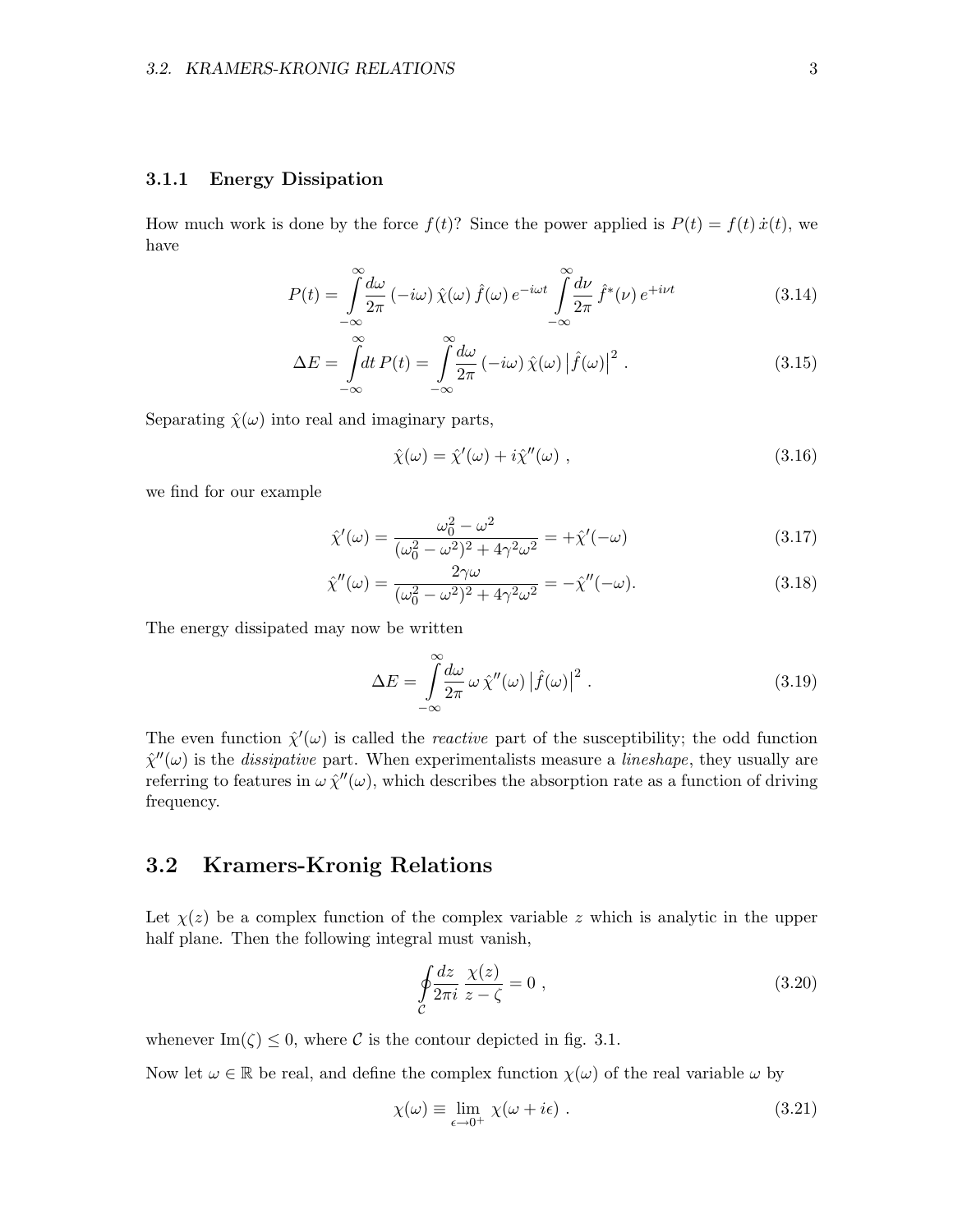

Figure 3.1: The complex integration contour  $\mathcal{C}$ .

Assuming  $\chi(z)$  vanishes sufficiently rapidly that Jordan's lemma may be invoked *(i.e.* that the integral of  $\chi(z)$  along the arc of C vanishes), we have

$$
0 = \int_{-\infty}^{\infty} \frac{d\nu}{2\pi i} \frac{\chi(\nu)}{\nu - \omega + i\epsilon}
$$
  
= 
$$
\int_{-\infty}^{\infty} \frac{d\nu}{2\pi i} \left[ \chi'(\nu) + i\chi''(\nu) \right] \left[ \frac{\mathcal{P}}{\nu - \omega} - i\pi \delta(\nu - \omega) \right]
$$
(3.22)

where  $P$  stands for 'principal part'. Taking the real and imaginary parts of this equation reveals the Kramers-Kronig relations:

$$
\chi'(\omega) = \mathcal{P} \int_{-\infty}^{\infty} \frac{d\nu}{\pi} \frac{\chi''(\nu)}{\nu - \omega}
$$
\n(3.23)

$$
\chi''(\omega) = -\mathcal{P} \int_{-\infty}^{\infty} \frac{d\nu}{\pi} \frac{\chi'(\nu)}{\nu - \omega} . \tag{3.24}
$$

The Kramers-Kronig relations are valid for any function  $\chi(z)$  which is analytic in the upper half plane.

If  $\chi(z)$  is analytic everywhere off the Im( $z$ ) = 0 axis, we may write

$$
\chi(z) = \int_{-\infty}^{\infty} \frac{d\nu}{\pi} \frac{\chi''(\nu)}{\nu - z} . \tag{3.25}
$$

This immediately yields the result

$$
\lim_{\epsilon \to 0^+} \left[ \chi(\omega + i\epsilon) - \chi(\omega - i\epsilon) \right] = 2i \chi''(\omega) . \tag{3.26}
$$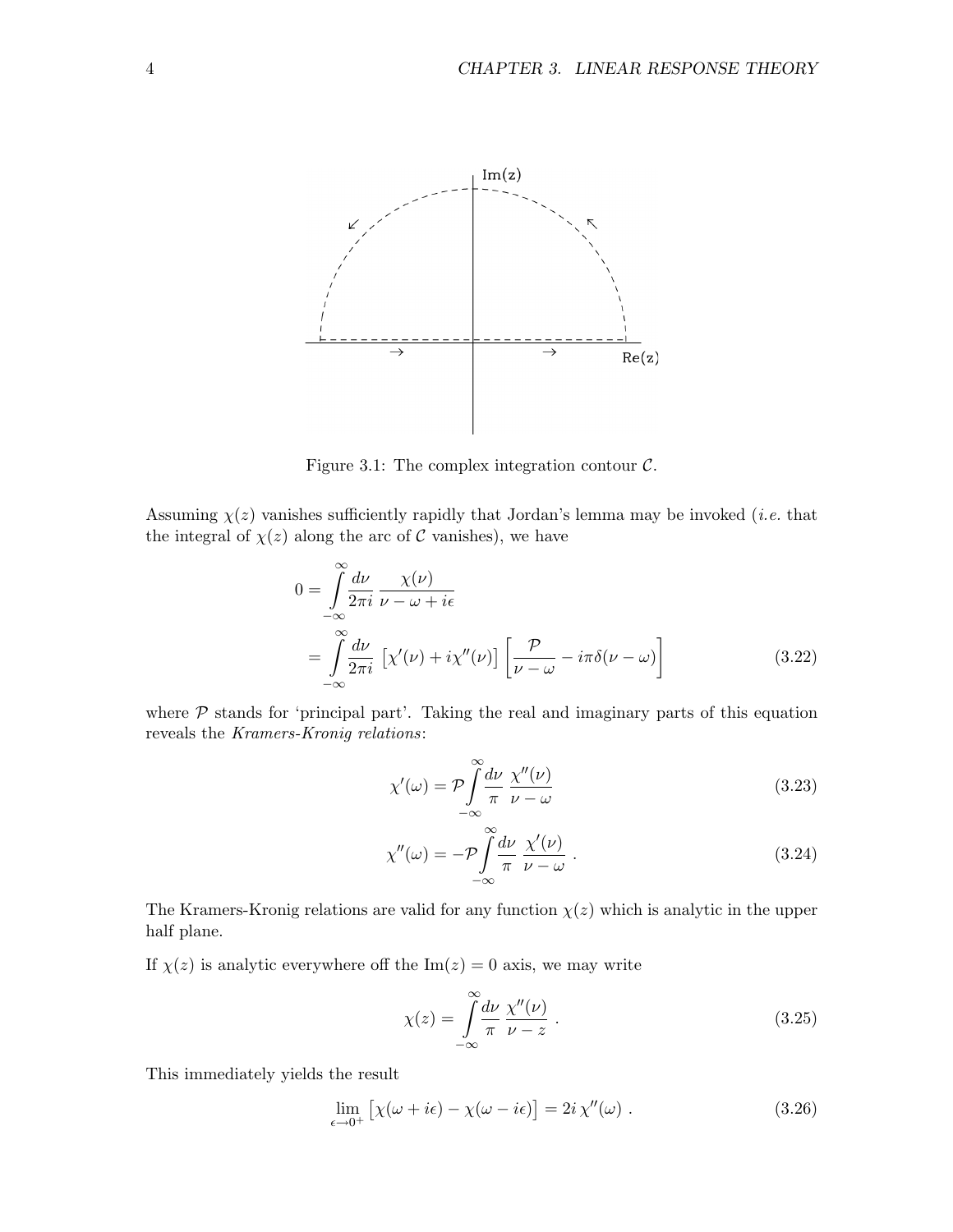As an example, consider the function

$$
\chi''(\omega) = \frac{\omega}{\omega^2 + \gamma^2} \tag{3.27}
$$

Then, choosing  $\gamma > 0$ ,

$$
\chi(z) = \int_{-\infty}^{\infty} \frac{d\omega}{\pi} \frac{1}{\omega - z} \cdot \frac{\omega}{\omega^2 + \gamma^2} = \begin{cases} i/(z + i\gamma) & \text{if } \text{Im}(z) > 0 \\ -i/(z - i\gamma) & \text{if } \text{Im}(z) < 0 \end{cases}
$$
(3.28)

Note that  $\chi(z)$  is separately analytic in the UHP and the LHP, but that there is a branch cut along the Re(z) axis, where  $\chi(\omega \pm i\epsilon) = \pm i/(\omega \pm i\gamma)$ .

EXERCISE: Show that eqn. (3.26) is satisfied for  $\chi(\omega) = \omega/(\omega^2 + \gamma^2)$ .

If we analytically continue  $\chi(z)$  from the UHP into the LHP, we find a pole and no branch cut:

$$
\tilde{\chi}(z) = \frac{i}{z + i\gamma} \ . \tag{3.29}
$$

The pole lies in the LHP at  $z = -i\gamma$ .

# 3.3 Quantum Mechanical Response Functions

Now consider a general quantum mechanical system with a Hamiltonian  $\mathcal{H}_0$  subjected to a time-dependent perturbation,  $\mathcal{H}_1(t)$ , where

$$
\mathcal{H}_1(t) = -\sum_i Q_i \,\phi_i(t) \tag{3.30}
$$

Here, the  ${Q_i}$  are a set of Hermitian operators, and the  ${\phi_i(t)}$  are fields or potentials. Some examples:

 $\mathcal{H}_1(t) =$  $\sqrt{ }$  $\int$  $\begin{array}{c} \end{array}$  $-\boldsymbol{M}\cdot\boldsymbol{B}(t)$  magnetic moment – magnetic field  $\int d^3r \,\varrho(\mathbf{r}) \,\varphi(\mathbf{r},t)$  density – scalar potential  $-\frac{1}{c}$  $\frac{1}{c}\int\!d^3\!r\, \boldsymbol{j}(\boldsymbol{r})\cdot\boldsymbol{A}(\boldsymbol{r},t) \quad \text{electromagnetic current--vector potential}$ 

We now ask, what is  $\langle Q_i(t)\rangle$ ? We assume that the lowest order response is linear, *i.e.* 

$$
\langle Q_i(t) \rangle = \int_{-\infty}^{\infty} dt' \ \chi_{ij}(t - t') \, \phi_j(t') + \mathcal{O}(\phi_k \, \phi_l) \ . \tag{3.31}
$$

Note that we assume that the  $\mathcal{O}(\phi^0)$  term vanishes, which can be assured with a judicious choice of the  ${Q_i}^2$ . We also assume that the responses are all causal, *i.e.*  $\chi_{ij}(t-t')=0$  for

<sup>&</sup>lt;sup>2</sup>If not, define  $\delta Q_i \equiv Q_i - \langle Q_i \rangle_0$  and consider  $\langle \delta Q_i(t) \rangle$ .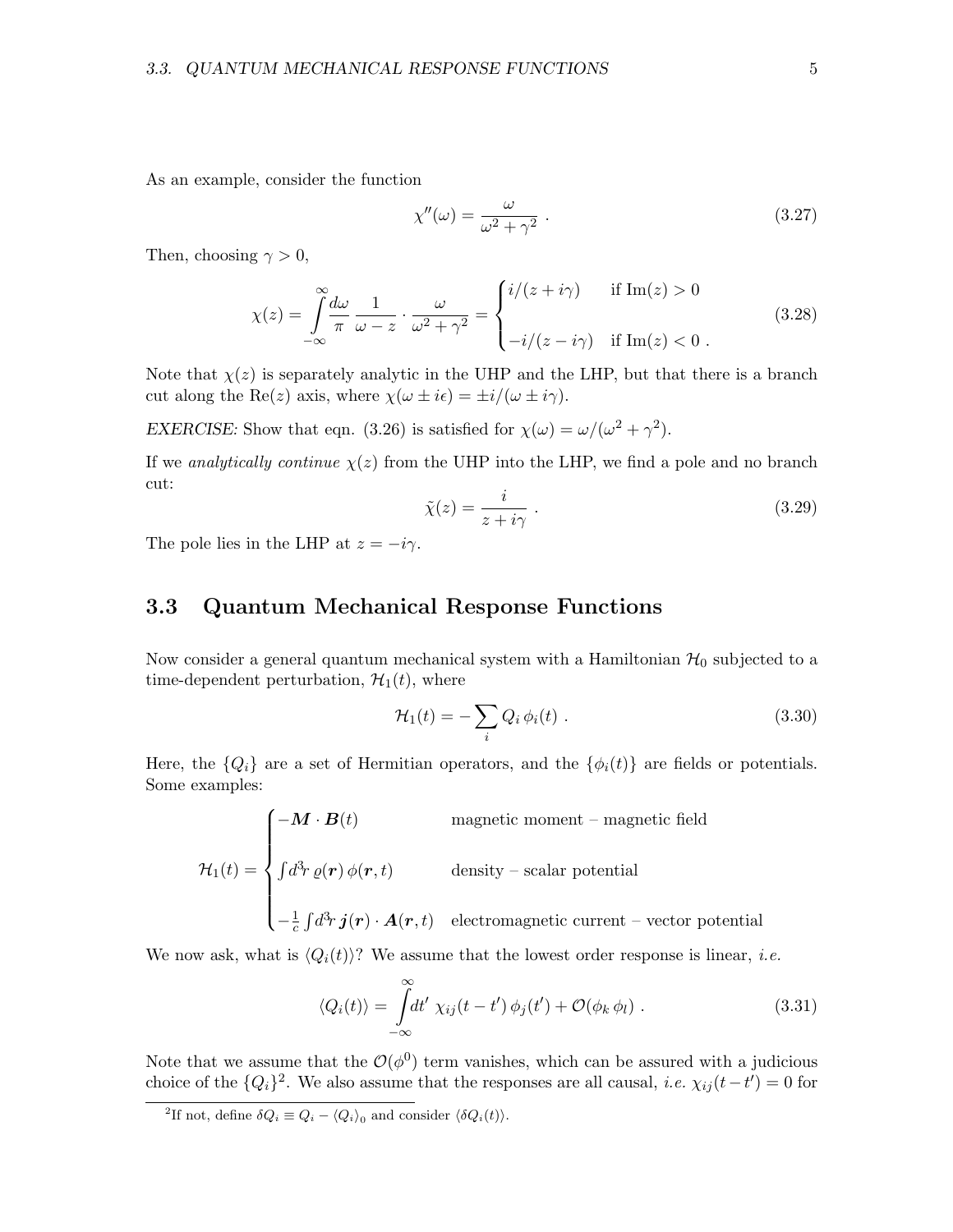$t < t'$ . To compute  $\chi_{ij}(t-t')$ , we will use first order perturbation theory to obtain  $\langle Q_i(t) \rangle$ and then functionally differentiate with respect to  $\phi_j(t')$ :

$$
\chi_{ij}(t - t') = \frac{\delta \langle Q_i(t) \rangle}{\delta \phi_j(t')} \ . \tag{3.32}
$$

The first step is to establish the result,

$$
\left| \Psi(t) \right\rangle = \mathcal{T} \exp \left\{ -\frac{i}{\hbar} \int_{t_0}^t dt' \left[ \mathcal{H}_0 + \mathcal{H}_1(t') \right] \right\} \left| \Psi(t_0) \right\rangle, \tag{3.33}
$$

where  $\mathcal T$  is the *time ordering operator*, which places earlier times to the right. This is easily derived starting with the Schrödinger equation,

$$
i\hbar \frac{d}{dt} |\Psi(t)\rangle = \mathcal{H}(t) |\Psi(t)\rangle , \qquad (3.34)
$$

where  $\mathcal{H}(t) = \mathcal{H}_0 + \mathcal{H}_1(t)$ . Integrating this equation from t to  $t + dt$  gives

$$
\left| \Psi(t+dt) \right\rangle = \left( 1 - \frac{i}{\hbar} \mathcal{H}(t) dt \right) \left| \Psi(t) \right\rangle \tag{3.35}
$$

$$
\left| \Psi(t_0 + N dt) \right\rangle = \left( 1 - \frac{i}{\hbar} \mathcal{H}(t_0 + (N - 1) dt) \right) \cdots \left( 1 - \frac{i}{\hbar} \mathcal{H}(t_0) \right) \left| \Psi(t_0) \right\rangle, \tag{3.36}
$$

hence

$$
\left| \Psi(t_2) \right\rangle = U(t_2, t_1) \left| \Psi(t_1) \right\rangle
$$
\n(3.37)

$$
U(t_2, t_1) = \mathcal{T} \exp\left\{-\frac{i}{\hbar} \int_{t_1}^{t_2} dt \, \mathcal{H}(t)\right\}.
$$
 (3.38)

 $U(t_2,t_1)$  is a unitary operator (*i.e.*  $U^{\dagger} = U^{-1}$ ), known as the *time evolution operator* between times  $t_1$  and  $t_2$ .

EXERCISE: Show that, for  $t_1 < t_2 < t_3$  that  $U(t_3, t_1) = U(t_3, t_2) U(t_2, t_1)$ .

If  $t_1 < t < t_2$ , then differentiating  $U(t_2, t_1)$  with respect to  $\phi_i(t)$  yields

$$
\frac{\delta U(t_2, t_1)}{\delta \phi_j(t)} = \frac{i}{\hbar} U(t_2, t) Q_j U(t, t_1) , \qquad (3.39)
$$

since  $\partial \mathcal{H}(t)/\partial \phi_j(t) = -Q_j$ . We may therefore write (assuming  $t_0 < t, t'$ )

$$
\frac{\delta |\Psi(t)\rangle}{\delta\phi_j(t')} \bigg|_{\{\phi_i=0\}} = \frac{i}{\hbar} e^{-i\mathcal{H}_0(t-t')/\hbar} Q_j e^{-i\mathcal{H}_0(t'-t_0)/\hbar} |\Psi(t_0)\rangle \Theta(t-t')
$$

$$
= \frac{i}{\hbar} e^{-i\mathcal{H}_0 t/\hbar} Q_j(t') e^{+i\mathcal{H}_0 t_0/\hbar} |\Psi(t_0)\rangle \Theta(t-t') , \qquad (3.40)
$$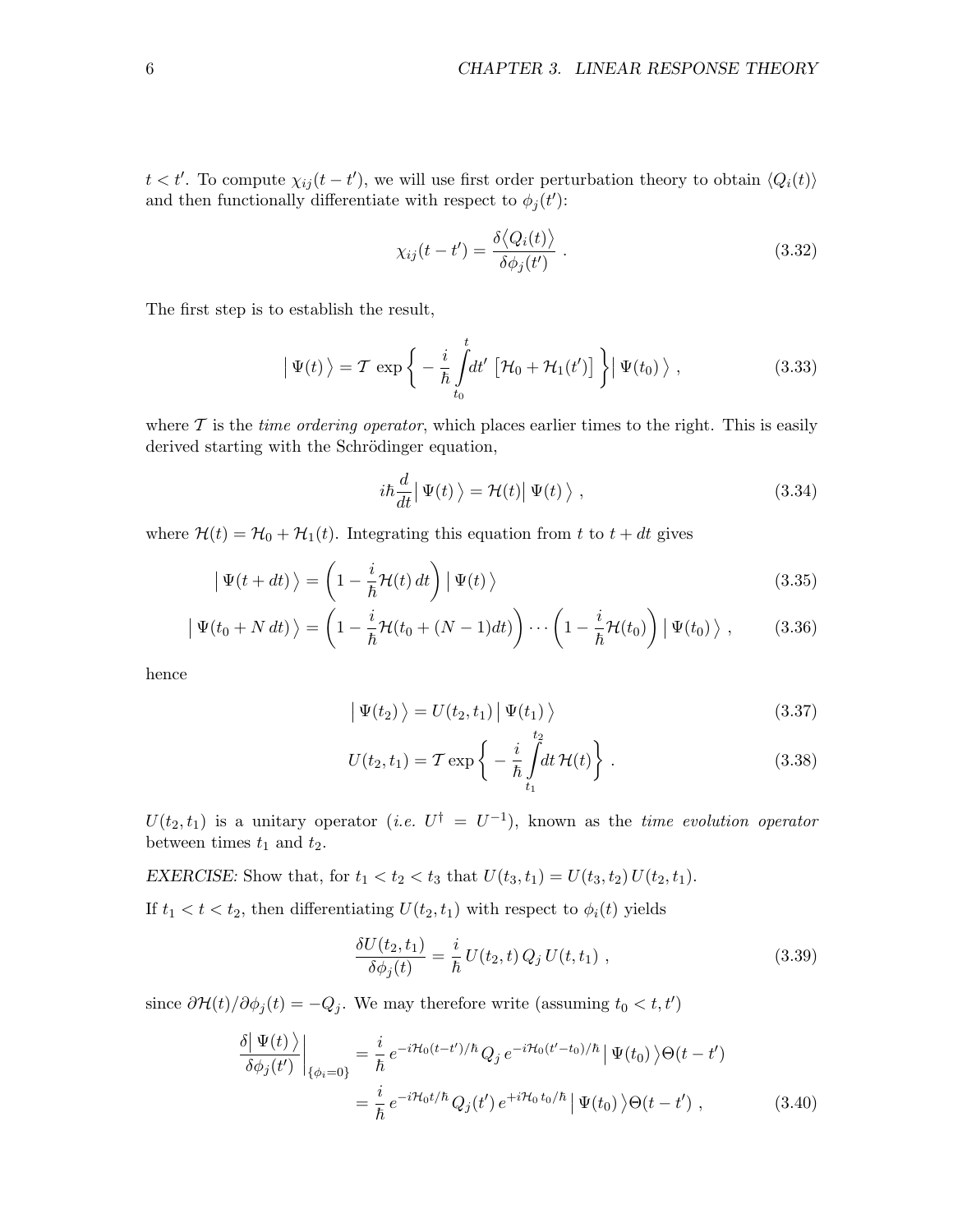where

$$
Q_j(t) \equiv e^{i\mathcal{H}_0 t/\hbar} Q_j e^{-i\mathcal{H}_0 t/\hbar} \tag{3.41}
$$

is the operator  $Q_j$  in the time-dependent *interaction representation*. Finally, we have

$$
\chi_{ij}(t - t') = \frac{\delta}{\delta \phi_j(t')} \langle \Psi(t) | Q_i | \Psi(t) \rangle
$$
  
\n
$$
= \frac{\delta \langle \Psi(t) | Q_i | \Psi(t) \rangle + \langle \Psi(t) | Q_i \frac{\delta | \Psi(t) \rangle}{\delta \phi_j(t')}
$$
  
\n
$$
= \left\{ -\frac{i}{\hbar} \langle \Psi(t_0) | e^{-i\mathcal{H}_0 t_0/\hbar} Q_j(t') e^{+i\mathcal{H}_0 t/\hbar} Q_i | \Psi(t) \rangle \right.
$$
  
\n
$$
+ \frac{i}{\hbar} \langle \Psi(t) | Q_i e^{-i\mathcal{H}_0 t/\hbar} Q_j(t') e^{+i\mathcal{H}_0 t_0/\hbar} | \Psi(t_0) \rangle \right\} \Theta(t - t')
$$
  
\n
$$
= \frac{i}{\hbar} \langle [Q_i(t), Q_j(t')] \rangle \Theta(t - t')
$$
\n(3.42)

were averages are with respect to the wavefunction  $|\Psi\rangle \equiv \exp(-i\mathcal{H}_0 t_0/\hbar) |\Psi(t_0)\rangle$ , with  $t_0 \rightarrow -\infty$ , or, at finite temperature, with respect to a Boltzmann-weighted distribution of such states. To reiterate,

$$
\chi_{ij}(t-t') = \frac{i}{\hbar} \langle \left[ Q_i(t), Q_j(t') \right] \rangle \Theta(t-t')
$$
\n(3.43)

This is sometimes known as the retarded response function.

#### 3.3.1 Spectral Representation

We now derive an expression for the response functions in terms of the spectral properties of the Hamiltonian  $\mathcal{H}_0$ . We stress that  $\mathcal{H}_0$  may describe a fully interacting system. Write  $\mathcal{H}_0|n\rangle = \hbar\omega_n|n\rangle$ , in which case

$$
\hat{\chi}_{ij}(\omega) = \frac{i}{\hbar} \int_{0}^{\infty} dt \, e^{i\omega t} \langle [Q_i(t), Q_j(0)] \rangle
$$
\n
$$
= \frac{i}{\hbar} \int_{0}^{\infty} dt \, e^{i\omega t} \frac{1}{Z} \sum_{m,n} e^{-\beta \hbar \omega_m} \left\{ \langle m | Q_i | n \rangle \langle n | Q_j | m \rangle e^{+i(\omega_m - \omega_n)t} - \langle m | Q_j | n \rangle \langle n | Q_i | m \rangle e^{+i(\omega_n - \omega_m)t} \right\}, \qquad (3.44)
$$

where  $\beta = 1/k_B T$  and Z is the partition function. Regularizing the integrals at  $t \to \infty$  with  $\exp(-\epsilon t)$  with  $\epsilon = 0^+$ , we use

$$
\int_{0}^{\infty} dt \ e^{i(\omega - \Omega + i\epsilon)t} = \frac{i}{\omega - \Omega + i\epsilon}
$$
\n(3.45)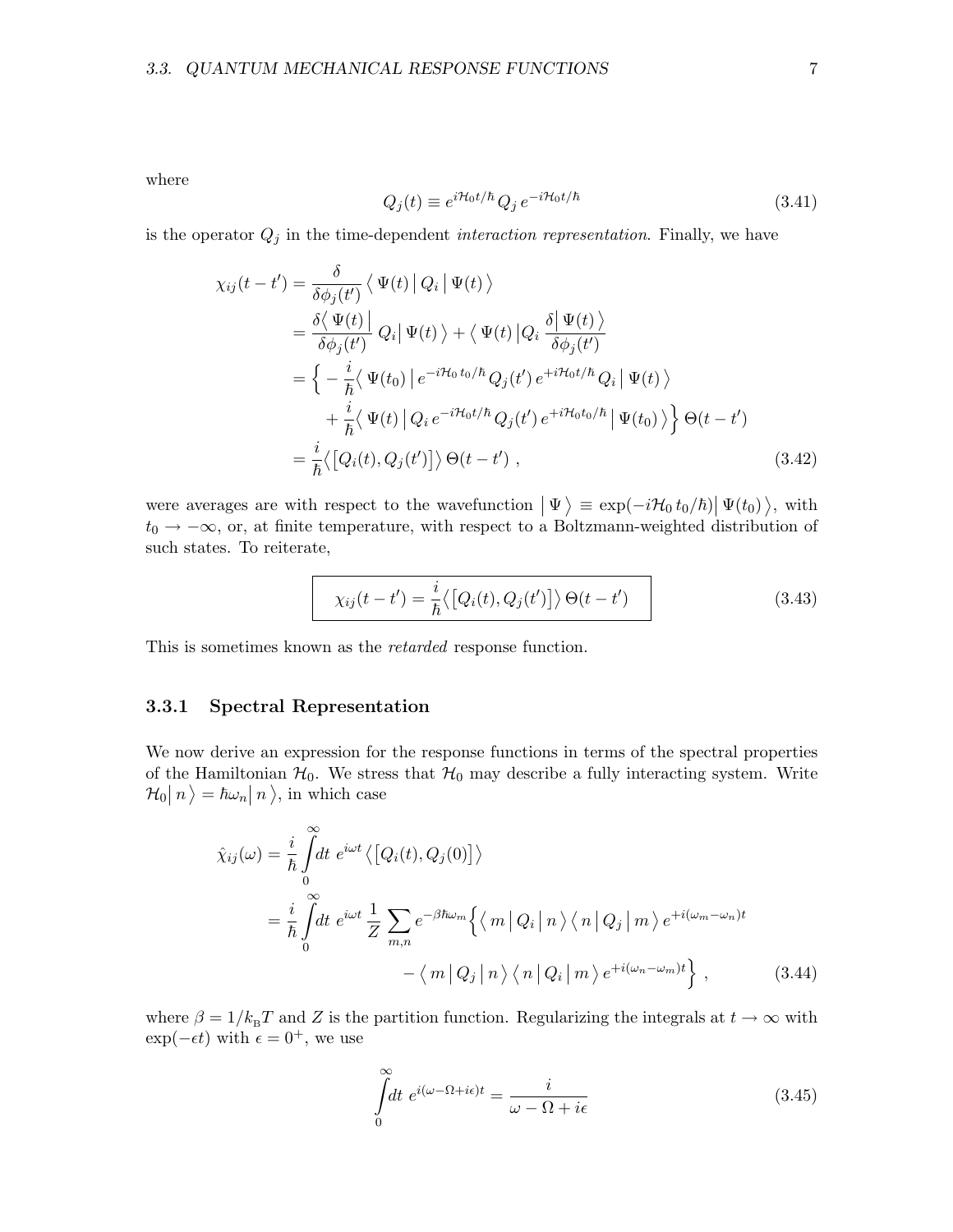to obtain the *spectral representation* of the (retarded) response function<sup>3</sup>,

$$
\hat{\chi}_{ij}(\omega + i\epsilon) = \frac{1}{\hbar Z} \sum_{m,n} e^{-\beta \hbar \omega_m} \left\{ \frac{\langle m | Q_j | n \rangle \langle n | Q_i | m \rangle}{\omega - \omega_m + \omega_n + i\epsilon} - \frac{\langle m | Q_i | n \rangle \langle n | Q_j | m \rangle}{\omega + \omega_m - \omega_n + i\epsilon} \right\}
$$
\n(3.46)

We will refer to this as  $\hat{\chi}_{ij}(\omega)$ ; formally  $\hat{\chi}_{ij}(\omega)$  has poles or a branch cut (for continuous spectra) along the Re( $\omega$ ) axis. Diagrammatic perturbation theory does not give us  $\hat{\chi}_{ij}(\omega)$ , but rather the time-ordered response function,

$$
\chi_{ij}^{\mathrm{T}}(t-t') \equiv \frac{i}{\hbar} \langle \mathcal{T} Q_i(t) Q_j(t') \rangle
$$
  
=  $\frac{i}{\hbar} \langle Q_i(t) Q_j(t') \rangle \Theta(t-t') + \frac{i}{\hbar} \langle Q_j(t') Q_i(t) \rangle \Theta(t'-t)$ . (3.47)

The spectral representation of  $\hat{\chi}_{ij}^{\text{T}}(\omega)$  is

$$
\hat{\chi}_{ij}^{\mathrm{T}}(\omega + i\epsilon) = \frac{1}{\hbar Z} \sum_{m,n} e^{-\beta \hbar \omega_m} \left\{ \frac{\langle m | Q_j | n \rangle \langle n | Q_i | m \rangle}{\omega - \omega_m + \omega_n - i\epsilon} - \frac{\langle m | Q_i | n \rangle \langle n | Q_j | m \rangle}{\omega + \omega_m - \omega_n + i\epsilon} \right\}
$$
\n(3.48)

The difference between  $\hat{\chi}_{ij}(\omega)$  and  $\hat{\chi}_{ij}^{\text{T}}(\omega)$  is thus only in the sign of the infinitesimal  $\pm i\epsilon$ term in one of the denominators.

Let us now define the real and imaginary parts of the product of expectations values encountered above:

$$
\langle m | Q_i | n \rangle \langle n | Q_j | m \rangle \equiv A_{mn}(ij) + i B_{mn}(ij) . \qquad (3.49)
$$

That is<sup>4</sup>,

$$
A_{mn}(ij) = \frac{1}{2} \langle m | Q_i | n \rangle \langle n | Q_j | m \rangle + \frac{1}{2} \langle m | Q_j | n \rangle \langle n | Q_i | m \rangle \tag{3.50}
$$

$$
B_{mn}(ij) = \frac{1}{2i} \langle m | Q_i | n \rangle \langle n | Q_j | m \rangle - \frac{1}{2i} \langle m | Q_j | n \rangle \langle n | Q_i | m \rangle. \tag{3.51}
$$

Note that  $A_{mn}(ij)$  is separately symmetric under interchange of either m and n, or of i and j, whereas  $B_{mn}(ij)$  is separately antisymmetric under these operations:

$$
A_{mn}(ij) = +A_{nm}(ij) = A_{nm}(ji) = +A_{mn}(ji)
$$
\n(3.52)

$$
B_{mn}(ij) = -B_{nm}(ij) = B_{nm}(ji) = -B_{mn}(ji) . \qquad (3.53)
$$

We define the spectral densities

$$
\begin{Bmatrix} \varrho_{ij}^{A}(\omega) \\ \varrho_{ij}^{B}(\omega) \end{Bmatrix} \equiv \frac{1}{\hbar Z} \sum_{m,n} e^{-\beta \hbar \omega_{m}} \begin{Bmatrix} A_{mn}(ij) \\ B_{mn}(ij) \end{Bmatrix} \delta(\omega - \omega_{n} + \omega_{m}), \qquad (3.54)
$$

 $3$ The spectral representation is sometimes known as the *Lehmann representation*.

<sup>&</sup>lt;sup>4</sup>We assume all the  $Q_i$  are Hermitian, *i.e.*  $Q_i = Q_i^{\dagger}$ .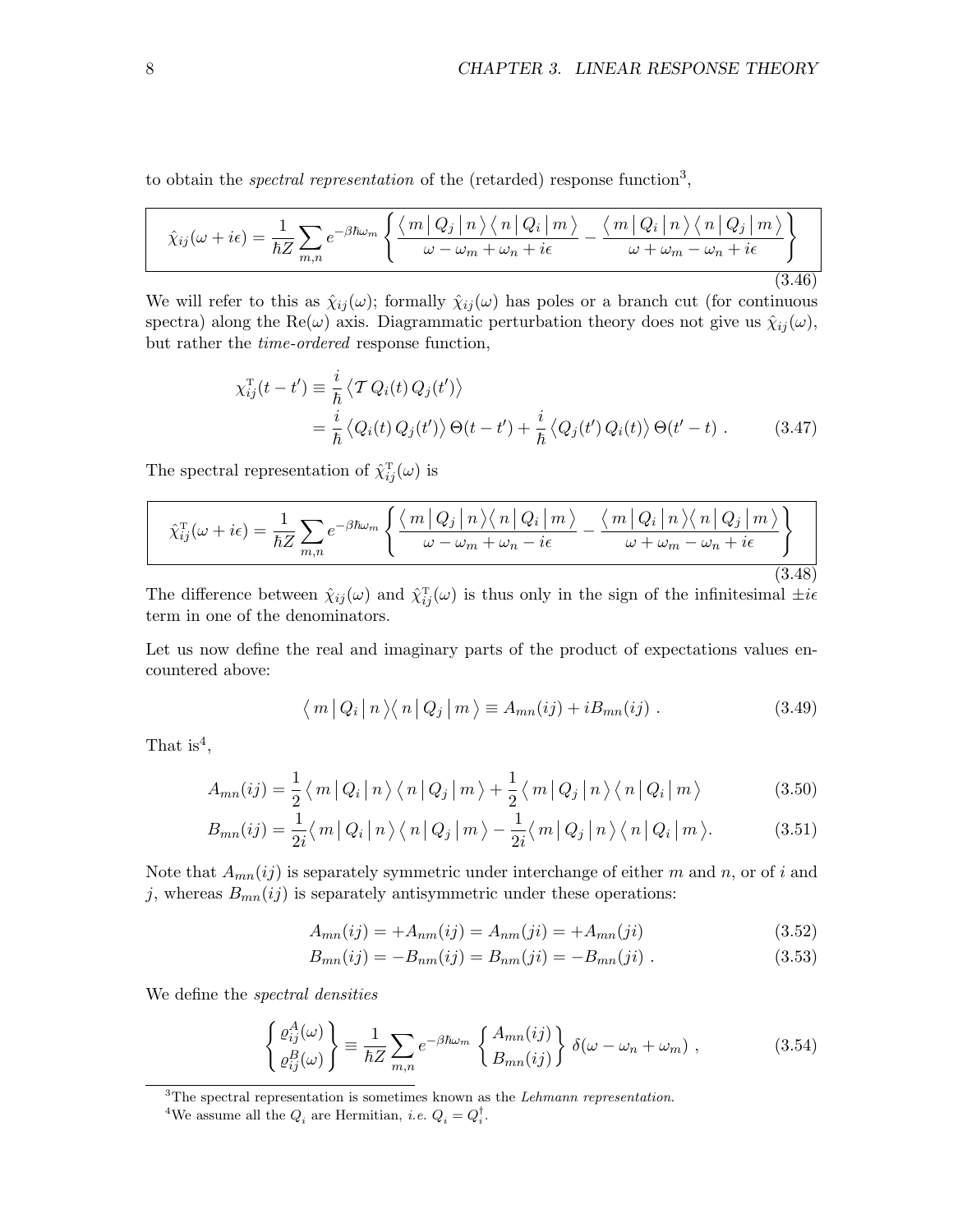which satisfy

$$
\varrho_{ij}^A(\omega) = + \varrho_{ji}^A(\omega) \qquad , \qquad \qquad \varrho_{ij}^A(-\omega) = + e^{-\beta \hbar \omega} \varrho_{ij}^A(\omega) \qquad (3.55)
$$

$$
\varrho_{ij}^B(\omega) = -\varrho_{ji}^B(\omega) \qquad , \qquad \qquad \varrho_{ij}^B(-\omega) = -e^{-\beta \hbar \omega} \varrho_{ij}^B(\omega) \ . \qquad (3.56)
$$

In terms of these spectral densities,

$$
\hat{\chi}_{ij}'(\omega) = \mathcal{P} \int_{-\infty}^{\infty} d\nu \frac{2\nu}{\nu^2 - \omega^2} \varrho_{ij}^A(\nu) - \pi (1 - e^{-\beta \hbar \omega}) \varrho_{ij}^B(\omega) = +\hat{\chi}_{ij}'(-\omega) \tag{3.57}
$$

$$
\hat{\chi}_{ij}''(\omega) = \mathcal{P} \int_{-\infty}^{\infty} d\nu \, \frac{2\omega}{\nu^2 - \omega^2} \, \varrho_{ij}^B(\nu) + \pi (1 - e^{-\beta \hbar \omega}) \, \varrho_{ij}^A(\omega) = -\hat{\chi}_{ij}''(-\omega). \tag{3.58}
$$

For the time ordered response functions, we find

$$
\hat{\chi}_{ij}^{\prime \mathrm{T}}(\omega) = \mathcal{P} \int_{-\infty}^{\infty} d\nu \frac{2\nu}{\nu^2 - \omega^2} \varrho_{ij}^A(\nu) - \pi (1 + e^{-\beta \hbar \omega}) \varrho_{ij}^B(\omega)
$$
\n(3.59)

$$
\hat{\chi}_{ij}^{\prime T}(\omega) = \mathcal{P} \int_{-\infty}^{\infty} d\nu \frac{2\omega}{\nu^2 - \omega^2} \varrho_{ij}^B(\nu) + \pi (1 + e^{-\beta \hbar \omega}) \varrho_{ij}^A(\omega) . \tag{3.60}
$$

Hence, knowledge of either the retarded or the time-ordered response functions is sufficient to determine the full behavior of the other:

$$
\left[\hat{\chi}_{ij}'(\omega) + \hat{\chi}_{ji}'(\omega)\right] = \left[\hat{\chi}_{ij}^{\prime \mathrm{T}}(\omega) + \hat{\chi}_{ji}^{\prime \mathrm{T}}(\omega)\right]
$$
\n(3.61)

$$
\left[\hat{\chi}_{ij}'(\omega) - \hat{\chi}_{ji}'(\omega)\right] = \left[\hat{\chi}_{ij}^{\prime \, \mathrm{T}}(\omega) - \hat{\chi}_{ji}^{\prime \, \mathrm{T}}(\omega)\right] \times \tanh\left(\frac{1}{2}\beta\hbar\omega\right) \tag{3.62}
$$

$$
\left[\hat{\chi}_{ij}''(\omega) + \hat{\chi}_{ji}''(\omega)\right] = \left[\hat{\chi}_{ij}''^{\mathrm{T}}(\omega) + \hat{\chi}_{ji}''^{\mathrm{T}}(\omega)\right] \times \tanh\left(\frac{1}{2}\beta\hbar\omega\right) \tag{3.63}
$$

$$
\left[\hat{\chi}_{ij}''(\omega) - \hat{\chi}_{ji}''(\omega)\right] = \left[\hat{\chi}_{ij}''^{\mathrm{T}}(\omega) - \hat{\chi}_{ji}''^{\mathrm{T}}(\omega)\right].
$$
\n(3.64)

#### 3.3.2 Energy Dissipation

The work done on the system must be positive! he rate at which work is done by the external fields is the power dissipated,

$$
P = \frac{d}{dt} \langle \Psi(t) | \mathcal{H}(t) | \Psi(t) \rangle
$$
  
=  $\langle \Psi(t) | \frac{\partial \mathcal{H}_1(t)}{\partial t} | \Psi(t) \rangle = - \sum_i \langle Q_i(t) \rangle \dot{\phi}_i(t) ,$  (3.65)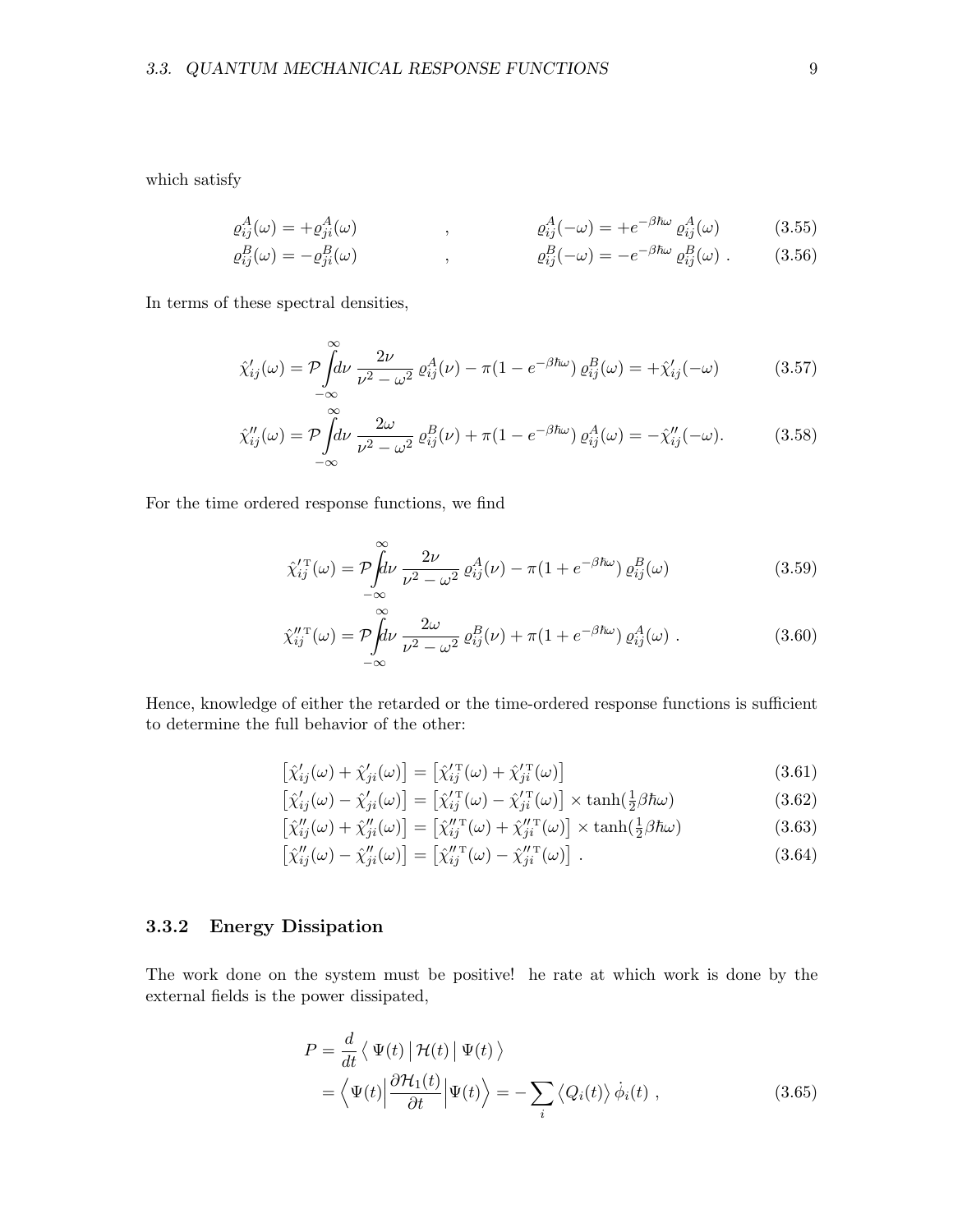where we have invoked the Feynman-Hellman theorem. The total energy dissipated is thus a functional of the external fields  $\{\phi_i(t)\}$ :

$$
W = \int_{-\infty}^{\infty} dt \, P(t) = -\int_{-\infty}^{\infty} dt \int_{-\infty}^{\infty} dt' \, \chi_{ij}(t - t') \, \dot{\phi}_i(t) \, \phi_j(t')
$$

$$
= \int_{-\infty}^{\infty} \frac{d\omega}{2\pi} \, (-i\omega) \, \hat{\phi}_i^*(\omega) \, \hat{\chi}_{ij}(\omega) \, \hat{\phi}_j(\omega) \, . \tag{3.66}
$$

Since the  ${Q_i}$  are Hermitian observables, the  ${\phi_i(t)}$  must be real fields, in which case  $\hat{\phi}_i^*(\omega) = \hat{\phi}_j(-\omega)$ , whence

$$
W = \int_{-\infty}^{\infty} \frac{d\omega}{4\pi} \left( -i\omega \right) \left[ \hat{\chi}_{ij}(\omega) - \hat{\chi}_{ji}(-\omega) \right] \hat{\phi}_{i}^{*}(\omega) \hat{\phi}_{j}(\omega)
$$
  

$$
= \int_{-\infty}^{\infty} \frac{d\omega}{2\pi} \mathcal{M}_{ij}(\omega) \hat{\phi}_{i}^{*}(\omega) \hat{\phi}_{j}(\omega)
$$
(3.67)

where

$$
\mathcal{M}_{ij}(\omega) \equiv \frac{1}{2}(-i\omega) \left[ \hat{\chi}_{ij}(\omega) - \hat{\chi}_{ji}(-\omega) \right] \n= \pi \omega \left( 1 - e^{-\beta \hbar \omega} \right) \left( \varrho_{ij}^A(\omega) + i \varrho_{ij}^B(\omega) \right) .
$$
\n(3.68)

Note that as a matrix  $M(\omega) = M^{\dagger}(\omega)$ , so that  $M(\omega)$  has real eigenvalues.

#### 3.3.3 Correlation Functions

We define the correlation function

$$
S_{ij}(t) \equiv \langle Q_i(t) Q_j(t') \rangle , \qquad (3.69)
$$

which has the spectral representation

$$
\hat{S}_{ij}(\omega) = 2\pi\hbar \left[ \varrho_{ij}^{A}(\omega) + i \varrho_{ij}^{B}(\omega) \right]
$$
\n
$$
= \frac{2\pi}{Z} \sum_{m,n} e^{-\beta\hbar\omega_{m}} \langle m | Q_{i} | n \rangle \langle n | Q_{j} | n \rangle \delta(\omega - \omega_{n} + \omega_{m}) . \tag{3.70}
$$

Note that

$$
\hat{S}_{ij}(-\omega) = e^{-\beta \hbar \omega} \hat{S}_{ij}^*(\omega) \qquad , \qquad \hat{S}_{ji}(\omega) = \hat{S}_{ij}^*(\omega) \ . \tag{3.71}
$$

and that

$$
\hat{\chi}_{ij}(\omega) - \hat{\chi}_{ji}(-\omega) = \frac{i}{\hbar} \left( 1 - e^{-\beta \hbar \omega} \right) \hat{S}_{ij}(\omega) \tag{3.72}
$$

This result is known as the *fluctuation-dissipation theorem*, as it relates the equilibrium fluctuations  $S_{ij}(\omega)$  to the dissipative quantity  $\hat{\chi}_{ij}(\omega) - \hat{\chi}_{ji}(-\omega)$ .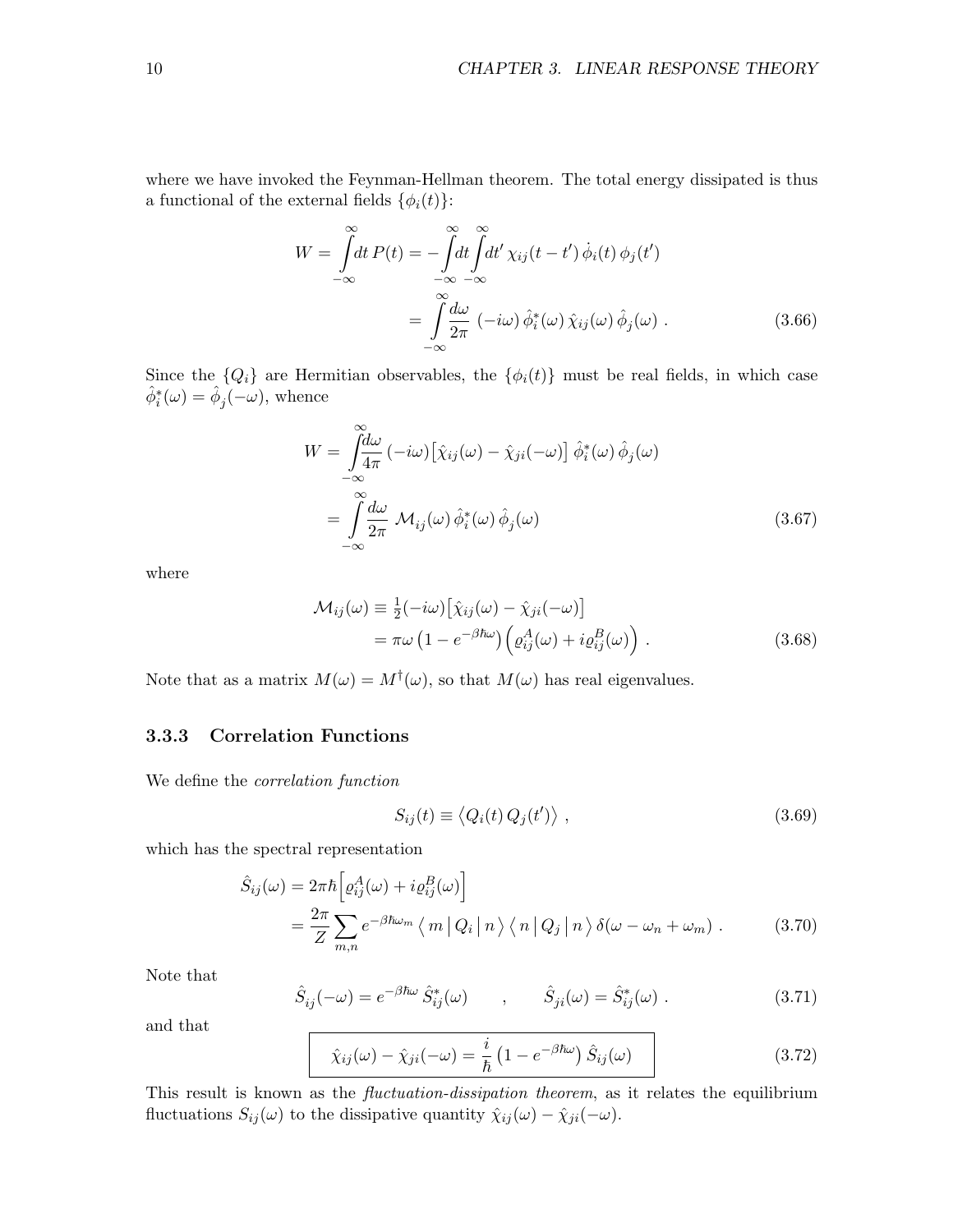#### Time Reversal Symmetry

If the operators  $Q_i$  have a definite symmetry under time reversal, say

$$
\mathcal{T} Q_i \mathcal{T}^{-1} = \eta_i Q_i , \qquad (3.73)
$$

then the correlation function satisfies

$$
\hat{S}_{ij}(\omega) = \eta_i \,\eta_j \,\hat{S}_{ji}(\omega) \tag{3.74}
$$

#### 3.3.4 Continuous Systems

The indices i and j could contain spatial information as well. Typically we will separate out spatial degrees of freedom, and write

$$
S_{ij}(\mathbf{r} - \mathbf{r}', t - t') = \langle Q_i(\mathbf{r}, t) Q_j(\mathbf{r}', t') \rangle , \qquad (3.75)
$$

where we have assumed space and time translation invariance. The Fourier transform is defined as

$$
\hat{S}(\mathbf{k},\omega) = \int d^3r \int_{-\infty}^{\infty} dt \ e^{-i\mathbf{k}\cdot\mathbf{r}} S(\mathbf{r},t)
$$
\n(3.76)

$$
= \frac{1}{V} \int_{-\infty}^{\infty} dt \ e^{+i\omega t} \langle \hat{Q}(\mathbf{k}, t) \hat{Q}(-\mathbf{k}, 0) \rangle . \qquad (3.77)
$$

# 3.4 Example:  $S = \frac{1}{2}$  Object in a Magnetic Field

Consider a  $S=\frac{1}{2}$  $\frac{1}{2}$  object in an external field, described by the Hamiltonian

$$
\mathcal{H}_0 = \gamma B_0 S^z \tag{3.78}
$$

with  $B_0 > 0$ . (Without loss of generality, we can take the DC external field  $B_0$  to lie along  $\hat{z}$ .) The eigenstates are  $| \pm \rangle$ , with  $\omega_{\pm} = \pm \frac{1}{2}$  $\frac{1}{2}\gamma B_0$ . We apply a perturbation,

$$
\mathcal{H}_1(t) = \gamma \mathbf{S} \cdot \mathbf{B}_1(t) \tag{3.79}
$$

At  $T = 0$ , the susceptibility tensor is

$$
\chi_{\alpha\beta}(\omega) = \frac{\gamma^2}{\hbar} \sum_{n} \left\{ \frac{\langle -|S^{\beta}|n\rangle\langle n|S^{\alpha}|-\rangle}{\omega-\omega_{-}+\omega_{n}+i\epsilon} - \frac{\langle -|S^{\alpha}|n\rangle\langle n|S^{\beta}|-\rangle}{\omega+\omega_{-}-\omega_{n}+i\epsilon} \right\}
$$

$$
= \frac{\gamma^2}{\hbar} \left\{ \frac{\langle -|S^{\beta}|+\rangle\langle +|S^{\alpha}|-\rangle}{\omega+\gamma B_0+i\epsilon} - \frac{\langle -|S^{\alpha}|+\rangle\langle +|S^{\beta}|-\rangle}{\omega-\gamma B_0+i\epsilon} \right\}, \quad (3.80)
$$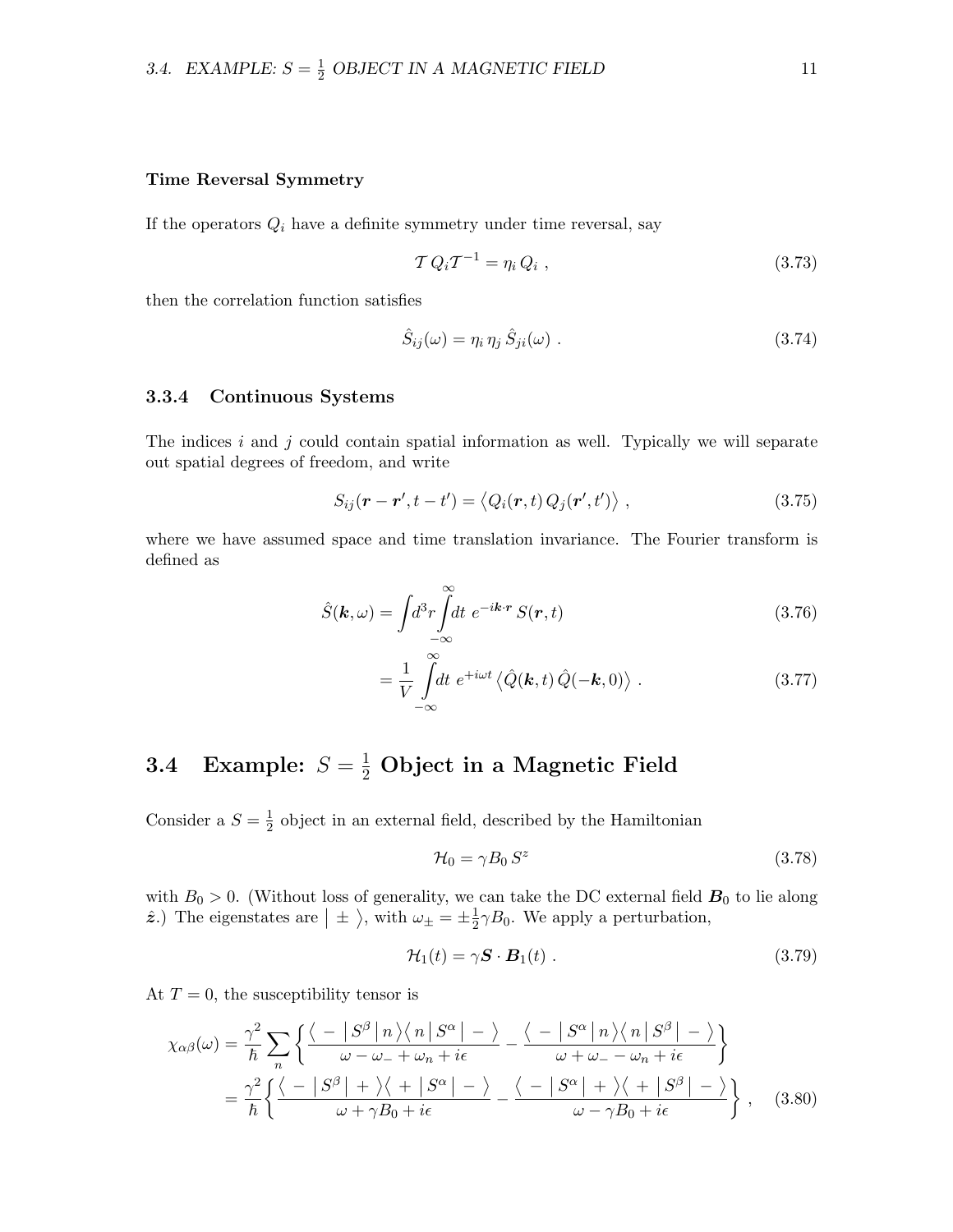where we have dropped the hat on  $\hat{\chi}_{\alpha\beta}(\omega)$  for notational convenience. The only nonzero matrix elements are

$$
\chi_{+-}(\omega) = \frac{\hbar\gamma^2}{\omega + \gamma B_0 + i\epsilon} \tag{3.81}
$$

$$
\chi_{-+}(\omega) = \frac{-\hbar\gamma^2}{\omega - \gamma B_0 + i\epsilon} \,,\tag{3.82}
$$

or, equivalently,

$$
\chi_{xx}(\omega) = \frac{1}{4}\hbar\gamma^2 \left\{ \frac{1}{\omega + \gamma B_0 + i\epsilon} - \frac{1}{\omega - \gamma B_0 + i\epsilon} \right\} = +\chi_{yy}(\omega)
$$
(3.83)

$$
\chi_{xy}(\omega) = \frac{i}{4}\hbar\gamma^2 \left\{ \frac{1}{\omega + \gamma B_0 + i\epsilon} + \frac{1}{\omega - \gamma B_0 + i\epsilon} \right\} = -\chi_{yx}(\omega) \ . \tag{3.84}
$$

#### 3.4.1 Bloch Equations

The torque exerted on a magnetic moment  $\mu$  by a magnetic field  $H$  is  $N = \mu \times H$ , which is equal to the rate of change of the total angular momentum:  $\dot{J} = N$ . Since  $\mu = \gamma J$ , where  $\gamma$  is the gyromagnetic factor, we have  $\dot{\mu} = \gamma \mu \times H$ . For noninteracting spins, the total magnetic moment,  $M = \sum_i \mu_i$  then satisfies

$$
\frac{dM}{dt} = \gamma M \times H \tag{3.85}
$$

Now suppose that  $\mathbf{H} = H_0 \hat{\mathbf{z}} + \mathbf{H}_{\perp}(t)$ , where  $\hat{\mathbf{z}} \cdot \mathbf{H}_{\perp} = 0$ . In equilibrium, we have  $\mathbf{M} = M_0 \hat{\mathbf{z}}$ , with  $M_0 = \chi_0 H_0$ , where  $\chi_0$  is the static susceptibility. Phenomenologically, we assume that the relaxation to this equilibrium state is described by a longitudinal and transverse relaxation time, respectively known as  $T_1$  and  $T_2$ :

$$
\dot{M}_x = \gamma M_y H_z - \gamma M_z H_y - \frac{M_x}{T_2} \tag{3.86}
$$

$$
\dot{M}_y = \gamma M_z H_x - \gamma M_x H_z - \frac{M_y}{T_2} \tag{3.87}
$$

$$
\dot{M}_z = \gamma M_x H_y - \gamma M_y H_x - \frac{M_z - M_0}{T_1} \,. \tag{3.88}
$$

These are known as the *Bloch equations*. Mathematically, they are a set of coupled linear, first order, time-dependent, inhomogeneous equations. These may be recast in the form

$$
\dot{M}^{\alpha} + R_{\alpha\beta}M^{\beta} = \psi^{\alpha} , \qquad (3.89)
$$

with  $R_{\alpha\beta}(t) = T_{\alpha\beta}^{-1} - \gamma \epsilon_{\alpha\beta\delta} H^{\delta}(t)$ ,  $\psi^{\alpha} = T_{\alpha\beta}^{-1} M_0^{\beta}$  $\int_0^b$ , and

$$
T_{\alpha\beta} = \begin{pmatrix} T_2 & 0 & 0 \\ 0 & T_2 & 0 \\ 0 & 0 & T_1 \end{pmatrix} . \tag{3.90}
$$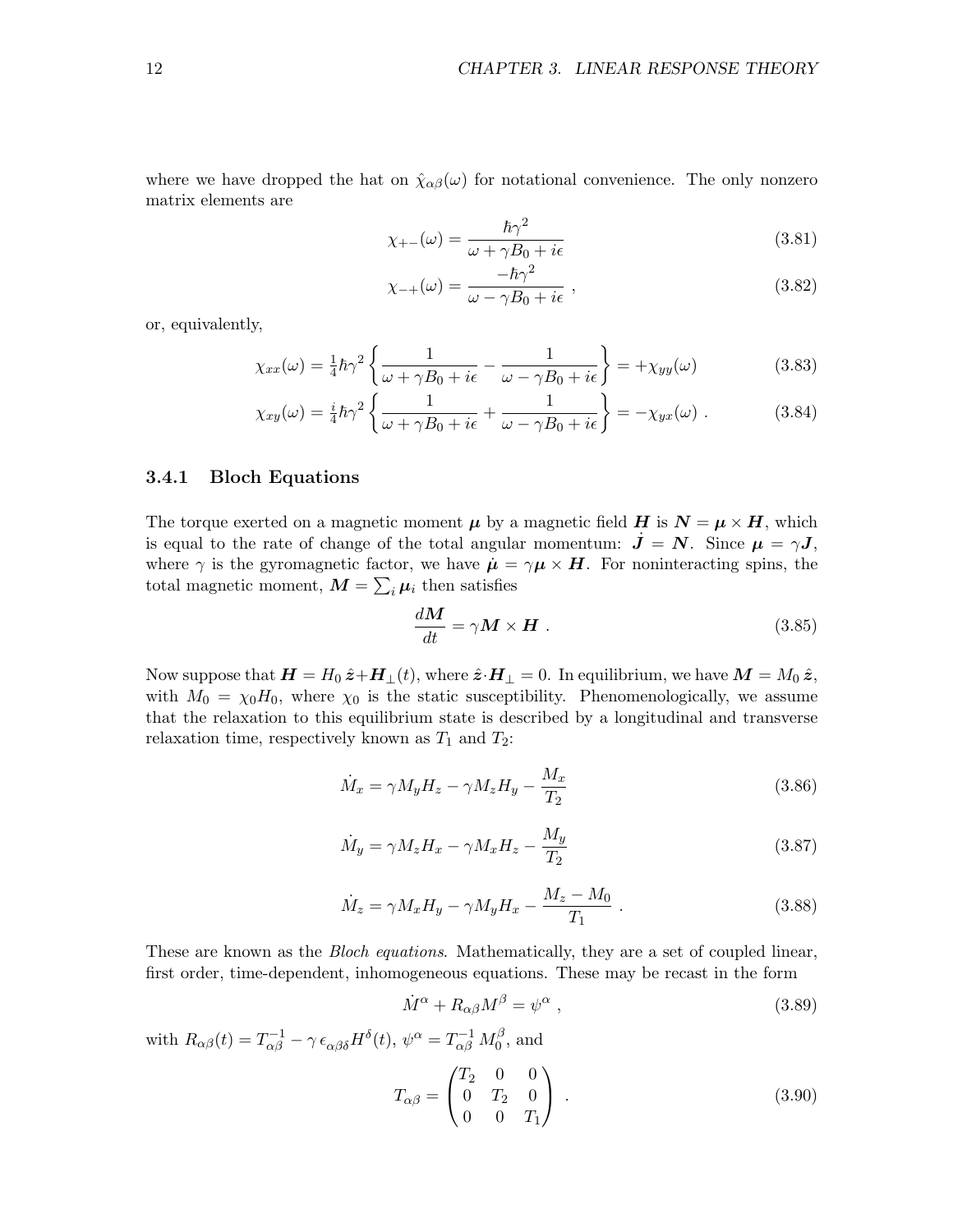The formal solution is written

$$
\mathbf{M}(t) = \int_{0}^{t} dt' U(t - t') \, \psi(t') + U(t) \, \psi(0) \;, \tag{3.91}
$$

where the evolution matrix,

$$
U(t) = \mathcal{T} \exp\left\{-\int_0^t dt' R(t')\right\},\qquad(3.92)
$$

is given in terms of the time-ordered exponential (earlier times to the right).

We can make analytical progress if we write write  $M = M_0 \hat{z} + m$  and suppose  $|H_{\perp}| \ll H_0$ and  $|\boldsymbol{m}| \ll M_0$ , in which case we have

$$
\dot{m}_x = \gamma H_0 m_y - \gamma H_y M_0 - \frac{m_x}{T_2}
$$
\n(3.93)

$$
\dot{m}_y = \gamma H_x M_0 - \gamma H_0 m_x - \frac{m_y}{T_2}
$$
\n(3.94)

$$
\dot{m}_z = -\frac{m_z}{T_1} \tag{3.95}
$$

which are equivalent to the following:

$$
\ddot{m}_x + 2T_2^{-1}\dot{m}_x + \left(\gamma^2 H_0^2 + T_2^{-2}\right)m_x = \gamma M_0\left(\gamma H_0 H_x - T_2^{-1} H_y - \dot{H}_y\right)
$$
(3.96)

$$
\ddot{m}_y + 2T_2^{-1}\dot{m}_y + \left(\gamma^2 H_0^2 + T_2^{-2}\right)m_y = \gamma M_0\left(\gamma H_0 H_y + T_2^{-1} H_x + \dot{H}_x\right) \tag{3.97}
$$

and  $m_z(t) = m_z(0) \exp(-t/T_1)$ . Solving the first two by Fourier transform,

$$
\left(\gamma^2 H_0^2 + T_2^{-2} - \omega^2 - 2i T_2^{-2} \omega\right) \hat{m}_x(\omega) = \gamma M_0 \left(\gamma H_0 H_x(\omega) + (i\omega - T_2^{-1}) H_y(\omega)\right) \tag{3.98}
$$

$$
\left(\gamma^2 H_0^2 + T_2^{-2} - \omega^2 - 2i T_2^{-2} \omega\right) \hat{m}_y(\omega) = \gamma M_0 \left(\gamma H_0 H_y(\omega) - (i\omega - T_2^{-1}) H_x(\omega)\right) , \quad (3.99)
$$

from which we read off

$$
\chi_{xx}(\omega) = \frac{\gamma^2 H_0 M_0}{\gamma^2 H_0^2 + T_2^{-2} - \omega^2 - 2iT_2^{-1}\omega} = \chi_{yy}(\omega)
$$
\n(3.100)

$$
\chi_{xy}(\omega) = \frac{(i\omega - T_2^{-1})\,\gamma\,M_0}{\gamma^2 H_0^2 + T_2^{-2} - \omega^2 - 2i T_2^{-1} \omega} = -\chi_{yx}(\omega) \ . \tag{3.101}
$$

Note that Onsager reciprocity is satisfied:

$$
\chi_{xy}(\omega, H_0) = \chi_{yx}^{\rm t}(\omega, H_0) = \chi_{yx}(\omega, -H_0) = -\chi_{yx}(\omega, H_0) \ . \tag{3.102}
$$

The lineshape is given by

$$
\chi'_{xx}(\omega) = \frac{\left(\gamma^2 H_0^2 + T_2^{-2} - \omega^2\right) \gamma^2 H_0 M_0}{\left(\gamma^2 H_0^2 + T_2^{-2} - \omega^2\right)^2 + 4 T_2^{-2} \omega^2}
$$
\n(3.103)

$$
\chi''_{xx}(\omega) = \frac{2 \gamma H_0 M_0 T_2^{-1} \omega}{\left(\gamma^2 H_0^2 + T_2^{-2} - \omega^2\right)^2 + 4 T_2^{-2} \omega^2},\tag{3.104}
$$

so a measure of the linewidth is a measure of  $T_2^{-1}$ .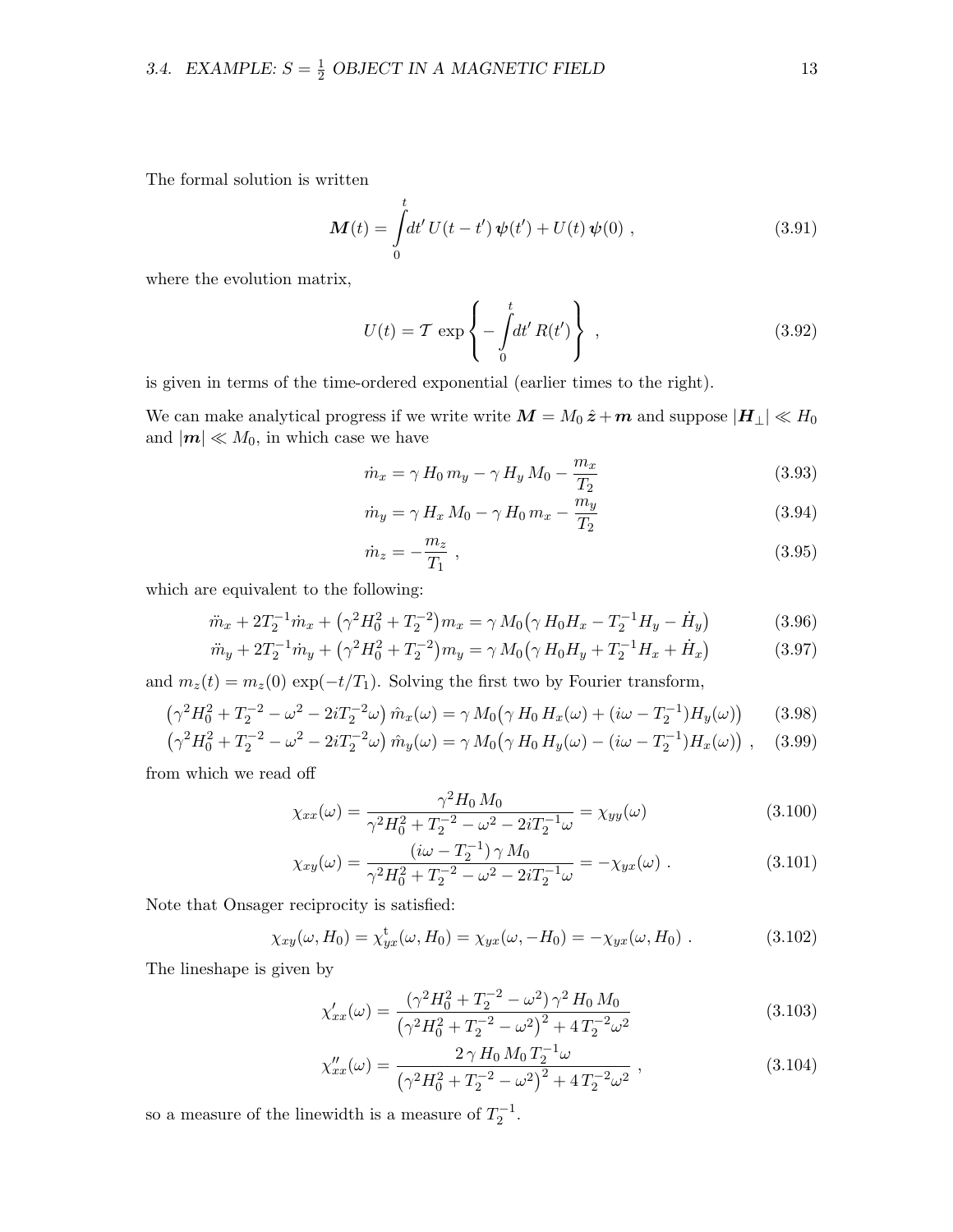# 3.5 Electromagnetic Response

Consider an interacting system consisting of electrons of charge  $-e$  in the presence of a timevarying electromagnetic field. The electromagnetic field is given in terms of the 4-potential  $A^{\mu} = (A^{0}, A)$ :

$$
E = -\nabla A^0 - \frac{1}{c} \frac{\partial A}{\partial t}
$$
 (3.105)

$$
B = \nabla \times A \tag{3.106}
$$

The Hamiltonian for an N-particle system is

$$
\mathcal{H}(A^{\mu}) = \sum_{i=1}^{N} \left\{ \frac{1}{2m} \left( \boldsymbol{p}_i + \frac{e}{c} \boldsymbol{A}(\boldsymbol{x}_i, t) \right)^2 - e A^0(\boldsymbol{x}_i, t) + U(\boldsymbol{x}_i) \right\} + \sum_{i < j} v(\boldsymbol{x}_i - \boldsymbol{x}_j)
$$
\n
$$
= \mathcal{H}(0) - \frac{1}{c} \int d^3x \, j_{\mu}^{\mathrm{p}}(\boldsymbol{x}) \, A^{\mu}(\boldsymbol{x}, t) + \frac{e^2}{2mc^2} \int d^3x \, n(\boldsymbol{x}) \, \boldsymbol{A}^2(\boldsymbol{x}, t) \;, \tag{3.107}
$$

where we have defined

$$
n(\boldsymbol{x}) \equiv \sum_{i=1}^{N} \delta(\boldsymbol{x} - \boldsymbol{x}_i)
$$
\n(3.108)

$$
\boldsymbol{j}^{\mathrm{p}}(\boldsymbol{x}) \equiv -\frac{e}{2m} \sum_{i=1}^{N} \left\{ \boldsymbol{p}_i \, \delta(\boldsymbol{x} - \boldsymbol{x}_i) + \delta(\boldsymbol{x} - \boldsymbol{x}_i) \, \boldsymbol{p}_i \right\} \tag{3.109}
$$

$$
j_0^{\mathrm{p}}(\boldsymbol{x}) \equiv c \, e \, n(\boldsymbol{x}) \; . \tag{3.110}
$$

Throughout this discussion we invoke covariant/contravariant notation, using the metric

$$
g_{\mu\nu} = g^{\mu\nu} = \begin{pmatrix} -1 & 0 & 0 & 0 \\ 0 & 1 & 0 & 0 \\ 0 & 0 & 1 & 0 \\ 0 & 0 & 0 & 1 \end{pmatrix} , \qquad (3.111)
$$

so that

$$
j^{\mu} = (j^0, j^1, j^2, j^3) \equiv (j^0, \mathbf{j}) \tag{3.112}
$$

$$
j_{\mu} = g_{\mu\nu}j^{\nu} = (-j^0, j^1, j^2, j^3)
$$
\n(3.113)

$$
j_{\mu}A^{\mu} = j^{\mu}g_{\mu\nu}A^{\nu} = -j^{0}A^{0} + \mathbf{j} \cdot \mathbf{A} \equiv j \cdot A \tag{3.114}
$$

The quantity  $j_{\mu}^{\text{p}}(x)$  is known as the *paramagnetic current density*. The physical current density  $j_{\mu}(\boldsymbol{x})$  also contains a *diamagnetic* contribution:

$$
j_{\mu}(\boldsymbol{x}) = -c \frac{\delta \mathcal{H}}{\delta A^{\mu}(\boldsymbol{x})} = j^{\mathrm{p}}_{\mu}(\boldsymbol{x}) + j^{\mathrm{d}}_{\mu}(\boldsymbol{x}) \tag{3.115}
$$

$$
\boldsymbol{j}^{\mathrm{d}}(\boldsymbol{x}) = -\frac{e^2}{mc} n(\boldsymbol{x}) \boldsymbol{A}(\boldsymbol{x}) = -\frac{e}{mc^2} j_0^{\mathrm{p}}(\boldsymbol{x}) \boldsymbol{A}(\boldsymbol{x}) \tag{3.116}
$$

$$
j_0^{\rm d}(\bm{x}) = 0 \tag{3.117}
$$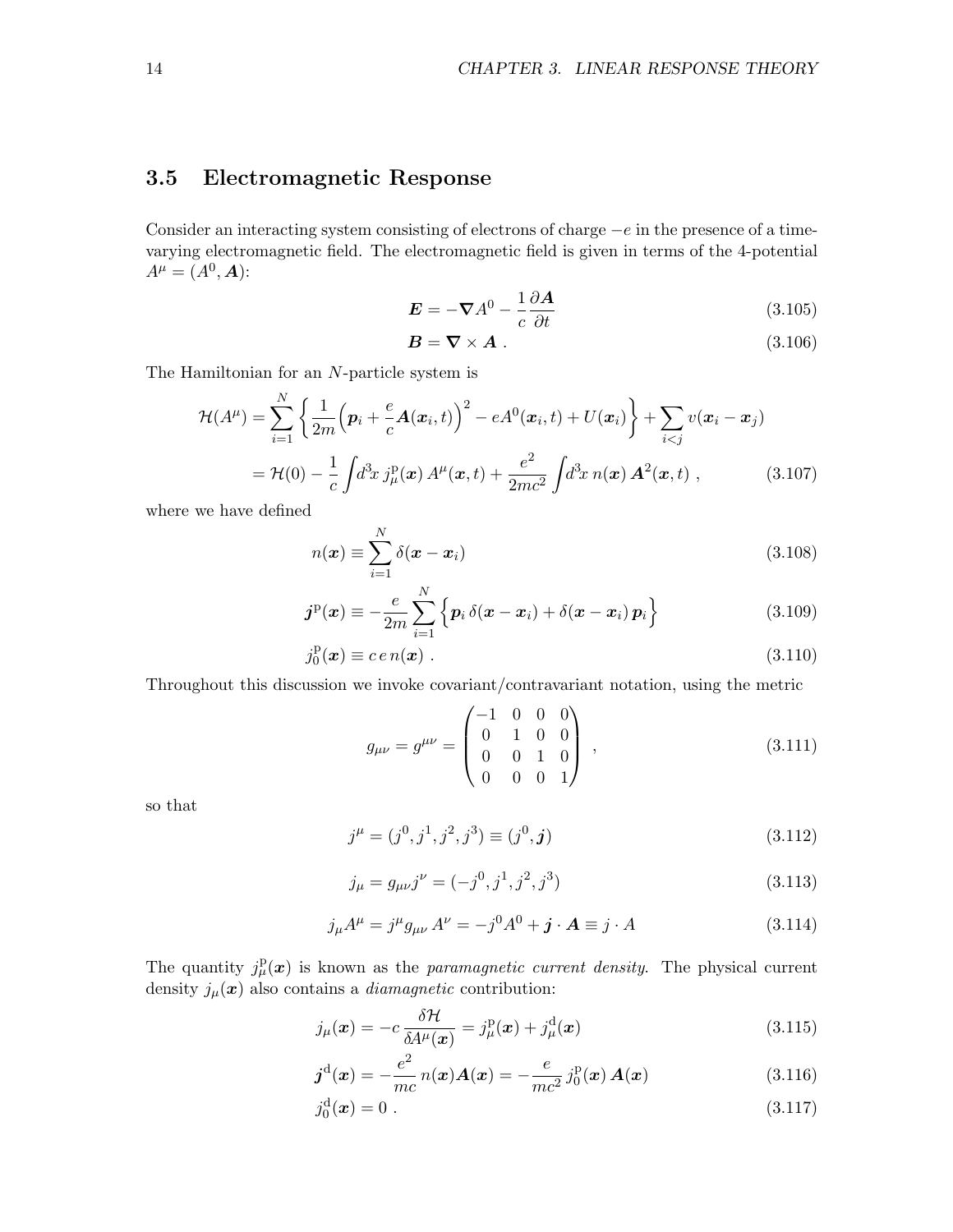#### 3.5. ELECTROMAGNETIC RESPONSE 15

The electromagnetic response tensor  $K_{\mu\nu}$  is defined via

$$
\langle j_{\mu}(\boldsymbol{x},t)\rangle = -\frac{c}{4\pi} \int d^3x' \int dt \, K_{\mu\nu}(\boldsymbol{x}t;\boldsymbol{x}'t') \, A^{\nu}(\boldsymbol{x}',t') \;, \tag{3.118}
$$

valid to first order in the external 4-potential  $A^{\mu}$ . From

$$
\langle j^{\rm p}_{\mu}(\boldsymbol{x},t)\rangle = \frac{i}{\hbar c} \int d^3x' \int dt' \langle \left[j^{\rm p}_{\mu}(\boldsymbol{x},t),j^{\rm p}_{\nu}(\boldsymbol{x}',t')\right]\rangle \Theta(t-t') A^{\nu}(\boldsymbol{x}',t')
$$
(3.119)

$$
\left\langle j_{\mu}^{\mathrm{d}}(\boldsymbol{x},t)\right\rangle = -\frac{e}{mc^2} \left\langle j_0^{\mathrm{p}}(\boldsymbol{x},t)\right\rangle A^{\mu}(\boldsymbol{x},t) \left(1-\delta_{\mu 0}\right),\tag{3.120}
$$

we conclude

$$
K_{\mu\nu}(\boldsymbol{x}t;\boldsymbol{x}'t') = \frac{4\pi}{i\hbar c^2} \left\langle \left[j^{\mathrm{p}}_{\mu}(\boldsymbol{x},t), j^{\mathrm{p}}_{\nu}(\boldsymbol{x}',t')\right] \right\rangle \Theta(t-t') + \frac{4\pi e}{mc^2} \left\langle j^{\mathrm{p}}_{0}(\boldsymbol{x},t) \right\rangle \delta(\boldsymbol{x}-\boldsymbol{x}') \delta(t-t') \delta_{\mu\nu} (1-\delta_{\mu 0}) .
$$
\n(3.121)

The first term is sometimes known as the paramagnetic response kernel,  $K^{\mathbf{p}}_{\mu\nu}(x; x') =$  $(4\pi i/i\hbar c^2)\langle \left[j_\mu^{\rm p}(x), j_\nu^{\rm p}(x')\right]\rangle \Theta(t-t')$  is not directly calculable by perturbation theory. Rather, one obtains the time-ordered response function  $K_{\mu\nu}^{\text{p},T}(x;x') = (4\pi/i\hbar c^2)\langle \mathcal{T}j_{\mu}^{\text{p}}(x) j_{\nu}^{\text{p}}(x')\rangle$ , where  $x^{\mu} \equiv (ct, \mathbf{x}).$ 

#### Second Quantized Notation

In the presence of an electromagnetic field described by the 4-potential  $A^{\mu} = (c\phi, \mathbf{A})$ , the Hamiltonian of an interacting electron system takes the form

$$
\mathcal{H} = \sum_{\sigma} \int d^3x \, \psi_{\sigma}^{\dagger}(\boldsymbol{x}) \left\{ \frac{1}{2m} \left( \frac{\hbar}{i} \nabla + \frac{e}{c} \mathbf{A} \right)^2 - eA^0(\boldsymbol{x}) + U(\boldsymbol{x}) \right\} \psi_{\sigma}(\boldsymbol{x}) + \frac{1}{2} \sum_{\sigma,\sigma'} \int d^3x \int d^3x' \, \psi_{\sigma}^{\dagger}(\boldsymbol{x}) \, \psi_{\sigma'}^{\dagger}(\boldsymbol{x}') \, v(\boldsymbol{x} - \boldsymbol{x}') \, \psi_{\sigma'}(\boldsymbol{x}') \, \psi_{\sigma}(\boldsymbol{x}) ,
$$
(3.122)

where  $v(x - x')$  is a two-body interaction, e.g.  $e^2/|x - x'|$ , and  $U(x)$  is the external scalar potential. Expanding in powers of  $A^{\mu}$ ,

$$
\mathcal{H}(A^{\mu}) = \mathcal{H}(0) - \frac{1}{c} \int d^3x \, j_{\mu}^{\rm p}(\boldsymbol{x}) \, A^{\mu}(\boldsymbol{x}) + \frac{e^2}{2mc^2} \sum_{\sigma} \int d^3x \, \psi_{\sigma}^{\dagger}(\boldsymbol{x}) \, \psi_{\sigma}(\boldsymbol{x}) \, A^2(\boldsymbol{x}) \;, \tag{3.123}
$$

where the paramagnetic current density  $j_{\mu}^{\text{p}}(x)$  is defined by

$$
j_0^{\mathrm{p}}(\boldsymbol{x}) = c \, e \sum_{\sigma} \psi_{\sigma}^{\dagger}(\boldsymbol{x}) \, \psi_{\sigma}(\boldsymbol{x}) \tag{3.124}
$$

$$
\boldsymbol{j}^{\mathrm{p}}(\boldsymbol{x}) = \frac{ie\hbar}{2m} \sum_{\sigma} \left\{ \psi_{\sigma}^{\dagger}(\boldsymbol{x}) \, \boldsymbol{\nabla} \, \psi_{\sigma}(\boldsymbol{x}) - \left( \boldsymbol{\nabla} \psi_{\sigma}^{\dagger}(\boldsymbol{x}) \right) \psi_{\sigma}(\boldsymbol{x}) \right\} \,. \tag{3.125}
$$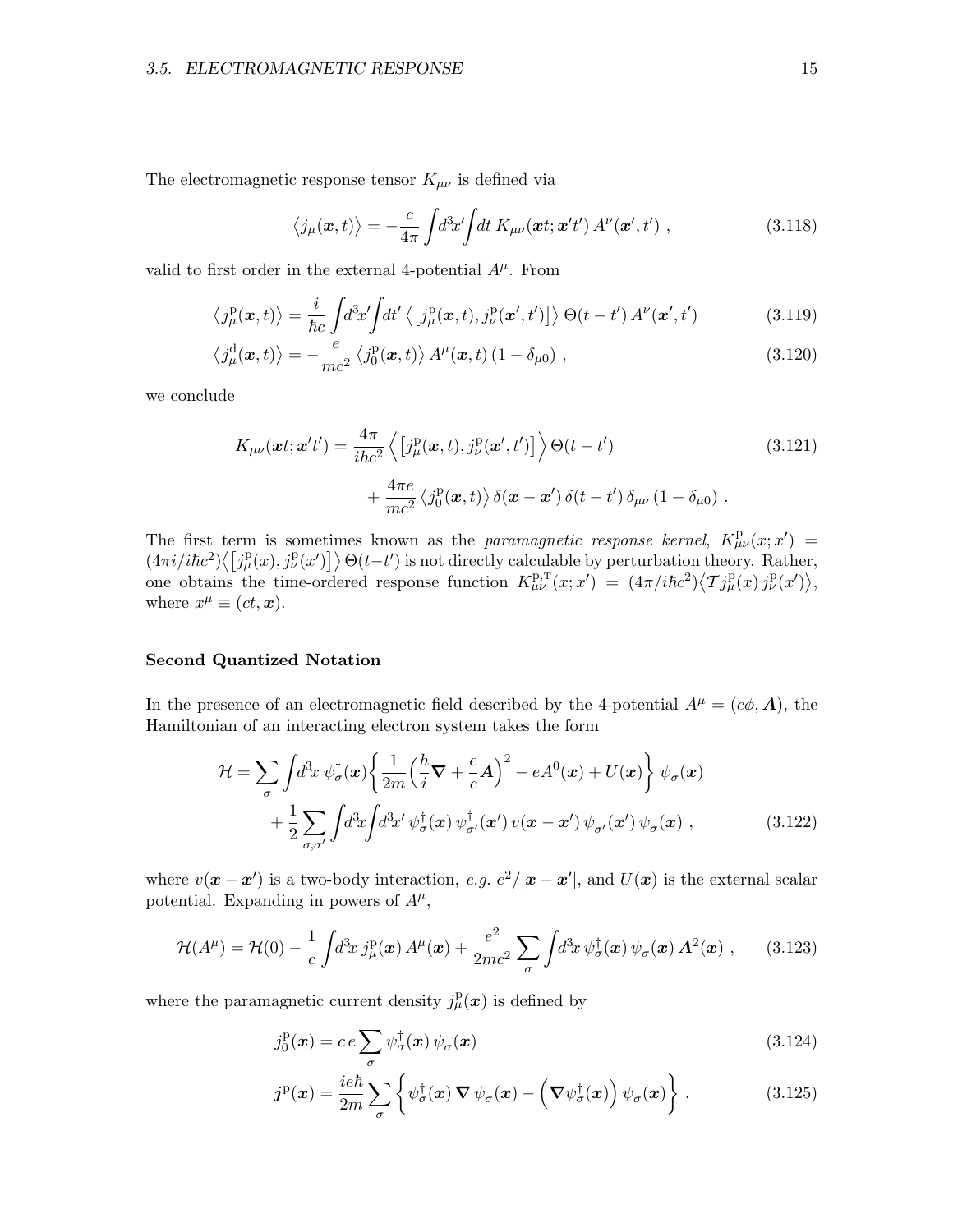#### 3.5.1 Gauge Invariance and Charge Conservation

In Fourier space, with  $q^{\mu} = (\omega/c, \mathbf{q})$ , we have, for homogeneous systems,

$$
\langle j_{\mu}(q) \rangle = -\frac{c}{4\pi} K_{\mu\nu}(q) A^{\nu}(q) . \qquad (3.126)
$$

Note our convention on Fourier transforms:

$$
H(x) = \int \frac{d^4k}{(2\pi)^4} \hat{H}(k) e^{+ik \cdot x} \tag{3.127}
$$

$$
\hat{H}(k) = \int d^4x \, H(x) \, e^{-ik \cdot x} \,, \tag{3.128}
$$

where  $k \cdot x \equiv k_{\mu}x^{\mu} = \mathbf{k} \cdot \mathbf{x} - \omega t$ . Under a gauge transformation,  $A^{\mu} \to A^{\mu} + \partial^{\mu} \Lambda$ , *i.e.* 

$$
A^{\mu}(q) \to A^{\mu}(q) + i\Lambda(q) q^{\mu} , \qquad (3.129)
$$

where  $\Lambda$  is an arbitrary scalar function. Since the physical current must be unchanged by a gauge transformation, we conclude that  $K_{\mu\nu}(q) q^{\nu} = 0$ . We also have the continuity equation,  $\partial^{\mu} j_{\mu} = 0$ , the Fourier space version of which says  $q^{\mu} j_{\mu}(q) = 0$ , which in turn requires  $q^{\mu} K_{\mu\nu}(q) = 0$ . Therefore,

$$
\sum_{\mu} q^{\mu} K_{\mu\nu}(q) = \sum_{\nu} K_{\mu\nu}(q) q^{\nu} = 0
$$
\n(3.130)

In fact, the above conditions are identical owing to the reciprocity relations,

$$
Re K_{\mu\nu}(q) = + Re K_{\nu\mu}(-q)
$$
\n(3.131)

$$
\operatorname{Im} K_{\mu\nu}(q) = -\operatorname{Im} K_{\nu\mu}(-q) , \qquad (3.132)
$$

which follow from the spectral representation of  $K_{\mu\nu}(q)$ . Thus,

$$
gauge invariance \iff charge\ conservation
$$
 (3.133)

#### 3.5.2 A Sum Rule

If we work in a gauge where  $A^0 = 0$ , then  $\mathbf{E} = -c^{-1}\dot{\mathbf{A}}$ , hence  $\mathbf{E}(q) = iq^0 \mathbf{A}(q)$ , and

$$
\langle j_i(q) \rangle = -\frac{c}{4\pi} K_{ij}(q) A^j(q)
$$
  
=  $-\frac{c}{4\pi} K_{ij}(q) \frac{c}{i\omega} E^j(q)$   
 $\equiv \sigma_{ij}(q) E^j(q)$ . (3.134)

Thus, the conductivity tensor is given by

$$
\sigma_{ij}(\boldsymbol{q},\omega) = \frac{ic^2}{4\pi\omega} K_{ij}(\boldsymbol{q},\omega) . \qquad (3.135)
$$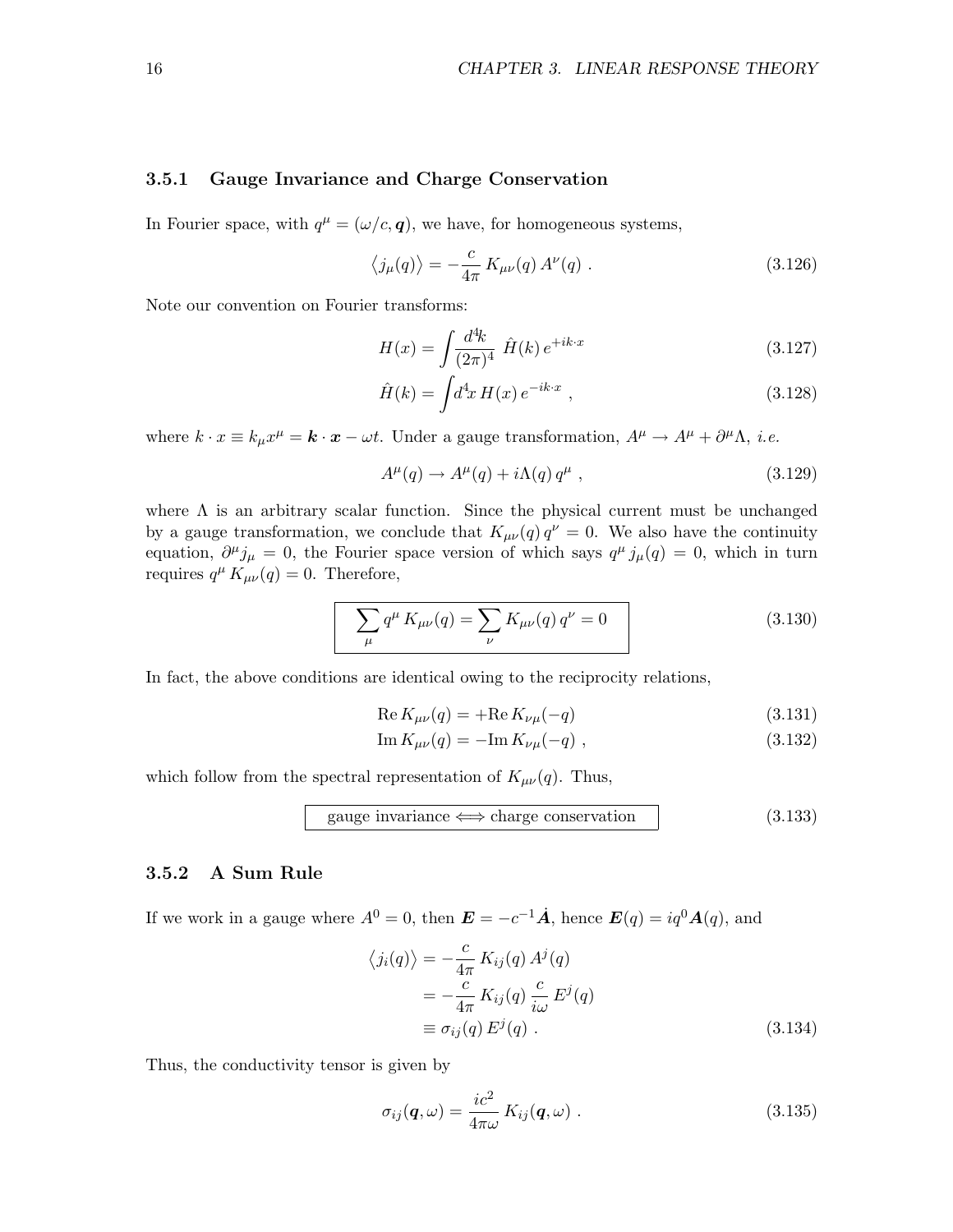If, in the  $\omega \to 0$  limit, the conductivity is to remain finite, then we must have

$$
\int d^3x \int_0^\infty dt \left\langle \left[ j_i^{\mathrm{p}}(\boldsymbol{x},t), j_j^{\mathrm{p}}(0,0) \right] \right\rangle e^{+i\omega t} = \frac{ie^2 n}{m} \delta_{ij} , \qquad (3.136)
$$

where  $n$  is the electron number density. This relation is spontaneously violated in a superconductor, where  $\sigma(\omega) \propto \omega^{-1}$  as  $\omega \to 0$ .

#### 3.5.3 Longitudinal and Transverse Response

In an isotropic system, the spatial components of  $K_{\mu\nu}$  may be resolved into longitudinal and transverse components, since the only preferred spatial vector is  $q$  itself. Thus, we may write

$$
K_{ij}(\boldsymbol{q},\omega) = K_{\parallel}(\boldsymbol{q},\omega) \,\hat{q}_i \,\hat{q}_j + K_{\perp}(\boldsymbol{q},\omega) \left(\delta_{ij} - \hat{q}_i \,\hat{q}_j\right) \,, \tag{3.137}
$$

where  $\hat{q}_i \equiv q_i/|\mathbf{q}|$ . We now invoke current conservation, which says  $q^{\mu} K_{\mu\nu}(q) = 0$ . When  $\nu = j$  is a spatial index,

$$
q^{0} K_{0j} + q^{i} K_{ij} = \frac{\omega}{c} K_{0j} + K_{\parallel} q_{j} , \qquad (3.138)
$$

which yields

$$
K_{0j}(\boldsymbol{q},\omega) = -\frac{c}{\omega} q^j K_{\parallel}(\boldsymbol{q},\omega) = K_{j0}(\boldsymbol{q},\omega)
$$
\n(3.139)

In other words, the three components of  $K_{0j}(q)$  are in fact completely determined by  $K_{\parallel}(q)$ and q itself. When  $\nu = 0$ ,

$$
0 = q^{0} K_{00} + q^{i} K_{i0} = \frac{\omega}{c} K_{00} - \frac{c}{\omega} q^{2} K_{\parallel} , \qquad (3.140)
$$

which says

$$
K_{00}(\boldsymbol{q},\omega) = \frac{c^2}{\omega^2} \, \boldsymbol{q}^2 \, K_{\parallel}(\boldsymbol{q},\omega) \tag{3.141}
$$

Thus, of the 10 freedoms of the symmetric  $4 \times 4$  tensor  $K_{\mu\nu}(q)$ , there are only two independent ones – the functions  $K_{\parallel}(q)$  and  $K_{\perp}(q)$ .

#### 3.5.4 Neutral Systems

In neutral systems, we define the number density and number current density as

$$
n(\boldsymbol{x}) = \sum_{i=1}^{N} \delta(\boldsymbol{x} - \boldsymbol{x}_i)
$$
\n(3.142)

$$
\boldsymbol{j}(\boldsymbol{x}) = \frac{1}{2m} \sum_{i=1}^{N} \left\{ \boldsymbol{p}_i \, \delta(\boldsymbol{x} - \boldsymbol{x}_i) + \delta(\boldsymbol{x} - \boldsymbol{x}_i) \, \boldsymbol{p}_i \right\} \,. \tag{3.143}
$$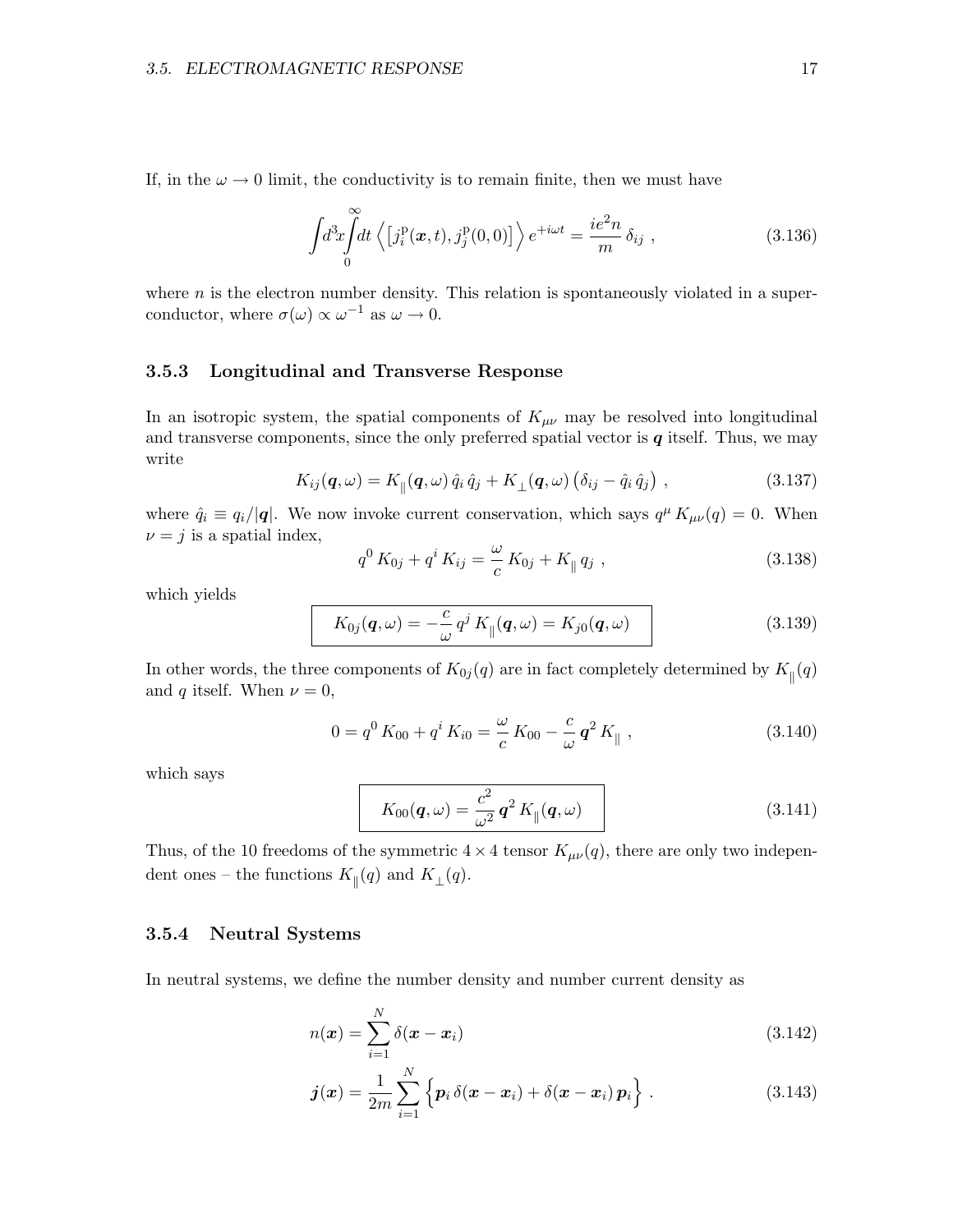The charge and current susceptibilities are then given by

$$
\chi(\boldsymbol{x},t) = \frac{i}{\hbar} \langle \big[ n(\boldsymbol{x},t), n(0,0) \big] \rangle \tag{3.144}
$$

$$
\chi_{ij}(\boldsymbol{x},t) = \frac{i}{\hbar} \langle [j_i(\boldsymbol{x},t),j_j(0,0)] \rangle . \qquad (3.145)
$$

We define the longitudinal and transverse susceptibilities for homogeneous systems according to

$$
\chi_{ij}(\boldsymbol{q},\omega) = \chi_{\parallel}(\boldsymbol{q},\omega) \,\hat{q}_i \,\hat{q}_j + \chi_{\perp}(\boldsymbol{q},\omega) \left(\delta_{ij} - \hat{q}_i \,\hat{q}_j\right) \,. \tag{3.146}
$$

From the continuity equation,

$$
\nabla \cdot \mathbf{j} + \frac{\partial n}{\partial t} = 0 \tag{3.147}
$$

follows the relation

$$
\chi_{\parallel}(\mathbf{q},\omega) = \frac{n}{m} + \frac{\omega^2}{\mathbf{q}^2} \chi(\mathbf{q},\omega) . \tag{3.148}
$$

EXERCISE: Derive eqn. (3.148).

The relation between  $K_{\mu\nu}(q)$  and the neutral susceptibilities defined above is then

$$
K_{00}(\mathbf{x},t) = -4\pi e^2 \chi(\mathbf{x},t)
$$
\n(3.149)

$$
K_{ij}(\boldsymbol{x},t) = \frac{4\pi e^2}{c^2} \left\{ \frac{n}{m} \delta(\boldsymbol{x}) \delta(t) - \chi_{ij}(\boldsymbol{x},t) \right\},\tag{3.150}
$$

and therefore

$$
K_{\parallel}(\boldsymbol{q},\omega) = \frac{4\pi e^2}{c^2} \left\{ \frac{n}{m} - \chi_{\parallel}(\boldsymbol{q},\omega) \right\} \tag{3.151}
$$

$$
K_{\perp}(\boldsymbol{q},\omega) = \frac{4\pi e^2}{c^2} \left\{ \frac{n}{m} - \chi_{\perp}(\boldsymbol{q},\omega) \right\} . \tag{3.152}
$$

#### 3.5.5 The Meissner Effect and Superfluid Density

Suppose we apply an electromagnetic field **E**. We adopt a gauge in which  $A^0 = 0$ , **E** =  $-c^{-1}\dot{A}$ , and  $B = \nabla \times A$ . To satisfy Maxwell's equations, we have  $q \cdot A(q,\omega) = 0$ , *i.e.*  $A(q,\omega)$  is purely transverse. But then

$$
\langle \mathbf{j}(\mathbf{q},\omega) \rangle = -\frac{c}{4\pi} \, K_{\perp}(\mathbf{q},\omega) \, \mathbf{A}(\mathbf{q},\omega) \; . \tag{3.153}
$$

This leads directly to the Meissner effect whenever  $\lim_{q\to 0} K_{\perp}(q,0)$  is finite. To see this, we write

$$
\nabla \times \mathbf{B} = \nabla (\nabla \cdot \mathbf{A}) - \nabla^2 \mathbf{A}
$$
  
=  $\frac{4\pi}{c} \mathbf{j} + \frac{1}{c} \frac{\partial \mathbf{E}}{\partial t}$   
=  $\frac{4\pi}{c} \left( -\frac{c}{4\pi} \right) K_{\perp} (-i\nabla, i \partial_t) \mathbf{A} - \frac{1}{c^2} \frac{\partial^2 \mathbf{A}}{\partial t^2}$ , (3.154)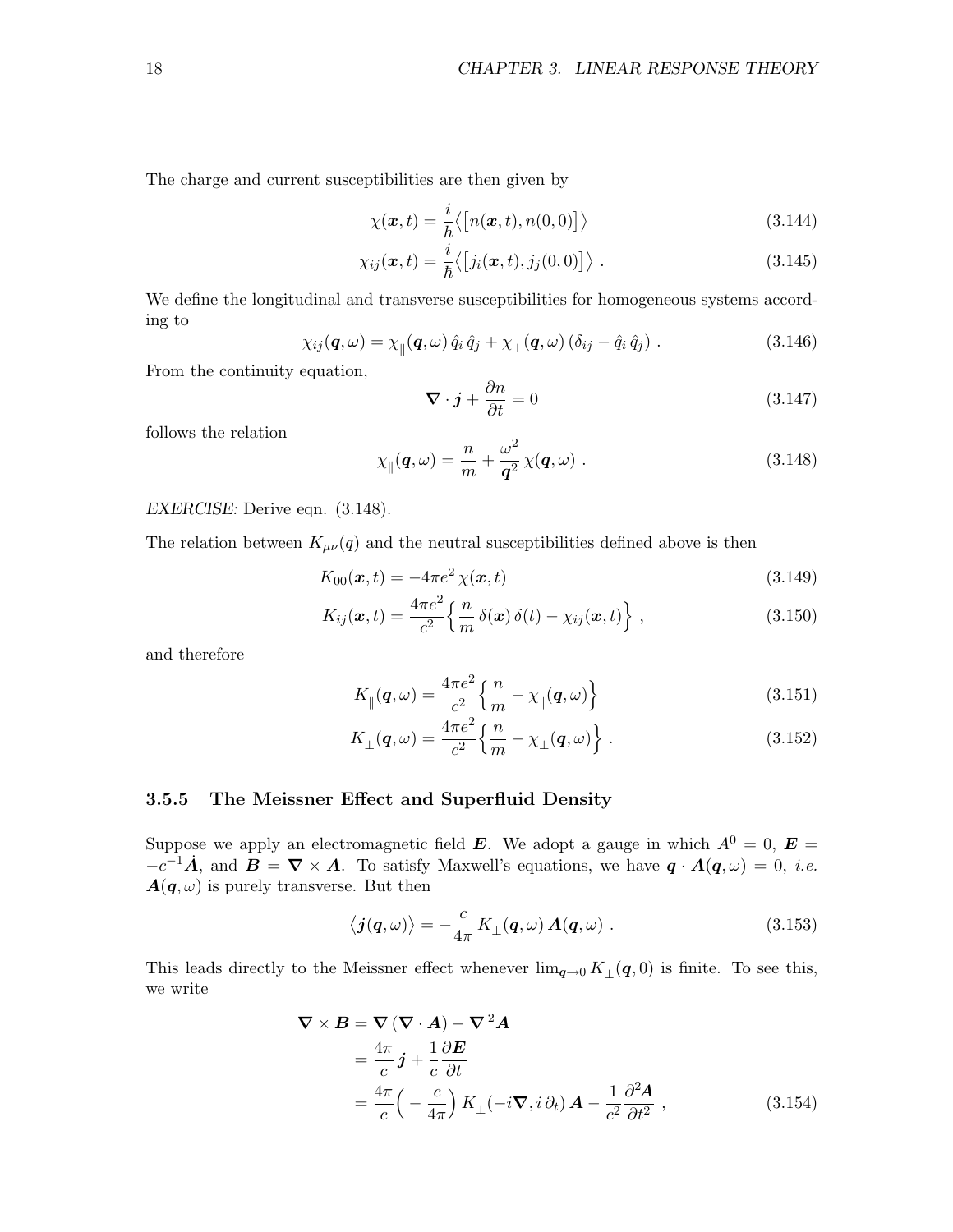which yields

$$
\left(\nabla^2 - \frac{1}{c^2} \frac{\partial^2}{\partial t^2}\right) \mathbf{A} = K_\perp (-i\nabla, i \partial_t) \mathbf{A} . \tag{3.155}
$$

In the static limit,  $\boldsymbol{\nabla}^2 \boldsymbol{A} = K_{\perp} (i \boldsymbol{\nabla}, 0) \boldsymbol{A}$ , and we define

$$
\frac{1}{\lambda_{\rm L}^2} \equiv \lim_{\mathbf{q} \to 0} K_{\perp}(\mathbf{q}, 0) \ . \tag{3.156}
$$

 $\lambda_{\rm L}$  is the *London penetration depth*, which is related to the *superfluid density*  $n_{\rm s}$  by

$$
n_{\rm s} \equiv \frac{mc^2}{4\pi e^2 \lambda_{\rm L}^2} \tag{3.157}
$$

$$
= n - m \lim_{\mathbf{q} \to 0} \chi_{\perp}(\mathbf{q}, 0) . \tag{3.158}
$$

#### Ideal Bose Gas

We start from

$$
\chi_{ij}(\boldsymbol{q},t) = \frac{i}{\hbar V} \langle [j_i(\boldsymbol{q},t), j_j(-\boldsymbol{q},0)] \rangle \tag{3.159}
$$

$$
j_i(\mathbf{q}) = \frac{\hbar}{2m} \sum_{\mathbf{k}} (2k_i + q_i) \,\psi_{\mathbf{k}}^\dagger \,\psi_{\mathbf{k} + \mathbf{q}} \,. \tag{3.160}
$$

For the free Bose gas, with dispersion  $\omega_{\mathbf{k}} = \hbar \mathbf{k}^2 / 2m$ ,

$$
j_i(\mathbf{q}, t) = (2k_i + q_i) e^{i(\omega_{\mathbf{k}} - \omega_{\mathbf{k} + \mathbf{q}})t} \psi_{\mathbf{k}}^{\dagger} \psi_{\mathbf{k} + \mathbf{q}}
$$
(3.161)

$$
[j_i(q, t), j_j(-q, 0)] = \frac{\hbar^2}{4m^2} \sum_{k, k'} (2k_i + q_i)(2k'_j - q_j) e^{i(\omega_k - \omega_{k+q})t} \times [\psi_k^{\dagger} \psi_{k+q}, \psi_{k'}^{\dagger} \psi_{k'-q}] \tag{3.162}
$$

Using

$$
[AB, CD] = A [B, C] D + AC [B, D] + C [A, D] B + [A, C] DB ,
$$
\n(3.163)

we obtain

$$
[j_i(\mathbf{q},t),j_j(-\mathbf{q},0)] = \frac{\hbar^2}{4m^2} \sum_{\mathbf{k}} (2k_i + q_i)(2k_j + q_j) e^{i(\omega_{\mathbf{k}} - \omega_{\mathbf{k} + \mathbf{q}})t} \left\{ n^0(\omega_{\mathbf{k}}) - n^0(\omega_{\mathbf{k} + \mathbf{q}}) \right\}, (3.164)
$$

where  $n^0(\omega)$  is the equilibrium Bose distribution<sup>5</sup>,

$$
n^{0}(\omega) = \frac{1}{e^{\beta \hbar \omega} e^{-\beta \mu} - 1} \tag{3.165}
$$

<sup>&</sup>lt;sup>5</sup>Recall that  $\mu = 0$  in the condensed phase.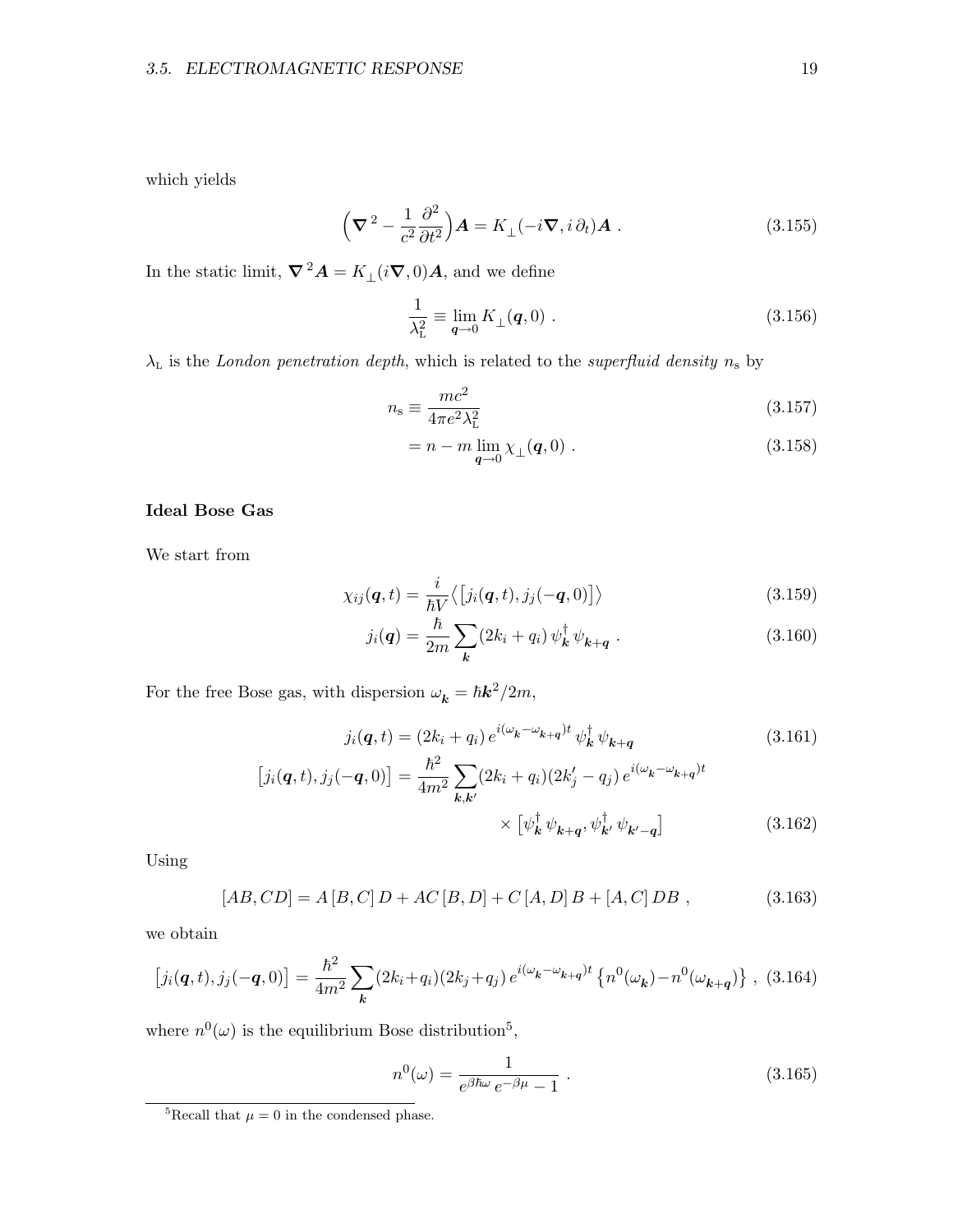Thus,

$$
\chi_{ij}(\mathbf{q},\omega) = \frac{\hbar}{4m^2V} \sum_{\mathbf{k}} (2k_i + q_i)(2k_j + q_j) \frac{n^0(\omega_{\mathbf{k}+\mathbf{q}}) - n^0(\omega_{\mathbf{k}})}{\omega + \omega_{\mathbf{k}} - \omega_{\mathbf{k}+\mathbf{q}} + i\epsilon}
$$
\n
$$
= \frac{\hbar n_0}{4m^2} \left\{ \frac{1}{\omega + \omega_{\mathbf{q}} + i\epsilon} - \frac{1}{\omega - \omega_{\mathbf{q}} + i\epsilon} \right\} q_i q_j + \frac{\hbar}{m^2} \int \frac{d^3k}{(2\pi)^3} \frac{n^0(\omega_{\mathbf{k}+\mathbf{q}/2}) - n^0(\omega_{\mathbf{k}-\mathbf{q}/2})}{\omega + \omega_{\mathbf{k}-\mathbf{q}/2} - \omega_{\mathbf{k}+\mathbf{q}/2} + i\epsilon} k_i k_j , \qquad (3.167)
$$

where  $n_0 = N_0/V$  is the condensate number density. Taking the  $\omega = 0$ ,  $\boldsymbol{q} \to 0$  limit yields

$$
\chi_{ij}(\mathbf{q} \to 0,0) = \frac{n_0}{m} \,\hat{q}_i \,\hat{q}_j + \frac{n'}{m} \,\delta_{ij} \,,\tag{3.168}
$$

where  $n'$  is the density of uncondensed bosons. From this we read off

$$
\chi_{\parallel}(\mathbf{q} \to 0, 0) = \frac{n}{m} \qquad , \qquad \chi_{\perp}(\mathbf{q} \to 0, 0) = \frac{n'}{m} \,, \tag{3.169}
$$

where  $n = n_0 + n'$  is the total boson number density. The superfluid density, according to  $(3.158)$ , is  $n_s = n_0(T)$ .

In fact, the ideal Bose gas is not a superfluid. Its excitation spectrum is too 'soft' - any superflow is unstable toward decay into single particle excitations.

# 3.6 Density-Density Correlations

In many systems, external probes couple to the number density  $n(r) = \sum_{i=1}^{N} \delta(r - r_i)$ , and we may write the perturbing Hamiltonian as

$$
\mathcal{H}_1(t) = -\int d^3r \, n(\mathbf{r}) \, U(\mathbf{r}, t) \; . \tag{3.170}
$$

The response  $\delta n \equiv n - \langle n \rangle_0$  is given by

$$
\langle \delta n(\mathbf{r},t) \rangle = \int d^3r' \int dt' \,\chi(\mathbf{r}-\mathbf{r}',t-t')\, U(\mathbf{r}',t') \tag{3.171}
$$

$$
\langle \delta \hat{n}(\boldsymbol{q},\omega) \rangle = \chi(\boldsymbol{q},\omega) \hat{U}(\boldsymbol{q},\omega) , \qquad (3.172)
$$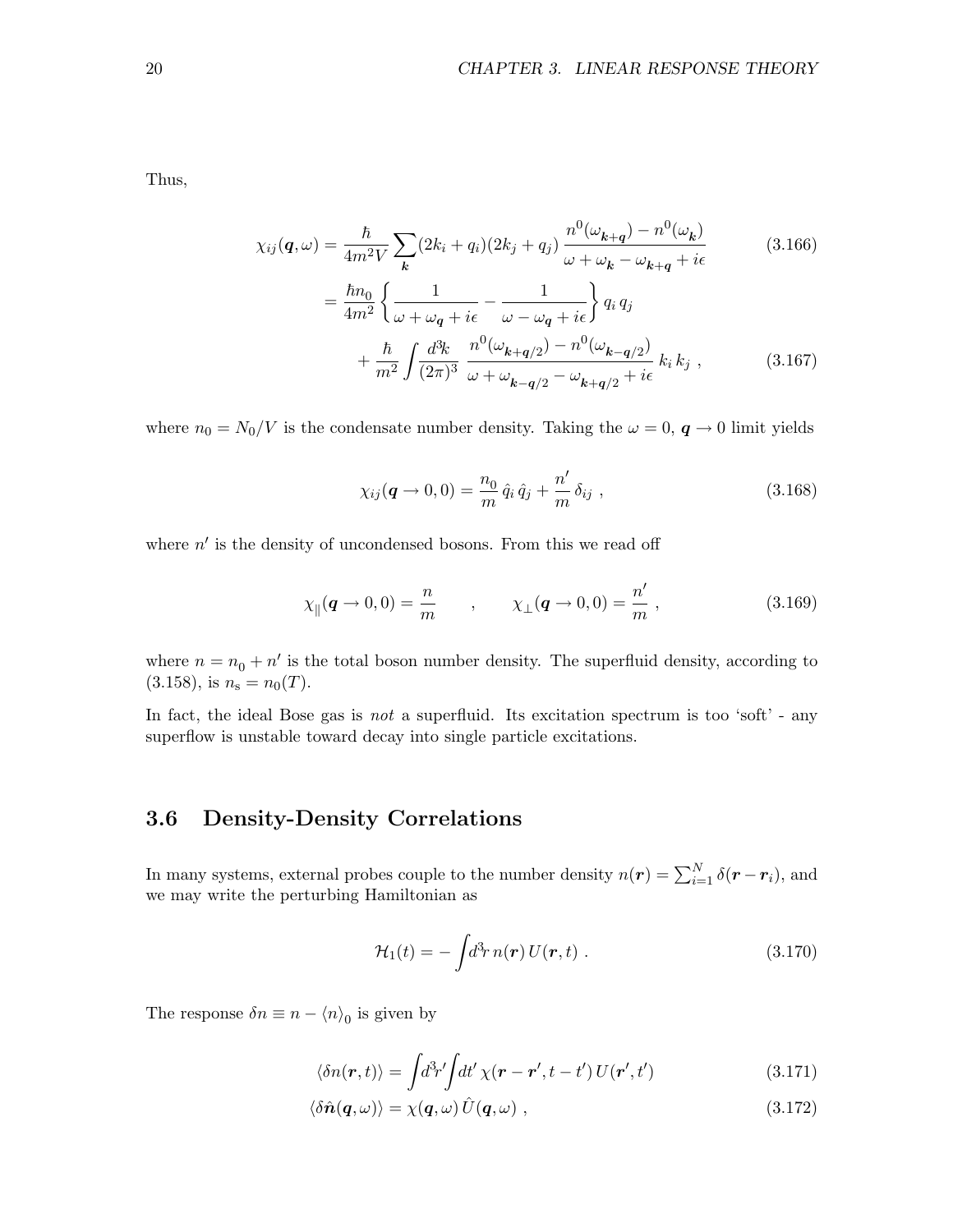where

$$
\chi(\mathbf{q},\omega) = \frac{1}{\hbar V Z} \sum_{m,n} e^{-\beta \hbar \omega_m} \left\{ \frac{\left| \left\langle m \left| \hat{\mathbf{n}}_{\mathbf{q}} \left| n \right\rangle \right|^{2}}{\omega - \omega_m + \omega_n + i\epsilon} - \frac{\left| \left\langle m \left| \hat{\mathbf{n}}_{\mathbf{q}} \left| n \right\rangle \right|^{2}}{\omega + \omega_m - \omega_n + i\epsilon} \right| \right\} \right\}
$$
\n
$$
= \frac{1}{\hbar} \int_{-\infty}^{\infty} d\nu S(\mathbf{q},\nu) \left\{ \frac{1}{\omega + \nu + i\epsilon} - \frac{1}{\omega - \nu + i\epsilon} \right\} \tag{3.173}
$$

$$
S(\boldsymbol{q},\omega) = \frac{2\pi}{VZ} \sum_{m,n} e^{-\beta\hbar\omega_m} \left| \langle m| \hat{\boldsymbol{n}}_{\boldsymbol{q}} | n \rangle \right|^2 \delta(\omega - \omega_n + \omega_m) . \tag{3.174}
$$

Note that

$$
\hat{n}_q = \sum_{i=1}^{N} e^{-iq \cdot r_i} \tag{3.175}
$$

and that  $\hat{\boldsymbol{n}}_q^{\dagger} = \hat{\boldsymbol{n}}_{-q}$ .  $S(\boldsymbol{q}, \omega)$  is known as the *dynamic structure factor*. In a scattering experiment, where an incident probe  $(e.g.$  a neutron) interacts with the system via a potential  $U(r - R)$ , where R is the probe particle position, Fermi's Golden Rule says that the rate at which the incident particle deposits momentum  $\bar{h}q$  and energy  $\bar{h}\omega$  into the system is given by

$$
\mathcal{I}(\boldsymbol{q},\omega) = \frac{2\pi}{\hbar Z} \sum_{m,n} e^{-\beta \hbar \omega_m} \left| \langle m; \boldsymbol{p} \, | \, \mathcal{H}_1 \, | \, n; \boldsymbol{p} - \hbar \boldsymbol{q} \, \rangle \right|^2 \delta(\omega - \omega_n + \omega_m)
$$
\n
$$
= \frac{1}{\hbar} \left| \hat{U}(\boldsymbol{q}) \right|^2 S(\boldsymbol{q}, \omega) \ . \tag{3.176}
$$

The quantity  $|\hat{U}(\boldsymbol{q})|$ <sup>2</sup> is called the *form factor*. In neutron scattering, the "on-shell" condition requires that the incident energy  $\varepsilon$  and momentum  $p$  are related via the ballistic dispersion  $\varepsilon = p^2/2m_n$ . Similarly, the final energy and momentum are related, hence

$$
\varepsilon - \hbar \omega = \frac{\mathbf{p}^2}{2m_n} - \hbar \omega = \frac{(\mathbf{p} - \hbar \mathbf{q})^2}{2m_n} \qquad \Longrightarrow \qquad \hbar \omega = \frac{\hbar \mathbf{q} \cdot \mathbf{p}}{m_n} - \frac{\hbar^2 \mathbf{q}^2}{2m_n} \ . \tag{3.177}
$$

Hence, for fixed momentum transfer  $\hbar q$ ,  $\omega$  can be varied by changing the incident momentum  $\boldsymbol{p}$ .

Another case of interest is the response of a system to a foreign object moving with trajectory  $\mathbf{R}(t) = \mathbf{V}t$ . In this case,  $U(\mathbf{r},t) = U(\mathbf{r} - \mathbf{R}(t)),$  and

$$
\hat{U}(\mathbf{q}, \omega) = \int d^3r \int dt \, e^{-i\mathbf{q} \cdot \mathbf{r}} \, e^{i\omega t} \, U(\mathbf{r} - \mathbf{V}t) \n= 2\pi \, \delta(\omega - \mathbf{q} \cdot \mathbf{V}) \, \hat{U}(\mathbf{q})
$$
\n(3.178)

so that

$$
\langle \delta n(\mathbf{q}, \omega) \rangle = 2\pi \, \delta(\omega - \mathbf{q} \cdot \mathbf{V}) \, \chi(\mathbf{q}, \omega) \; . \tag{3.179}
$$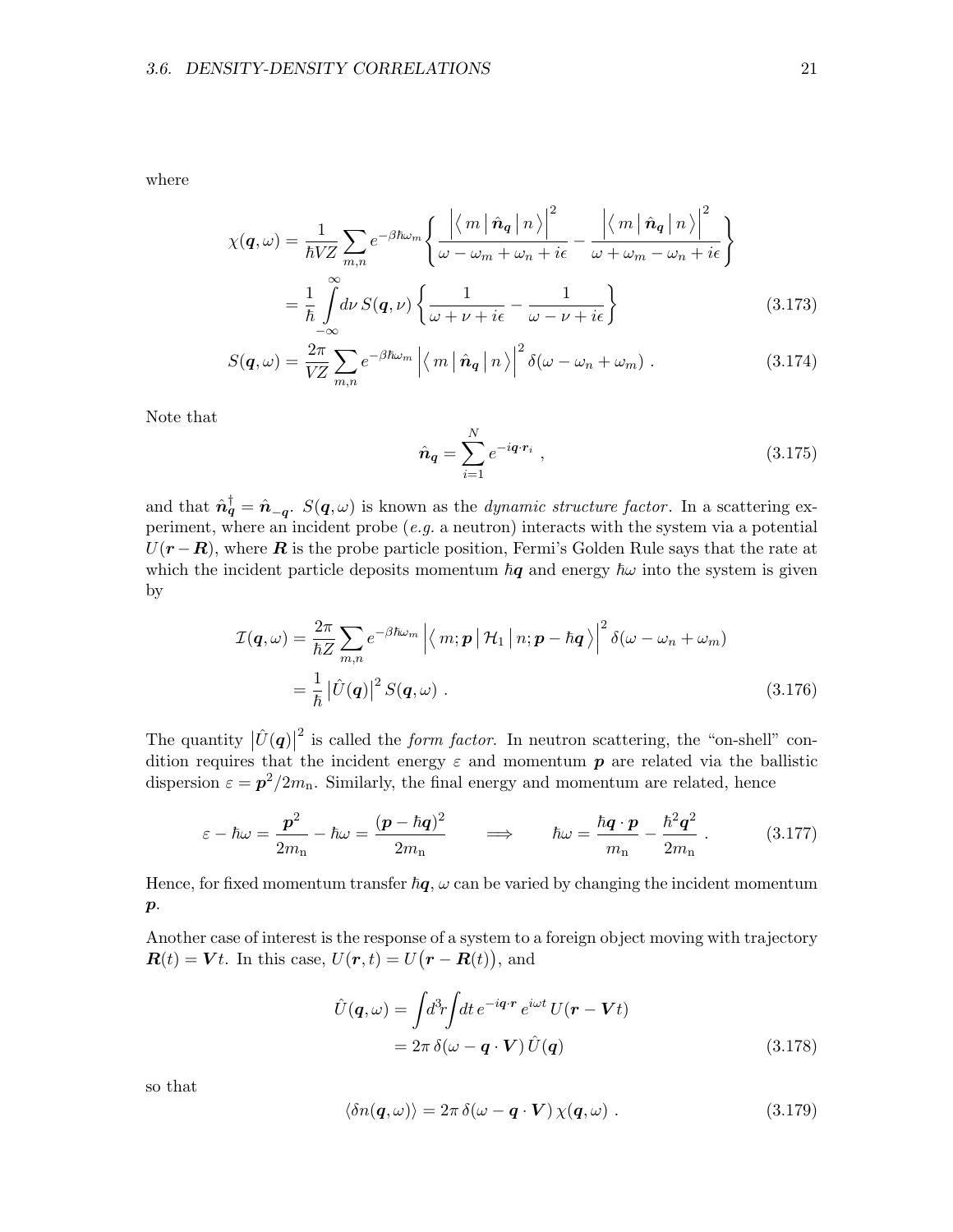### 3.6.1 Sum Rules

From eqn. (3.174) we find

$$
\int_{-\infty}^{\infty} \frac{d\omega}{2\pi} \omega S(\mathbf{q}, \omega) = \frac{1}{VZ} \sum_{m,n} e^{-\beta \hbar \omega_m} \left| \langle m | \hat{\mathbf{n}}_{\mathbf{q}} | n \rangle \right|^2 (\omega_n - \omega_m)
$$

$$
= \frac{1}{\hbar VZ} \sum_{m,n} e^{-\beta \hbar \omega_m} \langle m | \hat{\mathbf{n}}_{\mathbf{q}} | n \rangle \langle n | [\mathcal{H}, \hat{\mathbf{n}}_{\mathbf{q}}^{\dagger}] | m \rangle
$$

$$
= \frac{1}{\hbar V} \langle \hat{\mathbf{n}}_{\mathbf{q}} [\mathcal{H}, \hat{\mathbf{n}}_{\mathbf{q}}^{\dagger}] \rangle = \frac{1}{2\hbar V} \langle [\hat{\mathbf{n}}_{\mathbf{q}}, [\mathcal{H}, \hat{\mathbf{n}}_{\mathbf{q}}^{\dagger}] \rangle , \qquad (3.180)
$$

where the last equality is guaranteed by  $q \rightarrow -q$  symmetry. Now if the potential is velocity independent, i.e. if

$$
\mathcal{H} = -\frac{\hbar^2}{2m} \sum_{i=1}^{N} \nabla_i^2 + V(\mathbf{r}_1, \dots, \mathbf{r}_N) , \qquad (3.181)
$$

then with  $\hat{\boldsymbol{n}}_q^{\dagger} = \sum_{i=1}^{N} e^{i \boldsymbol{q} \cdot \boldsymbol{r}_i}$  we obtain

$$
[\mathcal{H}, \hat{\mathbf{n}}_q^\dagger] = -\frac{\hbar^2}{2m} \sum_{i=1}^N \left[ \nabla_i^2, e^{i\boldsymbol{q} \cdot \boldsymbol{r}_i} \right]
$$
\n
$$
= \frac{\hbar^2}{2im} \boldsymbol{q} \cdot \sum_{i=1}^N \left( \nabla_i e^{i\boldsymbol{q} \cdot \boldsymbol{r}_i} + e^{i\boldsymbol{q} \cdot \boldsymbol{r}_i} \nabla_i \right)
$$
\n
$$
[\hat{\mathbf{n}}_{\boldsymbol{q}}, [\mathcal{H}, \hat{\mathbf{n}}_{\boldsymbol{q}}^\dagger]] = \frac{\hbar^2}{2im} \boldsymbol{q} \cdot \sum_{i=1}^N \sum_{j=1}^N \left[ e^{-i\boldsymbol{q} \cdot \boldsymbol{r}_j}, \nabla_i e^{i\boldsymbol{q} \cdot \boldsymbol{r}_i} + e^{i\boldsymbol{q} \cdot \boldsymbol{r}_i} \nabla_i \right]
$$
\n
$$
= N \hbar^2 \boldsymbol{q}^2 / m .
$$
\n(3.183)

We have derived the  $f\text{-}sum rule$ :

$$
\int_{-\infty}^{\infty} \frac{d\omega}{2\pi} \ \omega \ S(\mathbf{q}, \omega) = \frac{N\hbar \mathbf{q}^2}{2mV} \ . \tag{3.184}
$$

Note that this integral, which is the first moment of the structure factor, is independent of the potential!

$$
\int_{-\infty}^{\infty} \frac{d\omega}{2\pi} \ \omega^n \ S(\mathbf{q}, \omega) = \frac{1}{\hbar V} \Big\langle \hat{\mathbf{n}}_{\mathbf{q}} \Big[ \ \overbrace{\mathcal{H}, \big[ \mathcal{H}, \cdots [ \mathcal{H}, \hat{\mathbf{n}}_{\mathbf{q}}^{\dagger} \big] \cdots \big]}^{\text{$n$ times}} \Big] \Big\rangle \ . \tag{3.185}
$$

Moments with  $n > 1$  in general do depend on the potential. The  $n = 0$  moment gives

$$
S(\mathbf{q}) \equiv \int_{-\infty}^{\infty} \frac{d\omega}{2\pi} \ \omega^n \ S(\mathbf{q}, \omega) = \frac{1}{\hbar V} \langle \hat{\mathbf{n}}_{\mathbf{q}} \hat{\mathbf{n}}_{\mathbf{q}}^{\dagger} \rangle
$$

$$
= \frac{1}{\hbar} \int d^3 r \ \langle n(\mathbf{r}) \, n(0) \rangle \, e^{-i\mathbf{q} \cdot \mathbf{r}} \ , \tag{3.186}
$$

which is the Fourier transform of the density-density correlation function.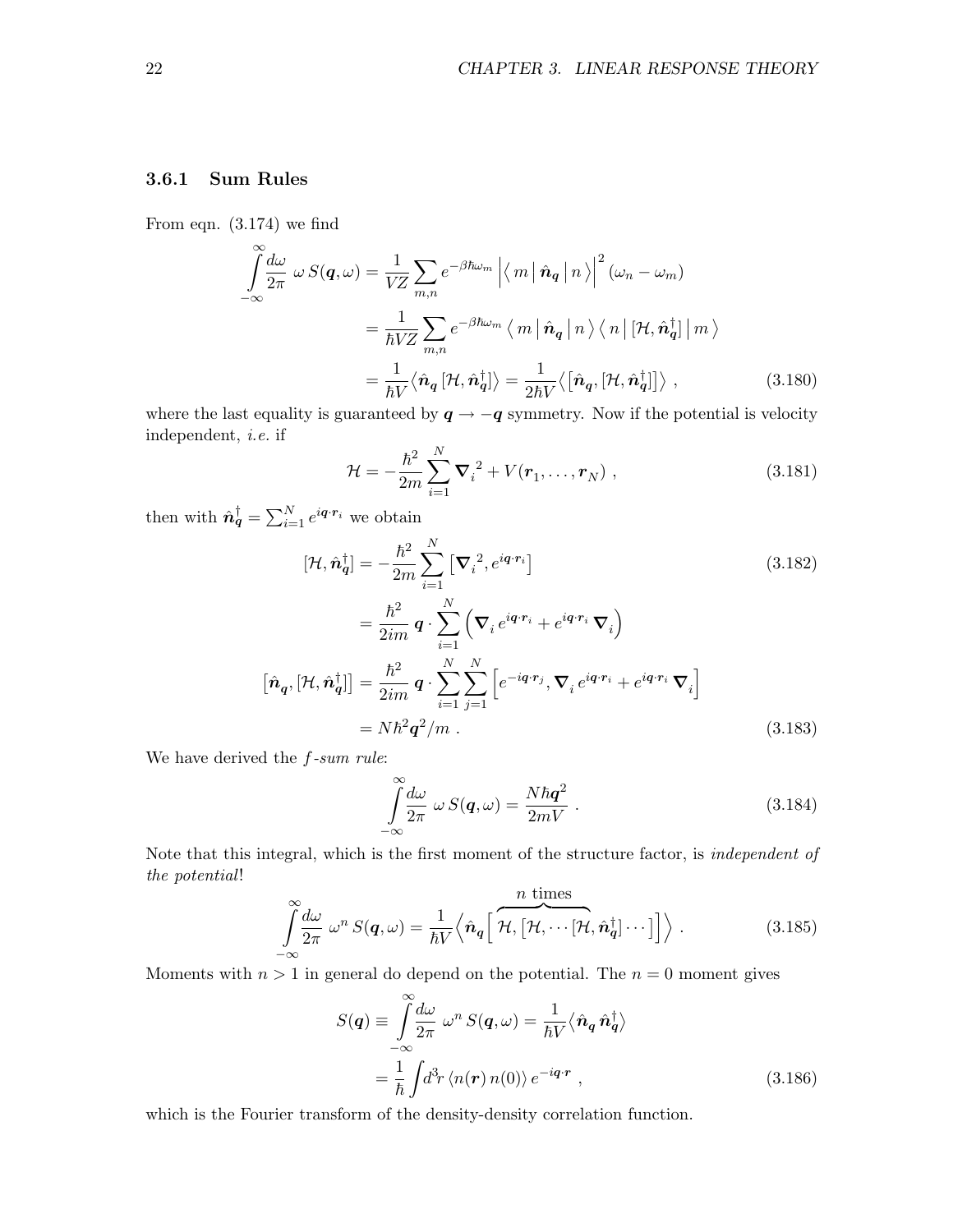#### Compressibility Sum Rule

The isothermal compressibility is given by

$$
\kappa_T = -\frac{1}{V} \frac{\partial V}{\partial n} \Big|_T = \frac{1}{n^2} \frac{\partial n}{\partial \mu} \Big|_T . \tag{3.187}
$$

Since a constant potential  $U(r, t)$  is equivalent to a chemical potential shift, we have

$$
\langle \delta n \rangle = \chi(0,0) \, \delta \mu \quad \Longrightarrow \quad \kappa_T = \frac{1}{\hbar n^2} \lim_{\mathbf{q} \to 0} \int_{-\infty}^{\infty} \frac{d\omega}{\pi} \, \frac{S(\mathbf{q},\omega)}{\omega} \, . \tag{3.188}
$$

This is known as the *compressibility sum rule*.

## 3.7 Dynamic Structure Factor for the Electron Gas

The dynamic structure factor  $S(q,\omega)$  tells us about the spectrum of density fluctuations. The density operator  $\hat{n}_q^{\dagger} = \sum_i e^{iq \cdot r_i}$  increases the wavevector by q. At  $T = 0$ , in order for  $\langle n | \hat{n}_q^{\dagger} | G \rangle$  to be nonzero (where  $| G \rangle$  is the ground state, *i.e.* the filled Fermi sphere), the state n must correspond to a *particle-hole excitation*. For a given  $q$ , the maximum excitation frequency is obtained by taking an electron just inside the Fermi sphere, with wavevector  $k = k_{\rm F} \hat{q}$  and transferring it to a state outside the Fermi sphere with wavevector  $k + q$ . For  $|q| < 2k_F$ , the minimum excitation frequency is zero – one can always form particle-hole excitations with states adjacent to the Fermi sphere. For  $|q| > 2k_F$ , the minimum excitation frequency is obtained by taking an electron just inside the Fermi sphere with wavevector  $k = -k_{\rm F} \hat{q}$  to an unfilled state outside the Fermi sphere with wavevector  $k + q$ . These cases are depicted graphically in fig. 3.2.

We therefore have

$$
\omega_{\text{max}}(q) = \frac{\hbar q^2}{2m} + \frac{\hbar k_{\text{F}} q}{m} \tag{3.189}
$$

$$
\omega_{\min}(q) = \begin{cases}\n0 & \text{if } q \leq 2k_{\mathrm{F}} \\
\frac{\hbar q^2}{2m} - \frac{\hbar k_{\mathrm{F}} q}{m} & \text{if } q > 2k_{\mathrm{F}}\n\end{cases}
$$
\n(3.190)

This is depicted in fig. 3.3. Outside of the region bounded by  $\omega_{\text{min}}(q)$  and  $\omega_{\text{max}}(q)$ , there are no single pair excitations. It is of course easy to create multiple pair excitations with arbitrary energy and momentum, as depicted in fig. 3.4. However, these multipair states do not couple to the ground state  $|G\rangle$  through a single application of the density operator  $\hat{\boldsymbol{n}}_q^{\dagger}$ , hence they have zero oscillator strength:  $\langle n | \hat{\boldsymbol{n}}_q^{\dagger} | G \rangle = 0$  for any multipair state  $|n\rangle$ .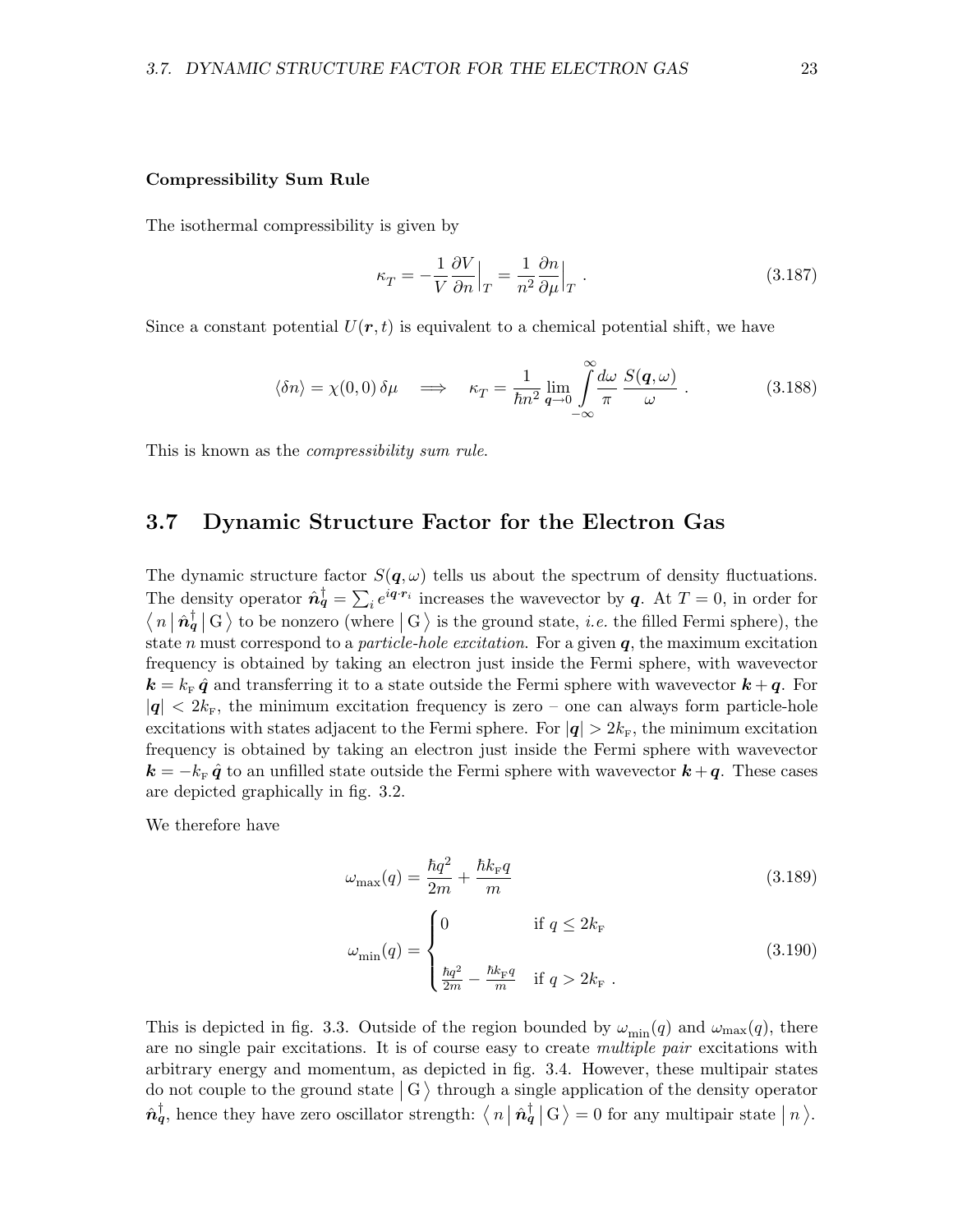

Figure 3.2: Minimum and maximum frequency particle-hole excitations in the free electron gas at  $T = 0$ . (a) To construct a maximum frequency excitation for a given  $q$ , create a hole just inside the Fermi sphere at  $\mathbf{k} = k_{\rm F} \hat{\mathbf{q}}$  and an electron at  $\mathbf{k}' = \mathbf{k} + \mathbf{q}$ . (b) For  $|\mathbf{q}| < 2k_{\rm F}$  the minumum excitation frequency is zero. (c) For  $|q| > 2k_F$ , the minimum excitation frequency is obtained by placing a hole at  $\mathbf{k} = -k_{\rm F} \hat{\mathbf{q}}$  and an electron at  $\mathbf{k}' = \mathbf{k} + \mathbf{q}$ .

#### 3.7.1 Explicit  $T = 0$  Calculation

We start with

$$
S(\mathbf{r},t) = \langle n(\mathbf{r},t) n(0,0) \tag{3.191}
$$

$$
= \int \frac{d^3k}{(2\pi)^3} \int \frac{d^3k'}{(2\pi)^3} e^{i\mathbf{k} \cdot \mathbf{r}} \sum_{i,j} \left\langle e^{-i\mathbf{k} \cdot \mathbf{r}_i(t)} e^{i\mathbf{k}' \cdot \mathbf{r}_j} \right\rangle.
$$
 (3.192)

The time evolution of the operator  $r_i(t)$  is given by  $r_i(t) = r_i + p_i t/m$ , where  $p_i = -i\hbar \nabla_i$ . Using the result

$$
e^{A+B} = e^A e^B e^{-\frac{1}{2}[A,B]}, \qquad (3.193)
$$

which is valid when  $[A, [A, B]] = [B, [A, B]] = 0$ , we have

$$
e^{-i\mathbf{k}\cdot\mathbf{r}_i(t)} = e^{i\hbar\mathbf{k}^2t/2m} e^{-i\mathbf{k}\cdot\mathbf{r}} e^{-i\mathbf{k}\cdot\mathbf{p}_i t/m} , \qquad (3.194)
$$

hence

$$
S(r,t) = \int \frac{d^3k}{(2\pi)^3} \int \frac{d^3k'}{(2\pi)^3} e^{i\hbar k^2 t/2m} e^{i\mathbf{k} \cdot \mathbf{r}} \sum_{i,j} \left\langle e^{-i\mathbf{k} \cdot \mathbf{r}_i} e^{i\mathbf{k} \cdot \mathbf{p}_i t/m} e^{i\mathbf{k}' \cdot \mathbf{r}_j} \right\rangle.
$$
 (3.195)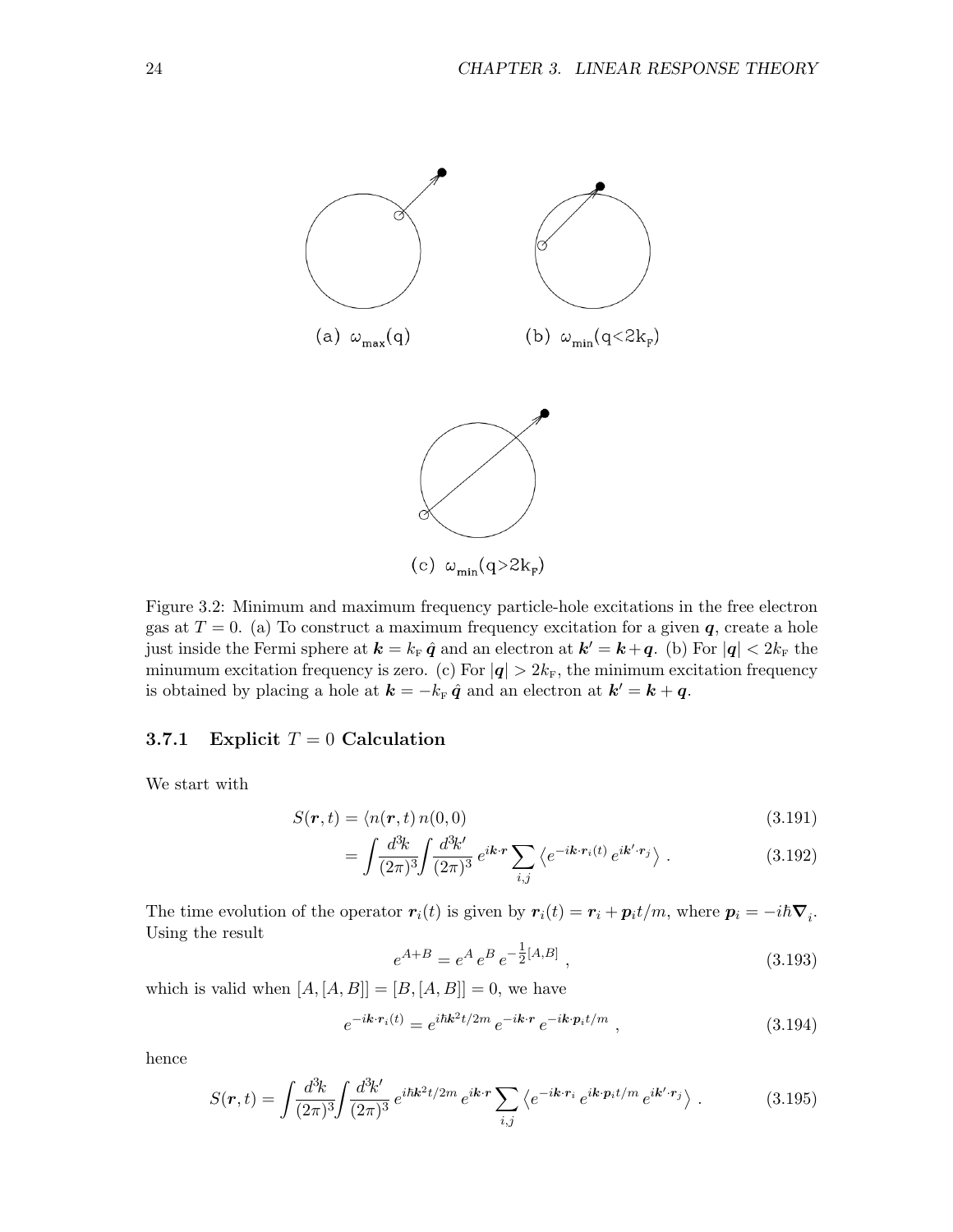

Figure 3.3: Minimum and maximum excitation frequency  $\omega$  in units of  $\varepsilon_{\rm F}/\hbar$  versus wavevector q in units of  $k_F$ . Outside the hatched areas, there are no *single pair* excitations.

We now break the sum up into diagonal  $(i = j)$  and off-diagonal  $(i \neq j)$  terms. For the diagonal terms, with  $i = j$ , we have

$$
\langle e^{-i\mathbf{k}\cdot\mathbf{r}_i} e^{i\mathbf{k}\cdot\mathbf{p}_i t/m} e^{i\mathbf{k}'\cdot\mathbf{r}_i} \rangle = e^{-i\hbar\mathbf{k}\cdot\mathbf{k}'t/m} \langle e^{i(\mathbf{k}-\mathbf{k})\cdot\mathbf{r}_i} e^{i\mathbf{k}\cdot\mathbf{p}_i t/m} \rangle
$$
(3.196)  

$$
= e^{-i\hbar\mathbf{k}\cdot\mathbf{k}'t/m} \frac{(2\pi)^3}{NV} \delta(\mathbf{k}-\mathbf{k}') \sum_{q} \Theta(k_{\rm F}-q) e^{-i\hbar\mathbf{k}\cdot\mathbf{q}t/m} ,
$$

since the ground state  $\begin{pmatrix} G \\ \end{pmatrix}$  is a Slater determinant formed of single particle wavefunctions  $\psi_{\bm{k}}(\bm{r})=\exp(i\bm{q}\cdot\bm{r})/$ √ V with  $q < k_{\rm F}$ .

For  $i \neq j$ , we must include exchange effects. We then have

$$
\langle e^{-i\mathbf{k}\cdot\mathbf{r}_{i}} e^{i\mathbf{k}\cdot\mathbf{p}_{i}t/m} e^{i\mathbf{k}'\cdot\mathbf{r}_{j}} \rangle = \frac{1}{N(N-1)} \sum_{\mathbf{q}} \sum_{\mathbf{q}'} \Theta(k_{\mathrm{F}} - q) \Theta(k_{\mathrm{F}} - q')
$$
  

$$
\times \int \frac{d^{3}r_{i}}{V} \int \frac{d^{3}r_{j}}{V} e^{-i\hbar\mathbf{k}\cdot\mathbf{q}t/m} \Big\{ e^{-i\mathbf{k}\cdot\mathbf{r}_{i}} e^{i\mathbf{k}'r_{j}}
$$

$$
- e^{i(q-q'-\mathbf{k})\cdot\mathbf{r}_{i}} e^{i(q'-q+\mathbf{k}')\cdot\mathbf{r}_{j}} \Big\}
$$

$$
= \frac{(2\pi)^{6}}{N(N-1)V^{2}} \sum_{\mathbf{q}} \sum_{\mathbf{q}'} \Theta(k_{\mathrm{F}} - q) \Theta(k_{\mathrm{F}} - q')
$$

$$
\times e^{-i\hbar\mathbf{k}\cdot\mathbf{q}t/m} \Big\{ \delta(\mathbf{k}) \delta(\mathbf{k}') - \delta(\mathbf{k} - \mathbf{k}') \delta(\mathbf{k} + \mathbf{q}' - \mathbf{q}) \Big\} . \quad (3.197)
$$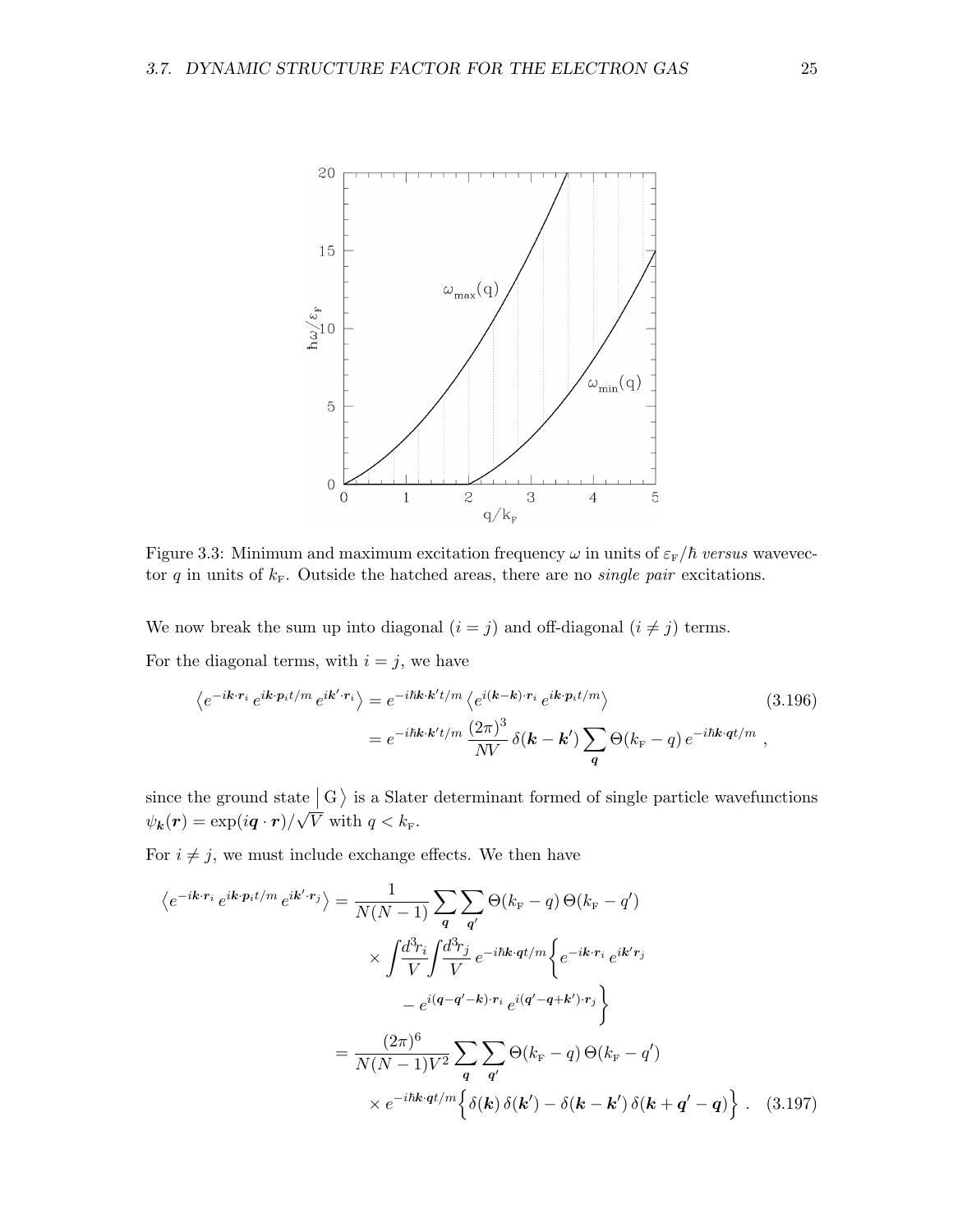

Figure 3.4: With multiple pair excitations, every part of  $(q, \omega)$  space is accessible. However, these states to not couple to the ground state  $|G\rangle$  through a *single* application of the density operator  $\hat{\boldsymbol{n}}_q^{\dagger}$ .

Summing over the  $i = j$  terms gives

$$
S_{\text{diag}}(\boldsymbol{r},t) = \int \frac{d^3k}{(2\pi)^3} \ e^{i\boldsymbol{k}\cdot\boldsymbol{r}} \ e^{-i\hbar\boldsymbol{k}^2 t/2m} \int \frac{d^3q}{(2\pi)^3} \ \Theta(k_{\rm F} - q) \ e^{-i\hbar\boldsymbol{k}\cdot\boldsymbol{q}t/m} \ , \tag{3.198}
$$

while the off-diagonal terms yield

$$
S_{\text{off-diag}} = \int \frac{d^3k}{(2\pi)^3} e^{ik \cdot r} \int \frac{d^3q}{(2\pi)^3} \int \frac{d^3q'}{(2\pi)^3} \Theta(k_{\text{F}} - q) \Theta(k_{\text{F}} - q')
$$
  
 
$$
\times (2\pi)^3 \left\{ \delta(\mathbf{k}) - e^{+i\hbar k^2 t/2m} e^{-i\hbar k \cdot q t/m} \delta(q - q' - k) \right\}
$$
  

$$
= n^2 - \int \frac{d^3k}{(2\pi)^3} e^{ik \cdot r} e^{+i\hbar k^2 t/2m} \int \frac{d^3q}{(2\pi)^3} \Theta(k_{\text{F}} - q) \Theta(k_{\text{F}} - |\mathbf{k} - q|) e^{-i\hbar k \cdot q t/m} ,
$$
  
(3.199)

and hence

$$
S(\mathbf{k}, \omega) = n^2 (2\pi)^4 \delta(\mathbf{k}) \delta(\omega) + \int \frac{d^3q}{(2\pi)^3} \Theta(k_{\rm F} - q) \left\{ 2\pi \delta \left( \omega - \frac{\hbar \mathbf{k}^2}{2m} - \frac{\hbar \mathbf{k} \cdot \mathbf{q}}{m} \right) \right.- \Theta(k_{\rm F} - |\mathbf{k} - \mathbf{q}|) 2\pi \delta \left( \omega + \frac{\hbar \mathbf{k}^2}{2m} - \frac{\hbar \mathbf{k} \cdot \mathbf{q}}{m} \right) \right\}
$$
(3.200)  
=  $(2\pi)^4 n^2 \delta(\mathbf{k}) \delta(\omega) + \int \frac{d^3q}{(2\pi)^3} \Theta(k_{\rm F} - q) \Theta(|\mathbf{k} + \mathbf{q}| - k_{\rm F}) \cdot 2\pi \delta \left( \omega - \frac{\hbar \mathbf{k}^2}{2m} - \frac{\hbar \mathbf{k} \cdot \mathbf{q}}{m} \right).$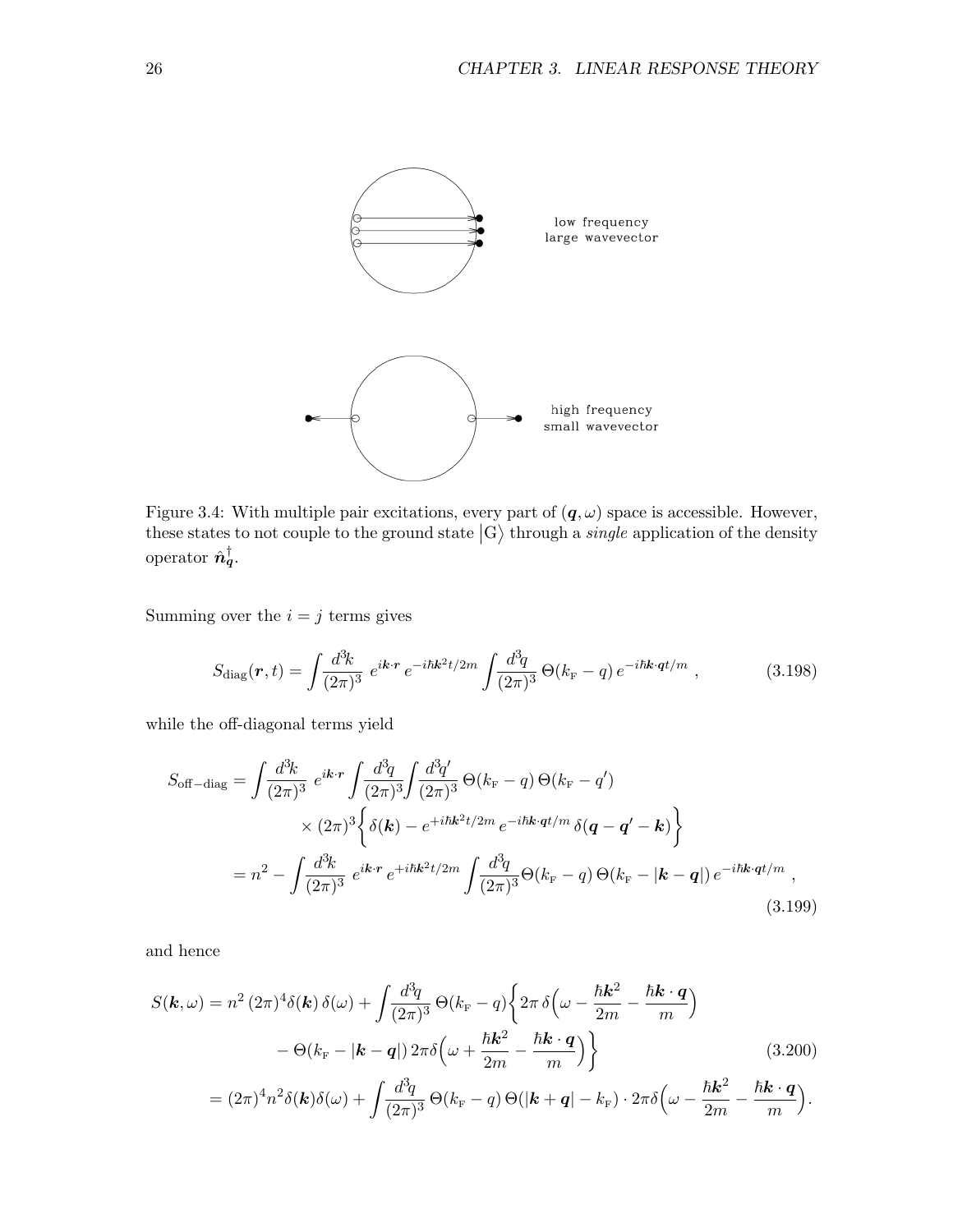For  $k, \omega \neq 0$ ,, then,

$$
S(\mathbf{k}, \omega) = \frac{1}{2\pi} \int_0^{k_{\rm F}} dq \, q^2 \int_{-1}^1 dx \, \Theta\left(\sqrt{k^2 + q^2 + 2kqx} - k_{\rm F}\right) \delta\left(\omega - \frac{\hbar k^2}{2m} - \frac{\hbar kq}{m}x\right)
$$

$$
= \frac{m}{2\pi\hbar k} \int_0^{k_{\rm F}} dq \, q \, \Theta\left(\sqrt{q^2 + \frac{2m\omega}{\hbar}} - k_{\rm F}\right) \int_{-1}^1 dx \, \delta\left(x + \frac{k}{2q} - \frac{m\omega}{\hbar kq}\right)
$$

$$
= \frac{m}{4\pi\hbar k} \int_0^{k_{\rm F}^2} du \, \Theta\left(u + \frac{2m\omega}{\hbar} - k_{\rm F}^2\right) \Theta\left(u - \left|\frac{k}{2} - \frac{m\omega}{\hbar k}\right|^2\right) \,. \tag{3.201}
$$

The constraints on u are

$$
k_{\rm F}^2 \ge u \ge \max\left(k_{\rm F}^2 - \frac{2m\omega}{\hbar} \cdot \left|\frac{k}{2} - \frac{m\omega}{\hbar k}\right|^2\right) \,. \tag{3.202}
$$

Clearly  $\omega > 0$  is required. There are two cases to consider.

k

The first case is

$$
k_{\rm F}^2 - \frac{2m\omega}{\hbar} \ge \left| \frac{k}{2} - \frac{m\omega}{\hbar k} \right|^2 \quad \Longrightarrow \quad 0 \le \omega \le \frac{\hbar k_{\rm F} k}{m} - \frac{\hbar k^2}{2m} \;, \tag{3.203}
$$

which in turn requires  $k \leq 2k_{\text{F}}$ . In this case, we have

$$
S(\mathbf{k}, \omega) = \frac{m}{4\pi\hbar k} \left\{ k_{\rm F}^2 - \left( k_{\rm F}^2 - \frac{2m\omega}{\hbar} \right) \right\}
$$
  
= 
$$
\frac{m^2 \omega}{2\pi\hbar^2 k} .
$$
 (3.204)

The second case

$$
k_{\rm F}^2 - \frac{2m\omega}{\hbar} \le \left| \frac{k}{2} - \frac{m\omega}{\hbar k} \right|^2 \quad \Longrightarrow \quad \omega \ge \frac{\hbar k_{\rm F} k}{m} - \frac{\hbar k^2}{2m} \; . \tag{3.205}
$$

However, we also have that

$$
\left|\frac{k}{2} - \frac{m\omega}{\hbar k}\right|^2 \le k_{\rm F}^2 \,,\tag{3.206}
$$

hence  $\omega$  is restricted to the range

$$
\frac{\hbar k}{2m} |k - 2k_{\rm F}| \le \omega \le \frac{\hbar k}{2m} |k + 2k_{\rm F}| \tag{3.207}
$$

The integral in (3.201) then gives

$$
S(\mathbf{k}, \omega) = \frac{m}{4\pi\hbar k} \left\{ k_{\rm F}^2 - \left| \frac{k}{2} - \frac{m\omega}{\hbar k} \right|^2 \right\}.
$$
 (3.208)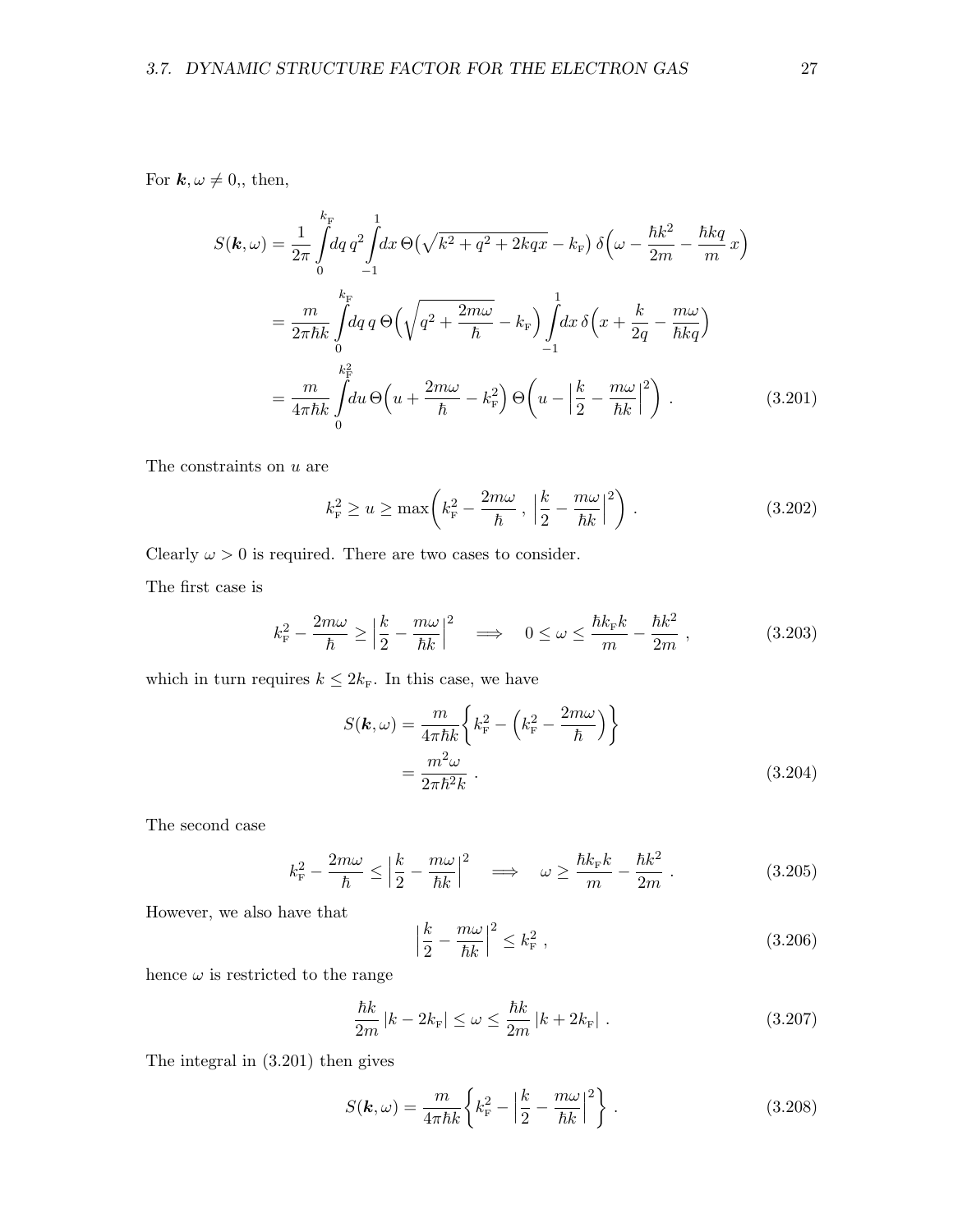

Figure 3.5: The dynamic structure factor  $S(k, \omega)$  for the electron gas at various values of  $k/k_{\rm F}$ .

Putting it all together,

$$
S(\mathbf{k},\omega) = \begin{cases} \frac{mk_{\mathrm{F}}}{\pi^2 \hbar^2} \cdot \frac{\pi \omega}{2v_{\mathrm{F}} k} & \text{if } 0 < \omega \le v_{\mathrm{F}} k - \frac{\hbar k^2}{2m} \\ \frac{mk_{\mathrm{F}}}{\pi^2 \hbar^2} \cdot \frac{\pi k_{\mathrm{F}}}{4k} \left[ 1 - \left( \frac{\omega}{v_{\mathrm{F}} k} - \frac{k}{2k_{\mathrm{F}}} \right)^2 \right] & \text{if } \left| v_{\mathrm{F}} k - \frac{\hbar k^2}{2m} \right| \le \omega \le v_{\mathrm{F}} k + \frac{\hbar k^2}{2m} \end{cases} \tag{3.209}
$$
\n
$$
0 & \text{if } \omega \ge v_{\mathrm{F}} k + \frac{\hbar k^2}{2m} \text{ .}
$$

Integrating over all frequency gives the static structure factor,

$$
S(\mathbf{k}) = \frac{1}{V} \langle n_{\mathbf{k}}^{\dagger} n_{\mathbf{k}} \rangle = \int_{-\infty}^{\infty} \frac{d\omega}{2\pi} S(\mathbf{k}, \omega) .
$$
 (3.210)

The result is

$$
S(\mathbf{k}) = \begin{cases} \left(\frac{3k}{4k_{\rm F}} - \frac{k^3}{16k_{\rm F}^3}\right)n & \text{if } 0 < k \le 2k_{\rm F} \\ n & \text{if } k \ge 2k_{\rm F} \\ Wn^2 & \text{if } k = 0 \end{cases} \tag{3.211}
$$

where  $n = k_F^3/6\pi^2$  is the density (per spin polarization).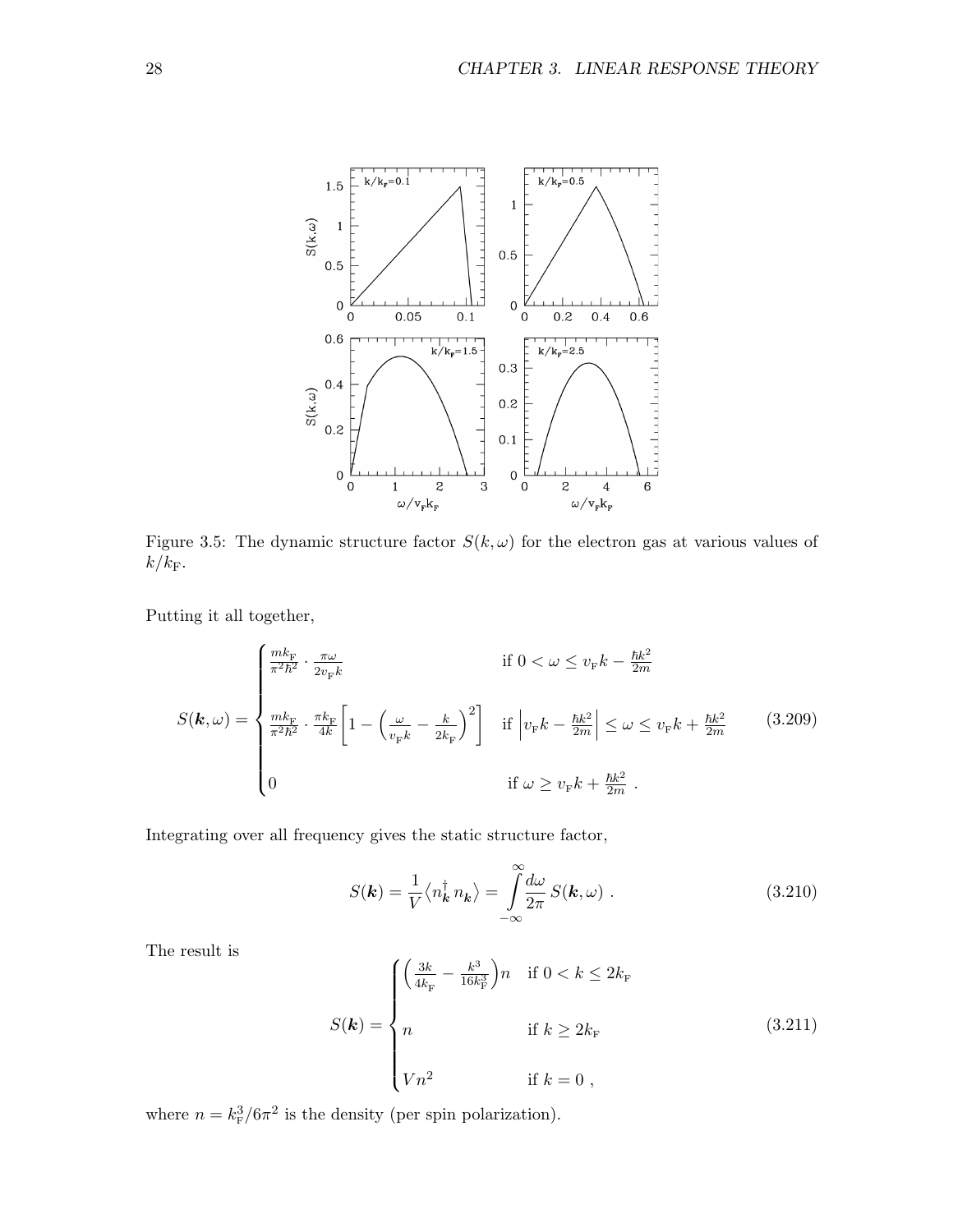# 3.8 Charged Systems: Screening and Dielectric Response

#### 3.8.1 Definition of the Charge Response Functions

Consider a many-electron system in the presence of a time-varying external charge density  $\rho_{\text{ext}}(\boldsymbol{r},t)$ . The perturbing Hamiltonian is then

$$
\mathcal{H}_1 = -e \int d^3r \int d^3r' \frac{n(\mathbf{r}) \rho_{\text{ext}}(\mathbf{r}, t)}{|\mathbf{r} - \mathbf{r}'|} \n= -e \int \frac{d^3k}{(2\pi)^3} \frac{4\pi}{k^2} \hat{n}(\mathbf{k}) \hat{\rho}_{\text{ext}}(-\mathbf{k}, t) .
$$
\n(3.212)

The induced charge is  $-e \, \delta n$ , where  $\delta n$  is the induced number density:

$$
\delta \hat{n}(\boldsymbol{q},\omega) = \frac{4\pi e}{\boldsymbol{q}^2} \,\chi(\boldsymbol{q},\omega) \,\hat{\rho}_{\text{ext}}(\boldsymbol{q},\omega) \,. \tag{3.213}
$$

We can use this to determine the dielectric function  $\epsilon(\mathbf{q}, \omega)$ :

$$
\nabla \cdot \mathbf{D} = 4\pi \rho_{\text{ext}} \tag{3.214}
$$

$$
\nabla \cdot \boldsymbol{E} = 4\pi \big(\rho_{\text{ext}} - e \langle \delta n \rangle \big) . \tag{3.215}
$$

In Fourier space,

$$
i\boldsymbol{q} \cdot \boldsymbol{D}(\boldsymbol{q},\omega) = 4\pi \hat{\rho}_{\text{ext}}(\boldsymbol{q},\omega) \tag{3.216}
$$

$$
i\boldsymbol{q} \cdot \boldsymbol{E}(\boldsymbol{q},\omega) = 4\pi \hat{\rho}_{\text{ext}}(\boldsymbol{q},\omega) - 4\pi e \langle \delta \hat{\boldsymbol{n}}(\boldsymbol{q},\omega) \rangle , \qquad (3.217)
$$

so that from  $D(q, \omega) = \epsilon(q, \omega) E(q, \omega)$  follows

$$
\frac{1}{\epsilon(\boldsymbol{q},\omega)} = \frac{i\boldsymbol{q} \cdot \boldsymbol{E}(\boldsymbol{q},\omega)}{i\boldsymbol{q} \cdot \boldsymbol{D}(\boldsymbol{q},\omega)} = 1 - \frac{\delta \hat{\boldsymbol{n}}(\boldsymbol{q},\omega)}{Z \hat{\boldsymbol{n}}_{\text{ext}}(\boldsymbol{q},\omega)}
$$
(3.218)

$$
= 1 - \frac{4\pi e^2}{q^2} \chi(q,\omega) . \tag{3.219}
$$

A system is said to exhibit perfect screening if

$$
\epsilon(\mathbf{q} \to 0, \omega = 0) = \infty \quad \Longrightarrow \quad \lim_{\mathbf{q} \to 0} \frac{4\pi e^2}{\mathbf{q}^2} \chi(\mathbf{q}, 0) = 1 \tag{3.220}
$$

Here,  $\chi(\mathbf{q}, \omega)$  is the usual density-density response function,

$$
\chi(\mathbf{q},\omega) = \frac{1}{\hbar V} \sum_{n} \frac{2\omega_{n\circ}}{\omega_{n\circ}^2 - (\omega + i\epsilon)^2} \left| \left\langle n \left| \hat{\mathbf{n}}_{\mathbf{q}} \right| 0 \right\rangle \right|^2, \tag{3.221}
$$

where we content ourselves to work at  $T = 0$ , and where  $\omega_{n} \equiv \omega_n - \omega_o$  is the excitation frequency for the state  $|n\rangle$ .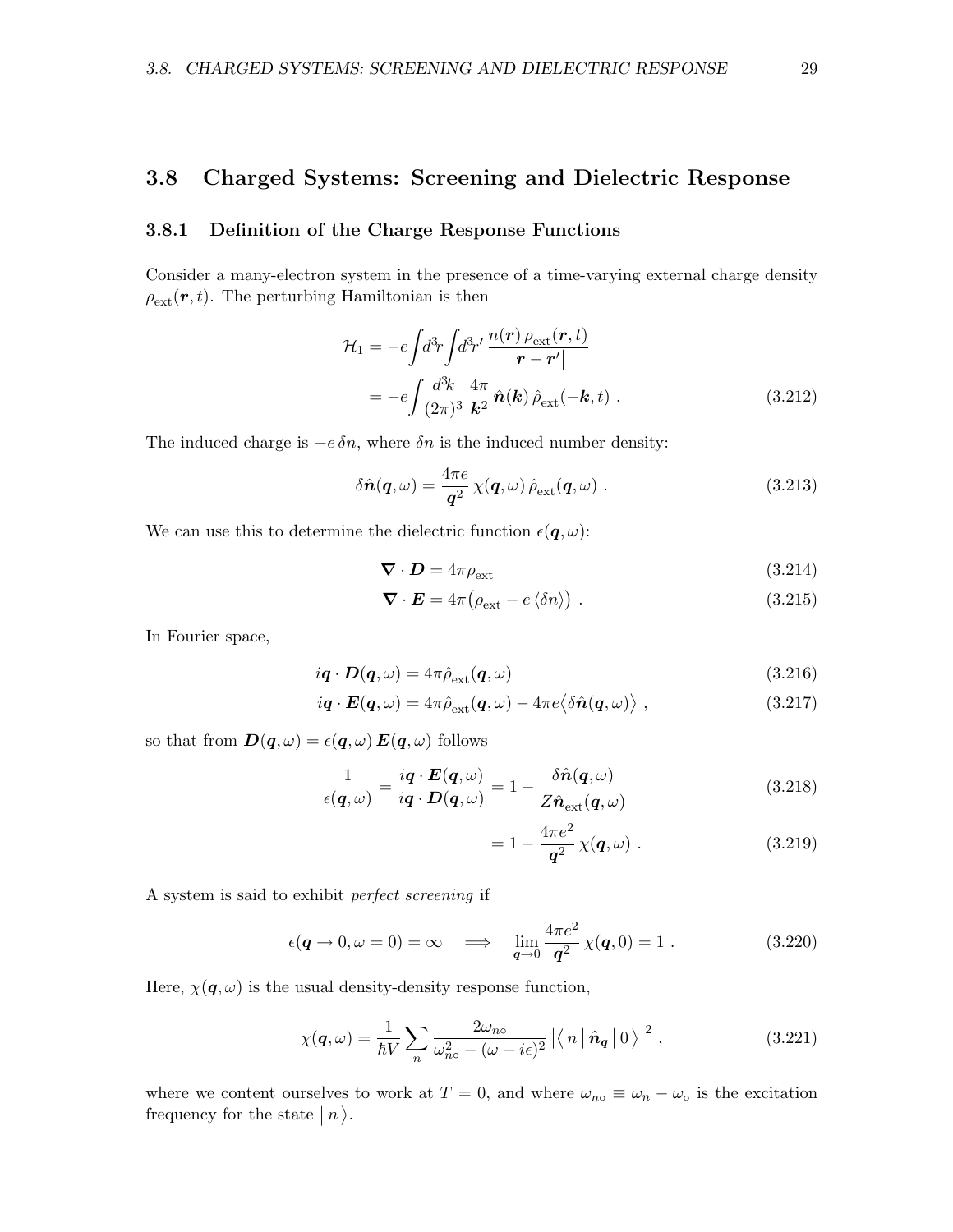From  $\boldsymbol{j}_{\text{charge}} = \sigma \boldsymbol{E}$  and the continuity equation

$$
iq \cdot \langle \hat{j}_{\text{charge}}(q,\omega) \rangle = -ie\omega \langle \hat{n}(q,\omega) \rangle = i\sigma(q,\omega) \, q \cdot E(q,\omega) \;, \tag{3.222}
$$

we find

$$
\left(4\pi\hat{\rho}_{ext}(q,\omega)-4\pi e\langle\delta\hat{n}(q,\omega)\rangle\right)\sigma(q,\omega)=-i\omega e\langle\delta\hat{n}(q,\omega)\rangle ,\qquad (3.223)
$$

or

$$
\frac{4\pi i}{\omega}\sigma(\boldsymbol{q},\omega) = \frac{\langle \delta \hat{\boldsymbol{n}}(\boldsymbol{q},\omega) \rangle}{e^{-1}\hat{\rho}_{\text{ext}}(\boldsymbol{q},\omega) - \langle \delta \hat{\boldsymbol{n}}(\boldsymbol{q},\omega) \rangle} = \frac{1 - \epsilon^{-1}(\boldsymbol{q},\omega)}{\epsilon^{-1}(\boldsymbol{q}\omega)} = \epsilon(\boldsymbol{q},\omega) - 1. \tag{3.224}
$$

Thus, we arrive at

$$
\frac{1}{\epsilon(\boldsymbol{q},\omega)} = 1 - \frac{4\pi e^2}{\boldsymbol{q}^2} \chi(\boldsymbol{q},\omega) \qquad , \qquad \epsilon(\boldsymbol{q},\omega) = 1 + \frac{4\pi i}{\omega} \sigma(\boldsymbol{q},\omega) \qquad (3.225)
$$

Taken together, these two equations allow us to relate the conductivity and the charge response function,

$$
\sigma(\boldsymbol{q},\omega) = -\frac{i\omega}{\boldsymbol{q}^2} \frac{e^2 \chi(\boldsymbol{q},\omega)}{1 - \frac{4\pi e^2}{\boldsymbol{q}^2} \chi(\boldsymbol{q},\omega)}.
$$
\n(3.226)

#### 3.8.2 Static Screening: Thomas-Fermi Approximation

Imagine a time-independent, slowly varying electrical potential  $\phi(\mathbf{r})$ . We may define the 'local chemical potential'  $\tilde{\mu}(\mathbf{r})$  as

$$
\mu \equiv \widetilde{\mu}(\mathbf{r}) - e\phi(\mathbf{r}) \;, \tag{3.227}
$$

where  $\mu$  is the bulk chemical potential. The local chemical potential is related to the local density by local thermodynamics. At  $T = 0$ ,

$$
\widetilde{\mu}(\mathbf{r}) \equiv \frac{\hbar^2}{2m} k_{\rm F}^2(\mathbf{r}) = \frac{\hbar^2}{2m} \left( 3\pi^2 n + 3\pi^2 \delta n(\mathbf{r}) \right)^{2/3} \n= \frac{\hbar^2}{2m} (3\pi^2 n)^{2/3} \left\{ 1 + \frac{2}{3} \frac{\delta n(\mathbf{r})}{n} + \dots \right\},
$$
\n(3.228)

hence, to lowest order,

$$
\delta n(\mathbf{r}) = \frac{3en}{2\mu} \phi(\mathbf{r}) \tag{3.229}
$$

This makes sense – a positive potential induces an increase in the local electron number density. In Fourier space,

$$
\langle \delta \hat{n}(\mathbf{q}, \omega = 0) \rangle = \frac{3en}{2\mu} \hat{\phi}(\mathbf{q}, \omega = 0) . \tag{3.230}
$$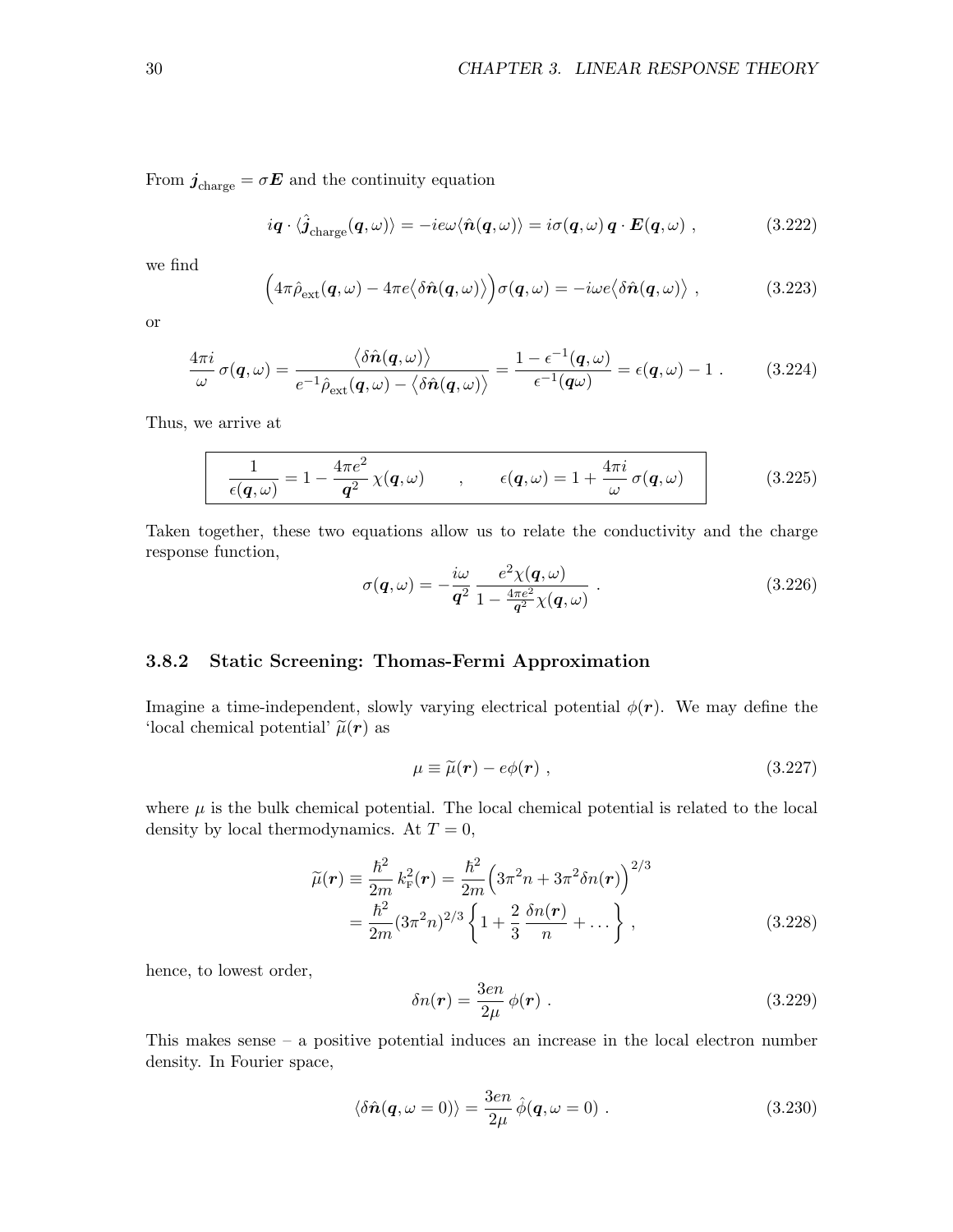Poisson's equation is  $-\nabla^2 \phi = 4\pi \rho_{\text{tot}}$ , *i.e.* 

$$
i\boldsymbol{q} \cdot \boldsymbol{E}(\boldsymbol{q},0) = \boldsymbol{q}^2 \hat{\phi}(\boldsymbol{q},0)
$$
  
=  $4\pi \hat{\rho}_{ext}(\boldsymbol{q},0) - 4\pi e \langle \delta \hat{\boldsymbol{n}}(\boldsymbol{q},0) \rangle$  (3.231)

$$
=4\pi\hat{\rho}_{ext}(\mathbf{q},0)-\frac{6\pi ne^2}{\mu}\hat{\phi}(\mathbf{q},0), \qquad (3.232)
$$

and defining the Thomas-Fermi wavevector  $q_{TF}$  by

$$
q_{\rm TF}^2 \equiv \frac{6\pi n e^2}{\mu} \,,\tag{3.233}
$$

we have

$$
\hat{\phi}(\mathbf{q},0) = \frac{4\pi \hat{\rho}_{ext}(\mathbf{q},0)}{\mathbf{q}^2 + q_{TF}^2} ,\qquad(3.234)
$$

hence

$$
e \langle \delta \hat{n}(\boldsymbol{q},0) \rangle = \frac{q_{\text{TF}}^2}{\boldsymbol{q}^2 + q_{\text{TF}}^2} \cdot \hat{\rho}_{\text{ext}}(\boldsymbol{q},0) \quad \Longrightarrow \quad \mathbf{e}(\boldsymbol{q},0) = 1 + \frac{q_{\text{TF}}^2}{\boldsymbol{q}^2} \tag{3.235}
$$

Note that  $\epsilon(\mathbf{q} \to 0, \omega = 0) = \infty$ , so there is perfect screening.

The Thomas-Fermi wavelength is  $\lambda_{\text{TF}} = q_{\text{TF}}^{-1}$ , and may be written as

$$
\lambda_{\rm TF} = \left(\frac{\pi}{12}\right)^{1/6} \sqrt{r_s} \, a_{\rm B} \simeq 0.800 \sqrt{r_s} \, a_{\rm B} \,,\tag{3.236}
$$

where  $r_s$  is the dimensionless free electron sphere radius, in units of the Bohr radius  $a_B =$  $\hbar^2/m_e^2 = 0.529\text{\AA}$ , defined by  $\frac{4}{3}\pi (r_s a_B)^3 n = 1$ , hence  $r_s \propto n^{-1/3}$ . Small  $r_s$  corresponds to high density. Since Thomas-Fermi theory is a statistical theory, it can only be valid if there are many particles within a sphere of radius  $\lambda_{\text{TF}}$ , *i.e.*  $\frac{4}{3} \pi \lambda_{\text{TF}}^3 n > 1$ , or  $r_s \lesssim (\pi/12)^{1/3} \simeq 0.640$ . TF theory is applicable only in the high density limit.

In the presence of a  $\delta$ -function external charge density  $\rho_{ext}(\mathbf{r}) = Ze \delta(\mathbf{r})$ , we have  $\hat{\rho}_{ext}(\mathbf{q},0) =$ Ze and

$$
\langle \delta \hat{n}(\boldsymbol{q},0) \rangle = \frac{Z q_{\text{TF}}^2}{\boldsymbol{q}^2 + q_{\text{TF}}^2} \quad \Longrightarrow \quad \langle \delta n(\boldsymbol{r}) \rangle = \frac{Z e^{-r/\lambda_{\text{TF}}}}{4\pi r} \tag{3.237}
$$

Note the decay on the scale of  $\lambda_{\text{TF}}$ . Note also the perfect screening:

$$
e\langle \delta \hat{n}(\mathbf{q} \to 0, \omega = 0) \rangle = \hat{\rho}_{\text{ext}}(\mathbf{q} \to 0, \omega = 0) = Ze.
$$
 (3.238)

#### 3.8.3 High Frequency Behavior of  $\epsilon(q,\omega)$

We have

$$
\epsilon^{-1}(\boldsymbol{q},\omega) = 1 - \frac{4\pi e^2}{\boldsymbol{q}^2} \chi(\boldsymbol{q},\omega) \tag{3.239}
$$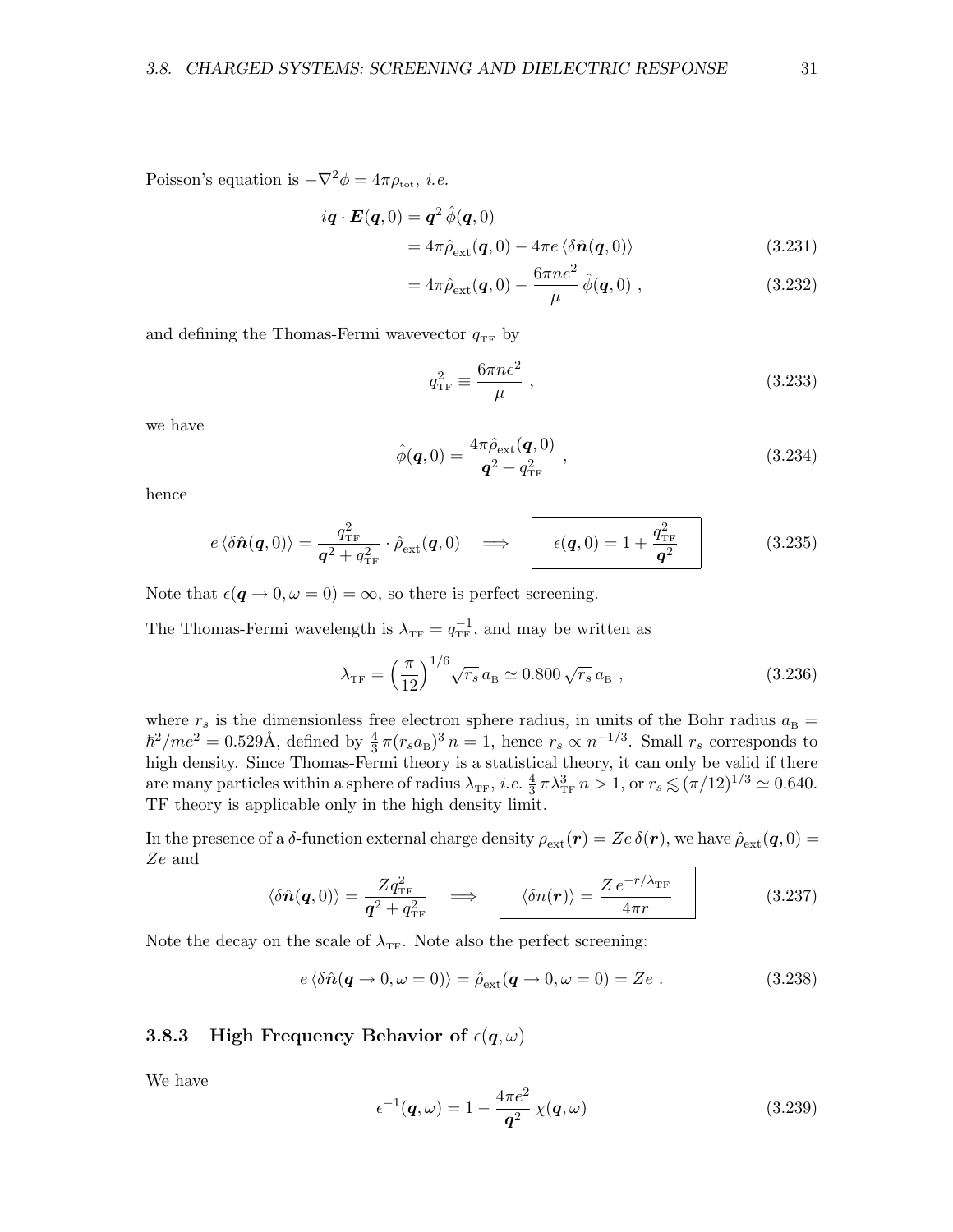and, at  $T = 0$ ,

$$
\chi(\mathbf{q},\omega) = \frac{1}{\hbar V} \sum_{j} \left| \left\langle j \left| \hat{\mathbf{n}}_{\mathbf{q}}^{\dagger} \right| 0 \right\rangle \right|^{2} \left\{ \frac{1}{\omega + \omega_{j0} + i\epsilon} - \frac{1}{\omega - \omega_{j0} + i\epsilon} \right\},\tag{3.240}
$$

where the number density operator is

$$
\hat{n}_q^{\dagger} = \begin{cases}\n\sum_i e^{iq \cdot r_i} & (\mathbf{1}^{\text{st}} \text{ quantized}) \\
\sum_k \psi_{k+q}^{\dagger} \psi_k & (\mathbf{2}^{\text{nd}} \text{ quantized: } \{\psi_k, \psi_{k'}^{\dagger}\} = \delta_{kk'})\n\end{cases} \tag{3.241}
$$

Taking the limit  $\omega \to \infty$ , we find

$$
\chi(\mathbf{q},\omega \to \infty) = -\frac{2}{\hbar V \omega^2} \sum_j |\langle j | \hat{\mathbf{n}}_{\mathbf{q}}^{\dagger} | 0 \rangle|^2 \omega_{j0} = -\frac{2}{\hbar \omega^2} \int_{-\infty}^{\infty} \frac{d\omega'}{2\pi} \omega' S(\mathbf{q},\omega') . \tag{3.242}
$$

Invoking the f-sum rule, the above integral is  $n\hbar q^2/2m$ , hence

$$
\chi(\boldsymbol{q},\omega \to \infty) = -\frac{n\boldsymbol{q}^2}{m\omega^2} \,, \tag{3.243}
$$

Z∞

and

$$
\epsilon^{-1}(\boldsymbol{q},\omega \to \infty) = 1 + \frac{\omega_{\rm p}^2}{\omega^2} \,, \tag{3.244}
$$

where

$$
\omega_{\rm p} \equiv \sqrt{\frac{4\pi n e^2}{m}}\tag{3.245}
$$

is the plasma frequency.

#### 3.8.4 Random Phase Approximation (RPA)

The electron charge appears nowhere in the free electron gas response function  $\chi^0(\mathbf{q}, \omega)$ . An interacting electron gas certainly does know about electron charge, since the Coulomb repulsion between electrons is part of the Hamiltonian. The idea behind the RPA is to obtain an approximation to the interacting  $\chi(q,\omega)$  from the noninteracting  $\chi^0(q,\omega)$  by self-consistently adjusting the charge so that the perturbing charge density is not  $\rho_{ext}(\boldsymbol{r})$ , but rather  $\rho_{ext}(\mathbf{r}, t) - e \langle \delta n(\mathbf{r}, t) \rangle$ . Thus, we write

$$
e \langle \delta \hat{n}(\boldsymbol{q}, \omega) \rangle = \frac{4\pi e^2}{\boldsymbol{q}^2} \chi^{\text{RPA}}(\boldsymbol{q}, \omega) \hat{\rho}_{\text{ext}}(\boldsymbol{q}, \omega)
$$
(3.246)

$$
= \frac{4\pi e^2}{\mathbf{q}^2} \chi^0(\mathbf{q},\omega) \left\{ \hat{\rho}_{\text{ext}}(\mathbf{q},\omega) - e \langle \delta \hat{\mathbf{n}}(\mathbf{q},\omega) \rangle \right\}, \qquad (3.247)
$$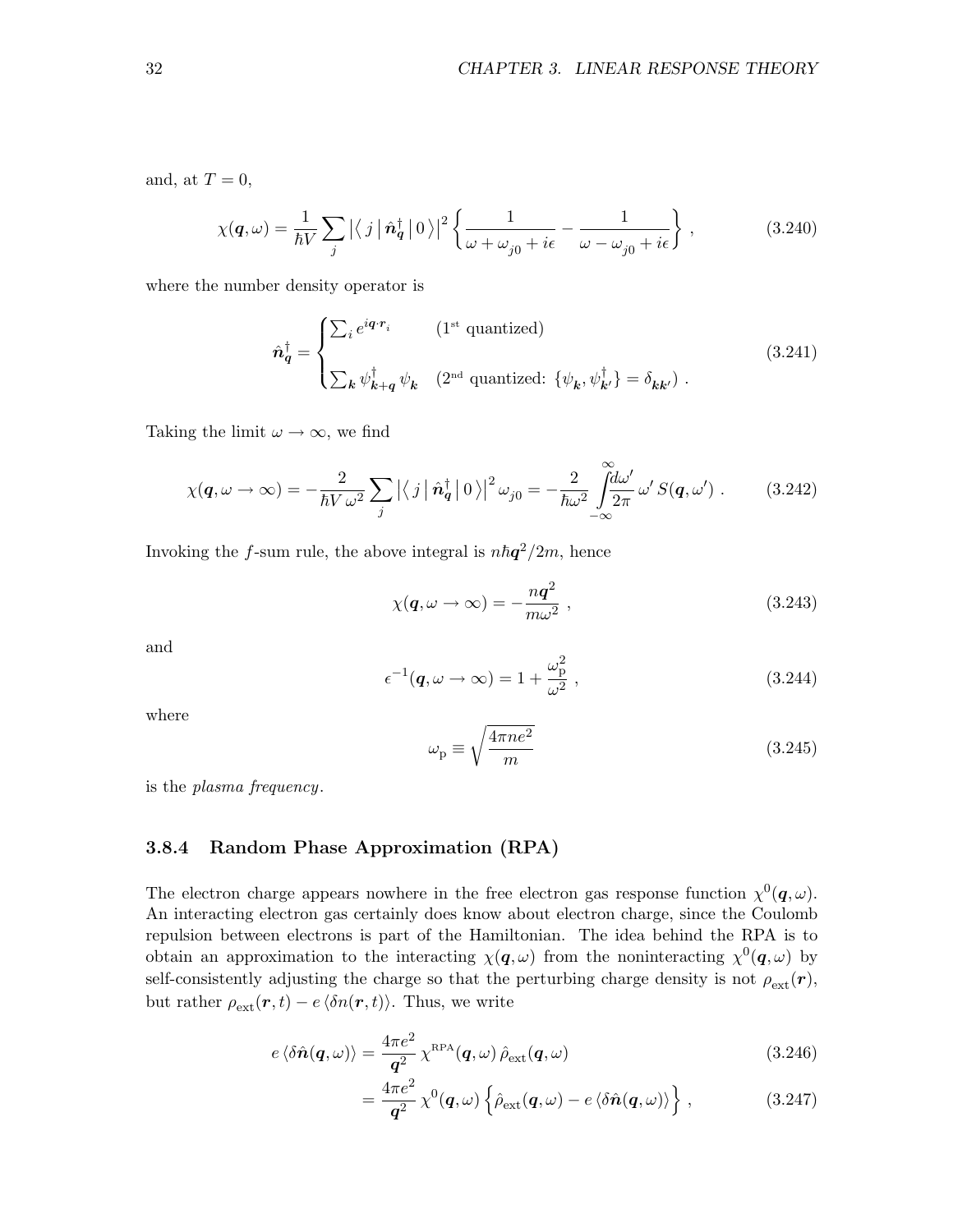



Figure 3.6: Perturbation expansion for RPA susceptibility bubble. Each bare bubble contributes a factor  $\chi^0(\bm{q},\omega)$  and each wavy interaction line  $\hat{v}(\bm{q})$ . The infinite series can be summed, yielding eqn. 3.249.

which gives

$$
\chi^{\text{RPA}}(\boldsymbol{q},\omega) = \frac{\chi^0(\boldsymbol{q},\omega)}{1 + \frac{4\pi e^2}{\boldsymbol{q}^2} \chi^0(\boldsymbol{q},\omega)}\tag{3.248}
$$

Several comments are in order.

1. If the electron-electron interaction were instead given by a general  $\hat{v}(q)$  rather than the specific Coulomb form  $\hat{v}(q) = 4\pi e^2/q^2$ , we would obtain

$$
\chi^{\text{RPA}}(\boldsymbol{q},\omega) = \frac{\chi^0(\boldsymbol{q},\omega)}{1 + \hat{v}(\boldsymbol{q})\,\chi^0(\boldsymbol{q},\omega)}\ .
$$
 (3.249)

2. Within the RPA, there is perfect screening:

$$
\lim_{q \to 0} \frac{4\pi e^2}{q^2} \chi^{\text{RPA}}(q,\omega) = 1.
$$
 (3.250)

3. The RPA expression may be expanded in an infinite series,

$$
\chi^{\text{RPA}} = \chi^0 - \chi^0 \,\hat{v} \,\chi^0 + \chi^0 \,\hat{v} \,\chi^0 \,\hat{v} \,\chi^0 - \dots \,,\tag{3.251}
$$

which has a diagrammatic interpretation, depicted in fig. 3.6. The perturbative expansion in the interaction  $\hat{v}$  may be resummed to yield the RPA result.

4. The RPA dielectric function takes the simple form

$$
\epsilon^{\text{RPA}}(\boldsymbol{q},\omega) = 1 + \frac{4\pi e^2}{\boldsymbol{q}^2} \chi^0(\boldsymbol{q},\omega) . \qquad (3.252)
$$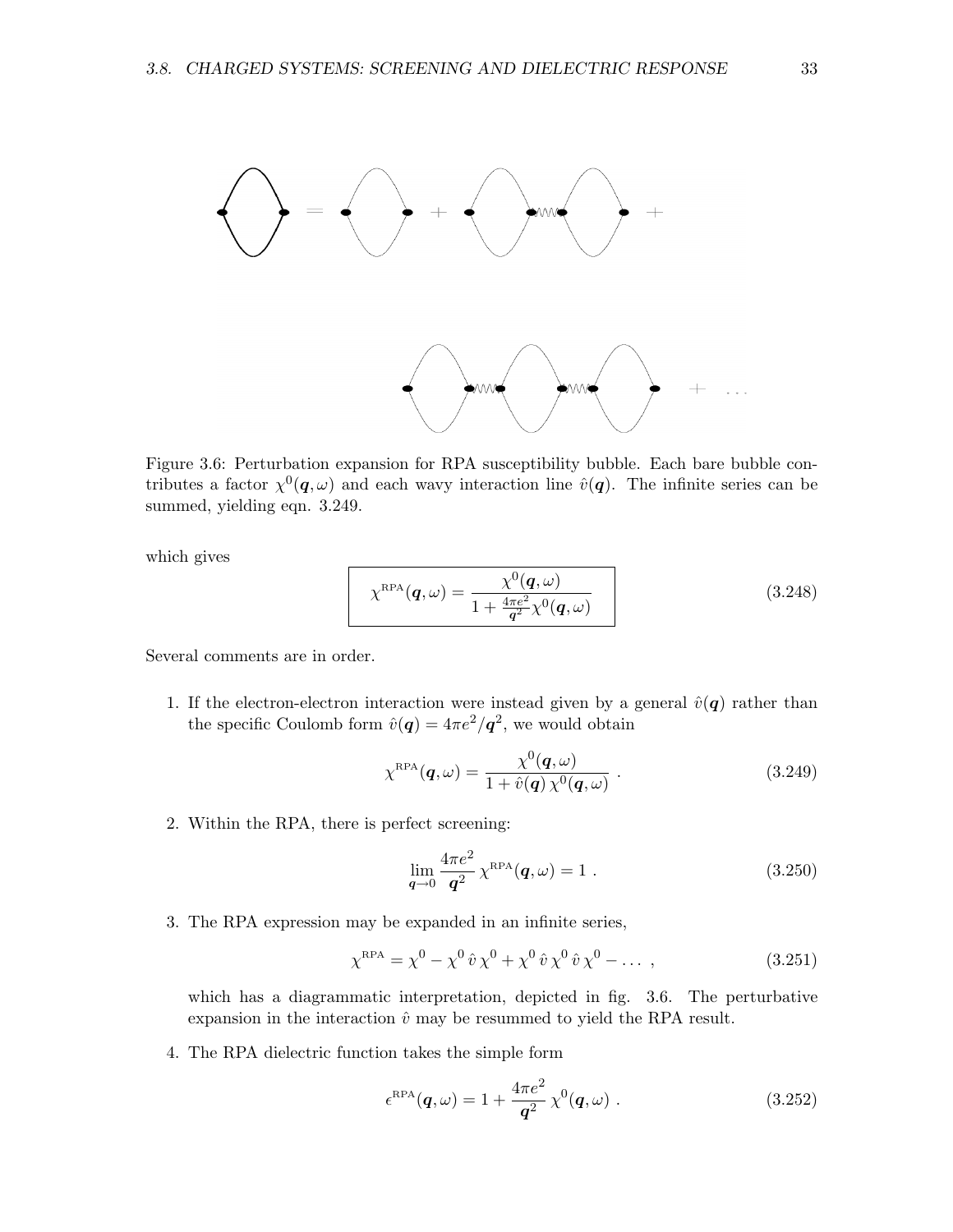5. Explicitly,

$$
\operatorname{Re} \epsilon^{\text{RPA}}(\mathbf{q}, \omega) = 1 + \frac{q_{\text{TF}}^2}{q^2} \left\{ \frac{1}{2} + \frac{k_{\text{F}}}{4q} \left[ \left( 1 - \frac{(\omega - \hbar q^2 / 2m)^2}{(v_{\text{F}}q)^2} \right) \ln \left| \frac{\omega - v_{\text{F}}q - \hbar q^2 / 2m}{\omega + v_{\text{F}}q - \hbar q^2 / 2m} \right| \right. \\ \left. + \left( 1 - \frac{(\omega - \hbar q^2 / 2m)^2}{(v_{\text{F}}q)^2} \right) \ln \left| \frac{\omega - v_{\text{F}}q + \hbar q^2 / 2m}{\omega + v_{\text{F}}q + \hbar q^2 / 2m} \right| \right\} \right\} \qquad (3.253)
$$
\n
$$
\operatorname{Im} \epsilon^{\text{RPA}}(\mathbf{q}, \omega) = \begin{cases} \frac{\pi \omega}{2v_{\text{F}}q} \cdot \frac{q_{\text{TF}}^2}{q^2} & \text{if } 0 \le \omega \le v_{\text{F}}q - \hbar q^2 / 2m \\ \frac{\pi k_{\text{F}}}{4q} \left( 1 - \frac{(\omega - \hbar q^2 / 2m)^2}{(v_{\text{F}}q)^2} \right) \frac{q_{\text{TF}}^2}{q^2} & \text{if } v_{\text{F}}q - \hbar q^2 / 2m \le \omega \le v_{\text{F}}q + \hbar q^2 / 2m \\ 0 & \text{if } \omega > v_{\text{F}}q + \hbar q^2 / 2m \end{cases} \qquad (3.254)
$$

6. Note that

$$
\epsilon^{\rm RPA}(\boldsymbol{q},\omega \to \infty) = 1 - \frac{\omega_{\rm p}^2}{\omega^2} \,, \tag{3.255}
$$

in agreement with the f-sum rule, and

$$
\epsilon^{\rm RPA}(\mathbf{q} \to 0, \omega = 0) = 1 + \frac{q_{\rm TF}^2}{q^2} \,, \tag{3.256}
$$

in agreement with Thomas-Fermi theory.

7. At  $\omega = 0$  we have

$$
\epsilon^{\text{RPA}}(\boldsymbol{q},0) = 1 + \frac{q_{\text{TF}}^2}{q^2} \left\{ \frac{1}{2} + \frac{k_{\text{F}}}{2q} \left( 1 - \frac{q^2}{4k_{\text{F}}^2} \right) \ln \left| \frac{q + 2k_{\text{F}}}{2 - 2k_{\text{F}}} \right| \right\},\tag{3.257}
$$

which is real and which has a singularity at  $q = 2k_F$ . This means that the long-distance behavior of  $\langle \delta n(\mathbf{r}) \rangle$  must oscillate. For a local charge perturbation,  $\rho_{ext}(\mathbf{r}) = Ze \delta(\mathbf{r}),$ we have

$$
\langle \delta n(\boldsymbol{r}) \rangle = \frac{Z}{2\pi^2 r} \int_0^\infty dq \, q \sin(qr) \left\{ 1 - \frac{1}{\epsilon(\boldsymbol{q}, 0)} \right\} \,, \tag{3.258}
$$

and within the RPA one finds for long distances

$$
\langle \delta n(\boldsymbol{r}) \rangle \sim \frac{Z \cos(2k_{\rm F} r)}{r^3} \,, \tag{3.259}
$$

rather than the Yukawa form familiar from Thomas-Fermi theory.